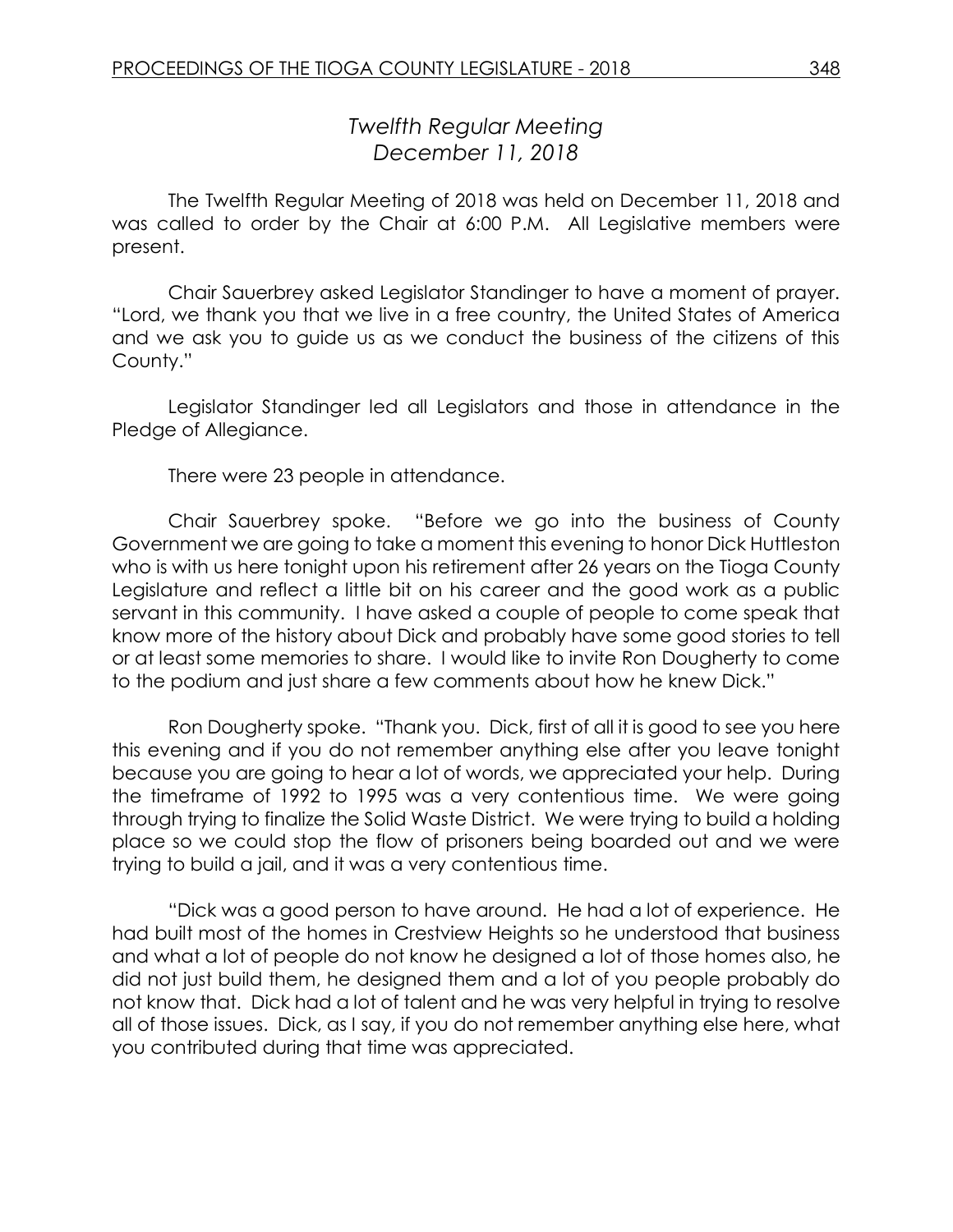"A little bit of the highlights, the humor side here. My friend Leon Thomas was one who was pretty assertive on the Legislature and sometimes he did not suffer others opinions and if you have other's opinions you put them forth at your own peril. Dick was one of those that was willing to often times take Leon on at his own peril and he took some abuse over that once in a while Dick, but I always appreciated you doing it because it brought a little balance and the good news was Dick always sat at this end of the table in there and Leon was always at the other end, so they were far enough away so it did not get contentious. It was something that was sometimes fun to watch and I love Dick because many times people would not take my friend Leon on and so he would dominant the issue, but Dick was never afraid to do that. We appreciate that Dick. The committee of the people that worked under you in your committee always respected you a lot and I know the people, some of my friends from my previous life who lived in that area, they respected you as a Legislator and we really appreciate what you did when you were here. Thanks again."

Chair Sauerbrey spoke. "Next I thought it would be good to have Shawn Yetter come and speak because Shawn spent more time with Dick than any of us. Dick was on the HHS Committee for many many years."

Shawn Yetter, Commissioner of Social Services spoke. "Thank you. Dick, likewise as Ron said it is great to see you here tonight. I wrote something up and I did not think I would be able to get through it so I am going to go off script, I am just going to talk and maybe just hand this to you Dick. Dick and I go way back prior to me being Commissioner, which has been for the last 16 years, but Dick and I got to know each other when I served in other positions with the County, especially when I was Ray's Deputy. I will not tell too many stories out of school Dick, but there was a time or two or three or more where I might have gotten a call from Dick saying, "Can you talk to Ray about that?" and I would, and I would talk to Ray and things would go well.

"Then when I came back in 2003 as Commissioner Dick had to as Chair of the Heath & Human Services Committee had to work with myself, Paul LeBlanc and Hans Peeters for several years, there were the three of us as the heads of those Departments and I do not think you could find three more different personalities than me, Paul and Hans. We all loved working for Dick as our Committee Chair. He was someone who was loyal to us, who would always support our work and who would always be there for us when we had things going on in our Departments, and we appreciate that Dick. I know Paul and Hans have moved on to the retirement world and Lori and Lisa are loyal followers in that and the path that you paved in supporting our staff in our respective departments has not gone underappreciated because to know that the Legislature supports us is very important and that continues under Bill as our Chair and we appreciate that.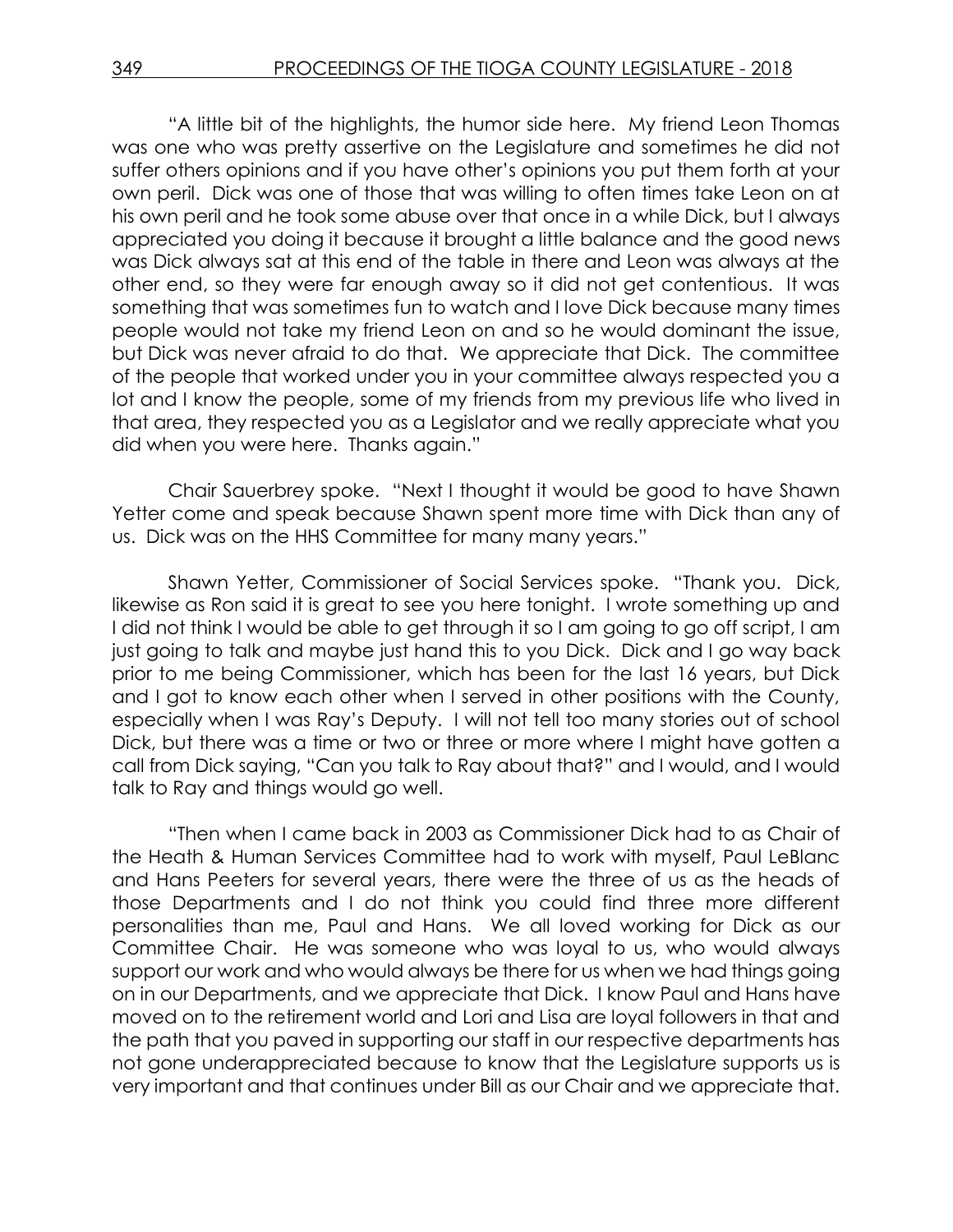"I will say a little bit of what I wrote. When you did the roll call tonight Maureen and this is purely a personal note Dick, the only name that was read tonight that was still here when I was first appointed was Mr. Huttleston and I knew when I was appointed you would be the last person here standing. In fact, you have been the last Legislator here for 10 years. The only other longest person to appoint me initially was Mr. Burns. He left the Legislature in 2008 so it has been 10 years and I have had the pleasure of serving under 23 different Legislators, all of whom I have great respect and admiration for even Mr. Monell. Because of your support Dick and your support of me as a professional and as a Department Head, and also your personal support, you will always hold that spot of last man standing. Thank you."

Chair Sauerbrey spoke. "Before I read and present the recognition resolution if anyone cares to share a comment or save them for later on a personal level."

Legislator Dennis Mullen spoke. "I am the newest Legislator and I got to sit next to Dick for the last three years, and his hearing is not what it used to be, but whenever we would have a vote in the Conference room I think Dick trusted me enough that he would lean over and say "how are we voting?" and I said we are voting yes or we are voting no, and I am going to miss having two votes, but I did appreciate the confidence in leaning over to me and saying "how do we stand on this position" and trusted me enough to give you the right answer."

Legislator Standinger spoke. "I want to say one thing Dick, it has been a pleasure working with you and now there are only two Veterans, a jarhead and an Army guy on the Legislature. We do not have a Navy guy anymore. I wish you the best."

Legislator Sullivan spoke. "Dick, I just wanted to say I felt fortunate when I joined the Legislature that you with all the years of your service and your experience, I always knew there was somebody that I could tap into and say "hey have you ever encountered something like this before, how was it handled" and that sort of thing, and I believe that that kind of continuity is very helpful and informative for the newer kids on the block. I appreciate all the discussions we have had and the help that you provided me. Thank you and I wish you a very happy retirement."

Chair Sauerbrey read and presented the following recognition resolution to Richard Huttleston, Tioga County Legislator.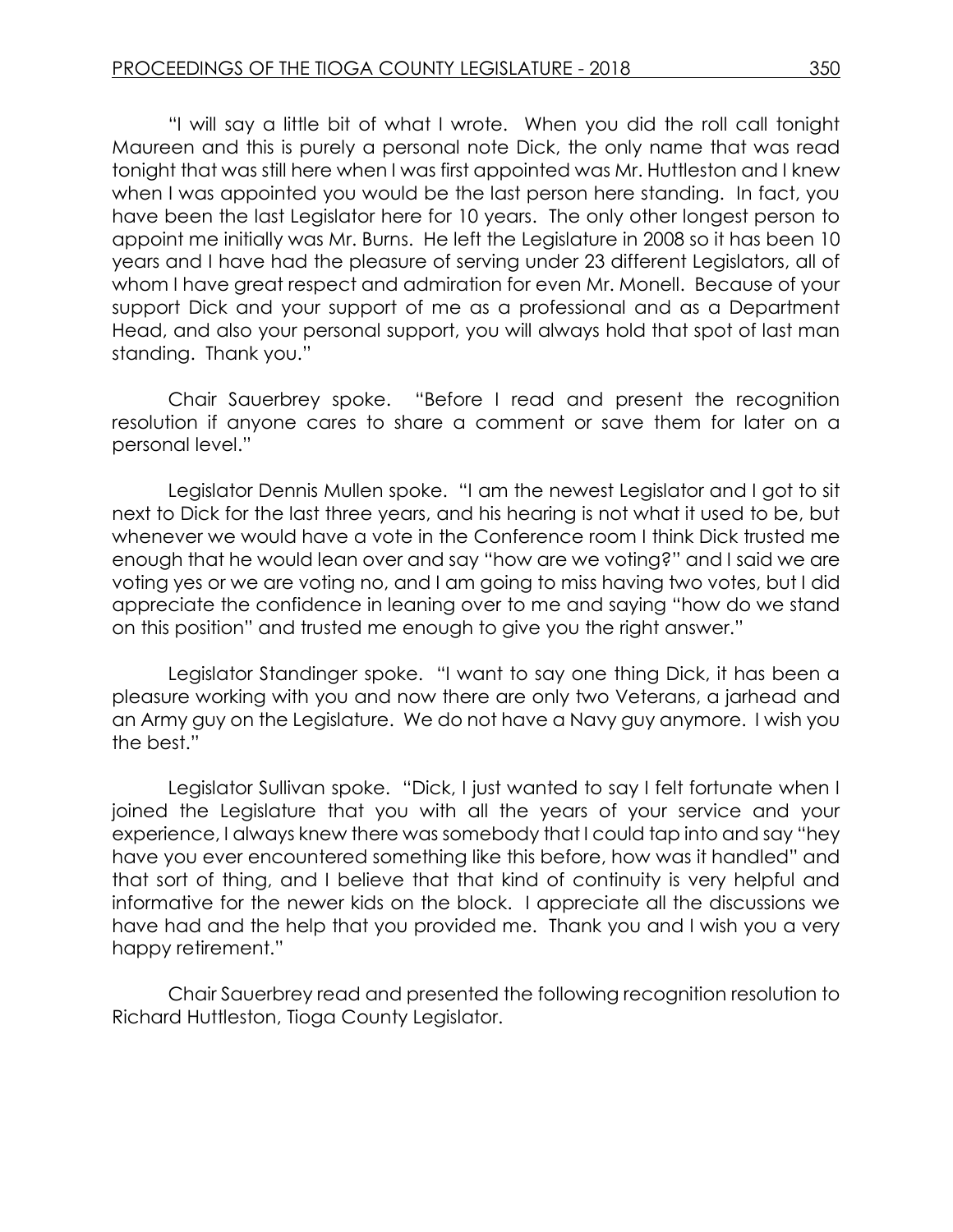There was a unanimous motion for the adoption of the following recognition resolution, seconded unanimously.

| REFERRED TO:          | LEGISLATIVE WORKSESSION                                         |
|-----------------------|-----------------------------------------------------------------|
| RESOLUTION NO. 267–18 | <b>RECOGNITION RESOLUTION</b><br>RECOGNIZING RICHARD HUTTLESTON |

WHEREAS: Richard Huttleston will retire on December 31, 2018; and

WHEREAS: The Tioga County Legislature would like to recognize Mr. Huttleston for his years of dedicated service as a Tioga County Legislator; and

WHEREAS: Dick was appointed to the position of Tioga County Legislator on January 1, 1992, replacing Francis Brown, was successfully reelected up until his pending retirement; and

WHEREAS: Dick served as Chair of the Health & Human Services Committee starting in 1999 and continued in that position as Chair until 2013; he then served as Chair of County Clerk/Historian/Real Property/Veterans'/Elections starting in 2014 until his retirement; and

WHEREAS: Dick served as a Committee member on the following committees: Social Services, Public Health, Mental Health, Tax Assessment, County Clerk/Records Management, Legislative Support and Elections, Intergovernmental Affairs/Public Relations, Capital Projects, Safety/Right to Know, Health & Human Services, County Clerk/Historian/Real Property/Veterans'/Elections, Public Safety, Public Works and Information Technology; and

WHEREAS: Dick always took extra time to speak with his constituents and over the years, became well known for his humorous stories. At election time, you could easily identify his "one of a kind" campaign signs by their unique slogan, "Stick With Dick"; and

WHEREAS: For the 26 years Dick Huttleston served on the legislature he barely missed a meeting. He was extremely dedicated and loyal in the performance of his duties as legislator; and

WHEREAS: Dick's wife Marian and grandson Lon have previously passed away and he is survived by his son Gary and daughter Teri. He served in the Navy during the Korean War and he is an avid fan of Syracuse Basketball, now therefore be it

RESOLVED: That the Tioga County Legislature, on its own behalf, as well as on behalf of the citizens of Tioga County, express sincere gratitude and recognize Richard Huttleston for his years of dedicated service to Tioga County as a Tioga County Legislator; and be it further

RESOLVED: That this resolution be spread upon the minutes of this meeting and a certified copy be presented to Richard Huttleston.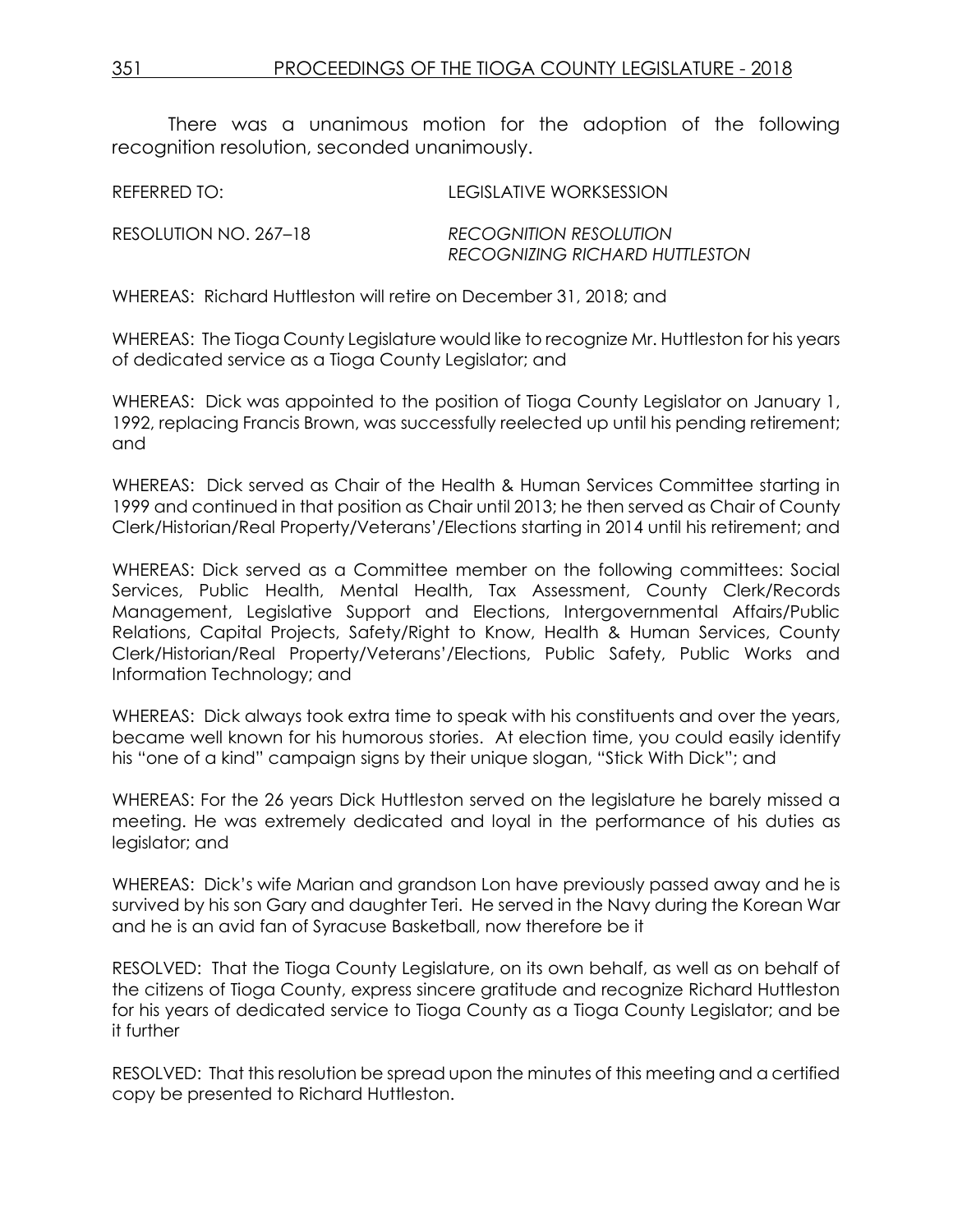Unanimously Yes – Legislators Roberts, Standinger, Sullivan, Weston, Hollenbeck, Huttleston, Monell, Mullen and Sauerbrey.

No – None.

Absent – None.

### RESOLUTION ADOPTED UNANIMOUSLY.

Legislator Huttleston spoke. "To my surprise I wrote something before I knew it was going to be this big of a shindig, but anyway Marte thank you for your several cards and kind remarks, you are a good Chair on the Legislature and a good leader. It is well known that the past and current Tioga County Legislative body is good because of good Legislators, good Department Heads and good employees, however the real winners are the people they represent and serve, and the nicest rewards the employees can receive from Department Heads is praise, compliments and thank you that are deserved. I have always hammered this for a long time and all my Department Heads knew, do not be afraid to say thank you to somebody that deserves it. I am dumbfounded.

"By the way I also graduated from SUNY Delhi and played basketball and baseball there, which was a large part of my career because I was a good sportsman. I understand that there is somebody that is taking my job, some guy named Cliff Balliet who the hell ever he is. I will say that Cliff will do a good job. Thank you. I will also say my daughter has been very wonderful under these circumstances and my boy has been able to help also from South Carolina. I did not think I would go out this way, I am a little sad that I am going out this way, but you made me a lot gladder and I appreciate it. You are all nice people."

Chair Sauerbrey noted the following Proclamation recognizing Bill Kenville, Tioga County Safety Officer.

# PROCLAMATION RECOGNIZING BILL KENVILLE

WHEREAS: Bill Kenville started working as the County Safety Officer for Tioga County on August 26, 2013; and

WHEREAS: During Bill's tenure with Tioga County he proved to be a valuable asset and resource for the safety and risk management of the County, taking on responsibilities that were once overlooked; and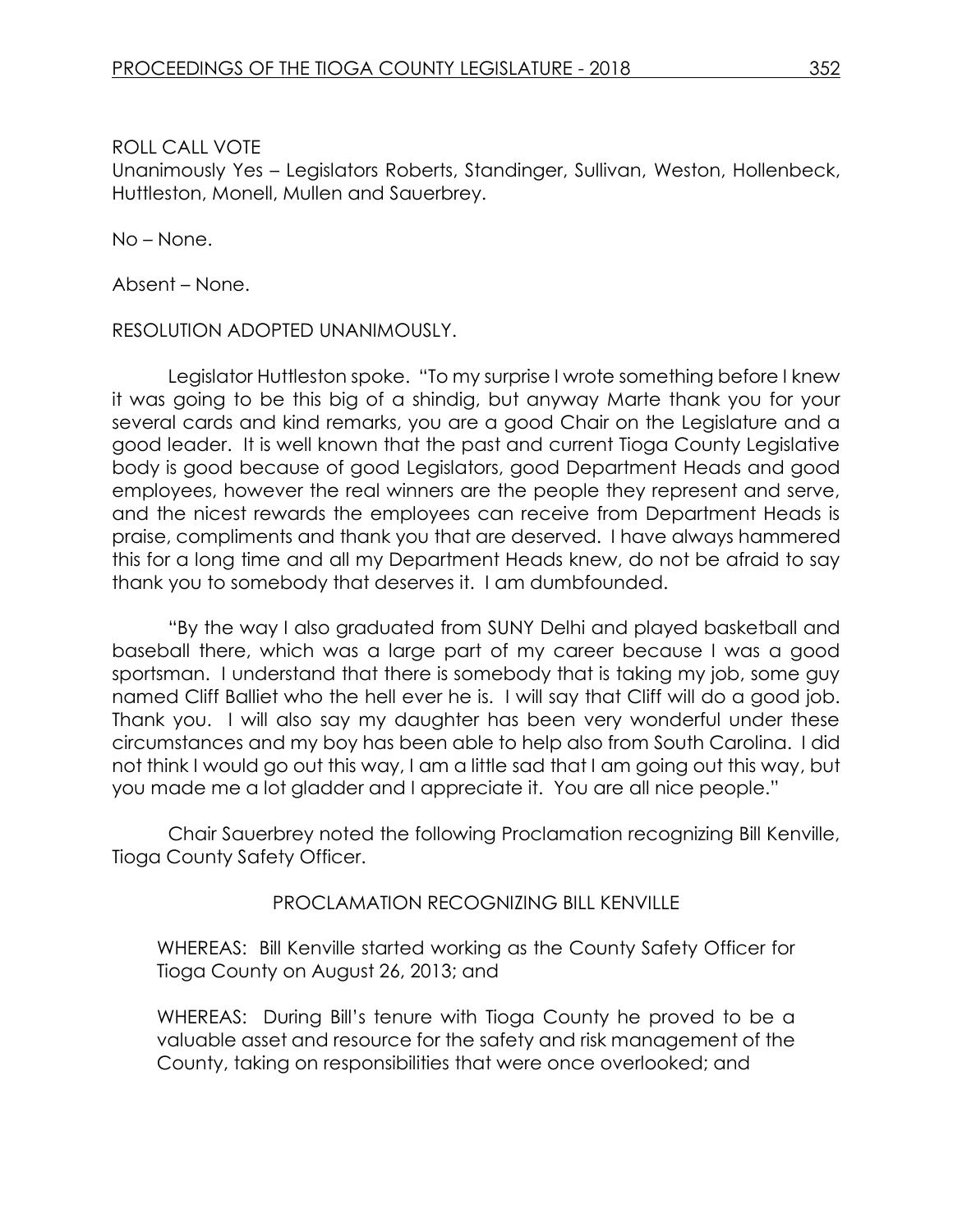WHEREAS: Bill performed his duties with professionalism and genuine concern for the safety needs of the County, its personnel and the public; and

WHEREAS: Because of Bill's calm and diplomatic way of handling complaints and problems, possible contentious situations were avoided and desired results and goals were achieved that may not otherwise have been attained; and

WHEREAS: Bill worked cooperatively with all County departments and employees as well as other agencies such as NYMIR and NYS Department of Labor PESH; and

WHEREAS: Bill is retiring from his work at the County on December 5, 2018; therefore

THE TIOGA COUNTY LEGISLATURE wishes to express their sincere gratitude to Bill for his diligent work performed for the County, its employees and the public.

There was no privilege of the floor.

Legislator Monell made a motion to approve the minutes of November 13, 2018, seconded by Legislator Hollenbeck and carried.

Chair Sauerbrey stated that all Legislative Committees met this month and the minutes are or will be on file with the Clerk of the Legislature.

Legislator Sullivan moved for the adoption of the following resolution, seconded by Legislator Monell.

| REFERRED TO:          | <b>LEGAL/SAFETY COMMITTEE</b>                                                            |
|-----------------------|------------------------------------------------------------------------------------------|
| RESOLUTION NO. 268-18 | <b>RENEW CONTRACT</b><br><b>PARTNERS IN SAFETY, INC.</b><br>(CDL DRUG & ALCOHOL TESTING) |

WHEREAS: Federal Law requires random drug and alcohol testing of CDL drivers performing "safety sensitive" tasks; and

WHEREAS: The Safety Department has coordinated with several of the Towns and Villages within Tioga County to have this testing done by an outside agency since 1995; therefore be it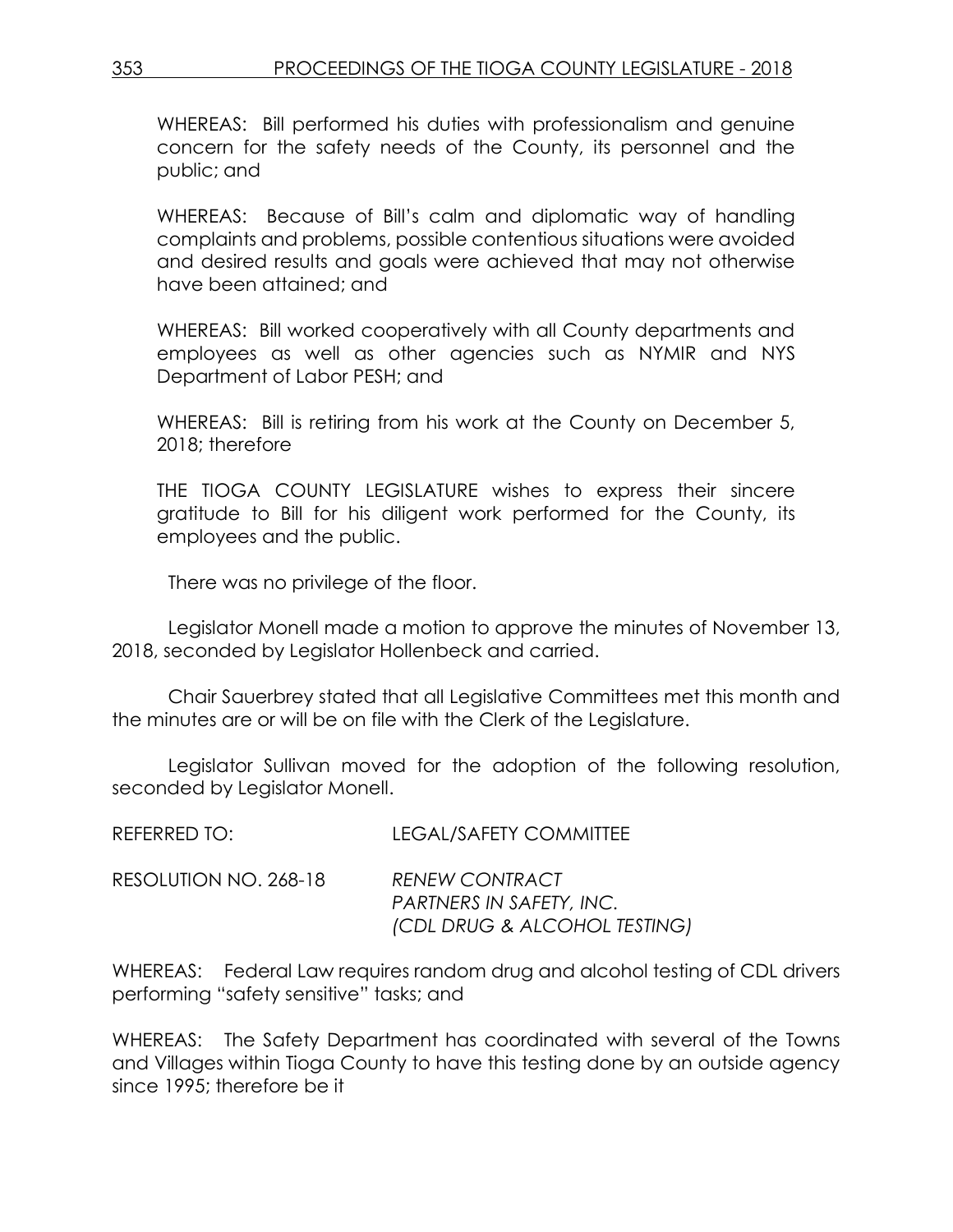RESOLVED: That the Tioga County Legislature authorizes the Chair of the Legislature, pending approval by the County Attorney, to renew the contract with Partners in Safety, Inc. for random drug and alcohol testing in accordance with Federal regulations at the following rates indicated:

Complete DOT Random Testing Program \$35.00 Per Employee Per Year To Include:

- Random Selection of Employees (25% for drug, 10% for alcohol)
- All Random Drug & Alcohol Tests
- Record Management
- DOT Audit Assistance
- Regulatory Updates
- Blind Specimen Submissions
- MIS Reports
- Supervisor Training for Reasonable Cause
- Collection Site Management

ADDITIONAL CHARGES: For pre-employment, post-accident, reasonable cause or follow-up tests performed during business hours:

Drug Test (at lab or office of Partners in Safety): \$48.00 per test Drug Test (at Walk-In Medical Facilities, Hospitals, etc.): \$75.00 per test Breath Alcohol Test:  $$40.00$  per test DOT/19A Physicals (at the office of Partners in Safety): \$55.00 per person Emergency Service  $$150$  per hour Minimum 2 hours

plus the cost of the test

Split Specimen Testing (re-test of positive specimen by other SAMHSA certified lab, including shipping and maintenance of chain of custody; only when requested by employee within 72 hours of MRO's notification): \$250.00

On-site 19A/DOT physicals available upon request (minimum volume required).

Additional services are billed monthly. Payment is due prior to the 30th of the month following the month in which services were provided.

and be it further

RESOLVED: That this contract shall be effective January 1, 2019 through December 31, 2019.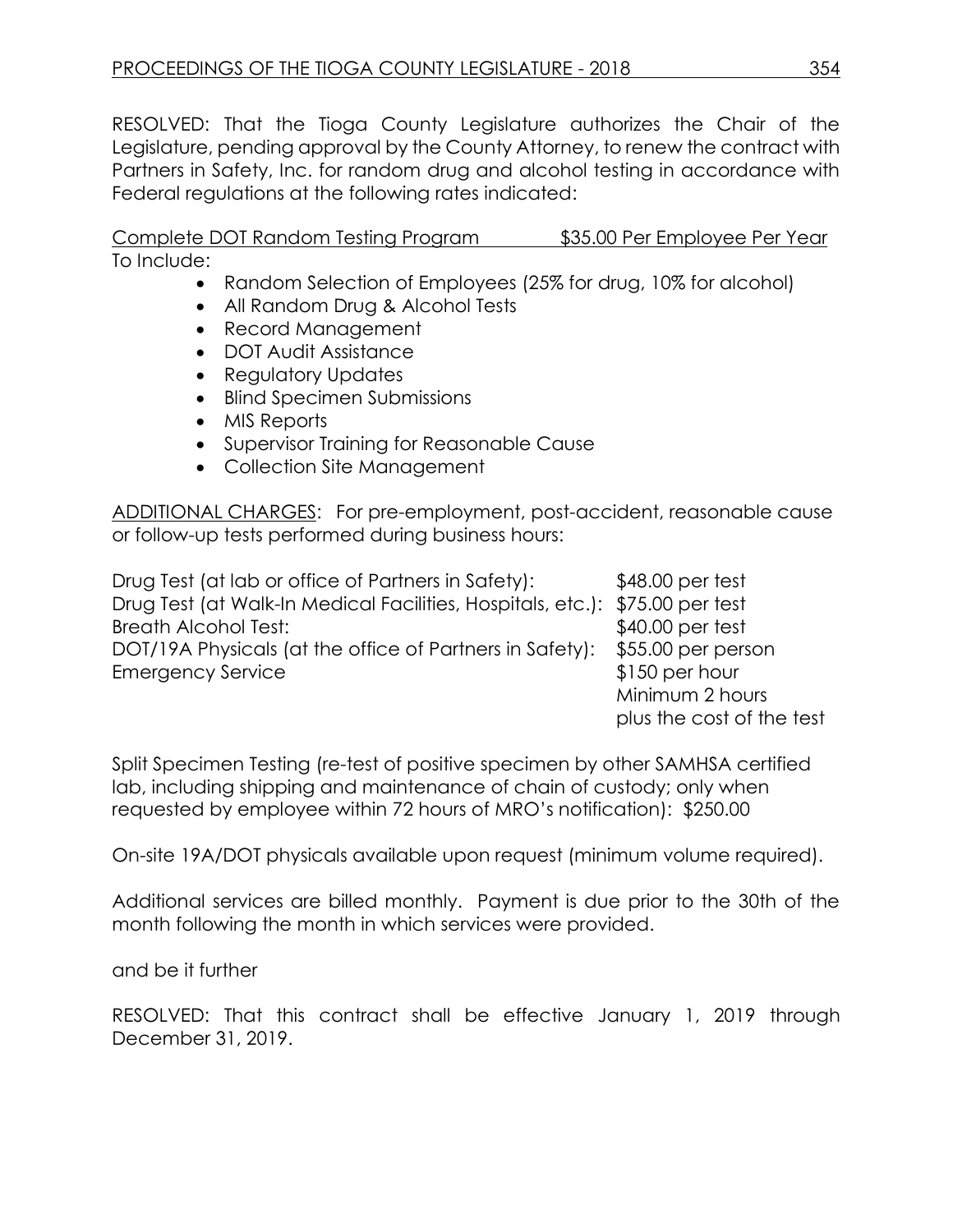Yes – Legislators Standinger, Sullivan, Weston, Hollenbeck, Huttleston, Monell, Mullen, Sauerbrey and Roberts.

No – None.

Absent – None.

RESOLUTION ADOPTED.

Legislator Mullen moved for the adoption of the following resolution, seconded by Legislator Hollenbeck.

| REFERRED TO:          | <b>PUBLIC SAFETY COMMITTEE</b>                                                                                                                                                                                   |
|-----------------------|------------------------------------------------------------------------------------------------------------------------------------------------------------------------------------------------------------------|
| RESOLUTION NO. 269-18 | <b>RESOLUTION TO APPROVE A</b><br><b>CONTRACT BETWEEN THE TIOGA</b><br>CO. PROBATION DEPT. &<br>THE FAMILY AND CHILDREN'S<br>SOCIETY TO PROVIDE ADULT<br>& JUVENILE SEXUAL OFFENDER TREATMENT<br><b>SERVICES</b> |
|                       |                                                                                                                                                                                                                  |

WHEREAS: The Legislature approved a contract between Tioga County Probation Department and The Family and Children's Society for the provision of adult and juvenile sex offender treatment in 2018; and

WHEREAS: The Family and Children's Society contract with Tioga County Probation provides for a total of 21 sexual offender slots as follows: 16 adult assessment and treatment slots; 10 adult safety monitor education slots; 5 juvenile offender assessment and treatment slots and 10 parent safety monitor education slots for a cost of \$123,840 annually; now therefore be it

RESOLVED: That the Probation Director is approved to contract in 2019 with The Family and Children's Society to provide adult sexual offender assessment and treatment, juvenile sexual offender assessment and treatment and educational sessions for adult supervisors and parent supervisors in the amount of \$123,840 annually, upon approval of the County Attorney.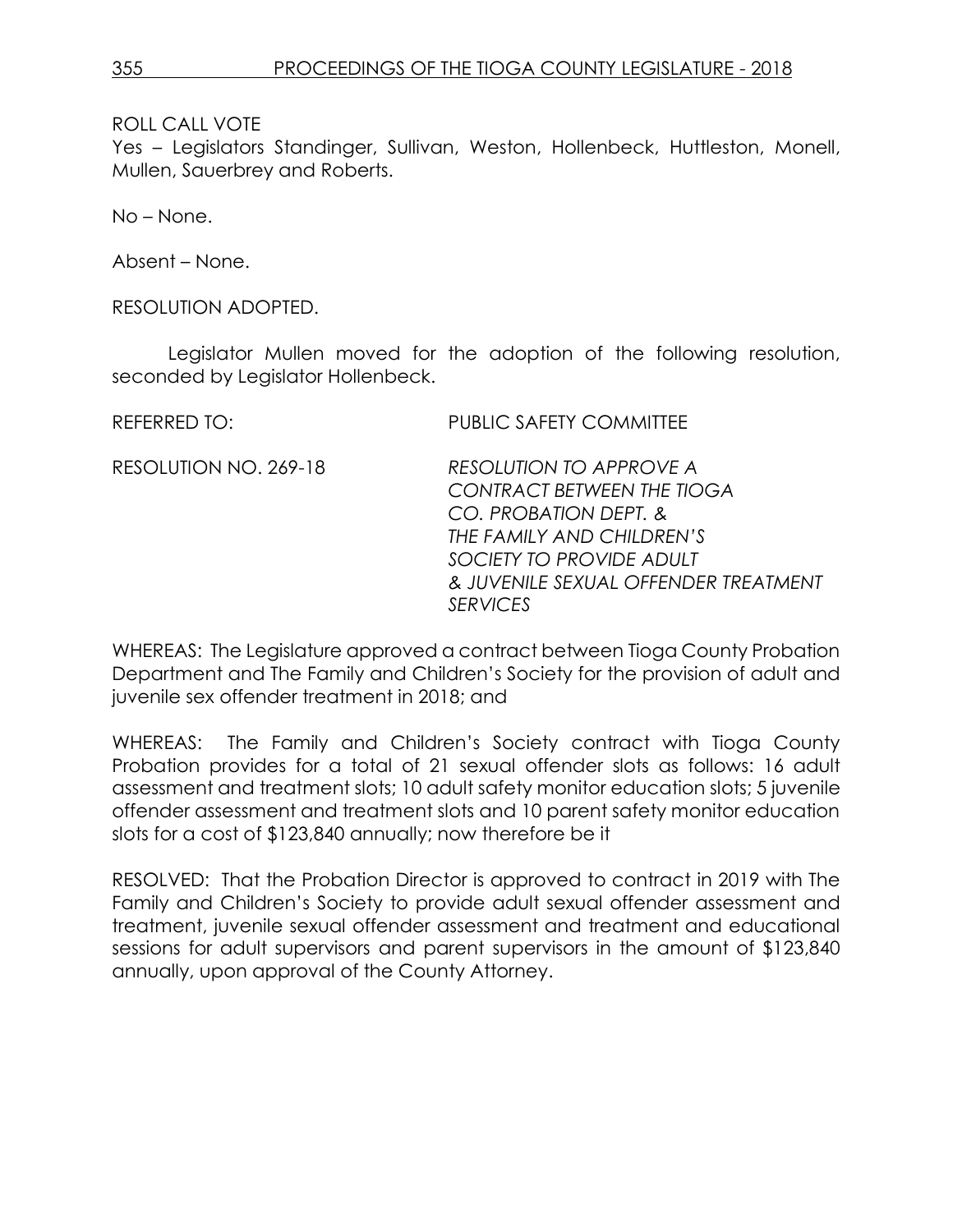Yes – Legislators Standinger, Sullivan, Weston, Hollenbeck, Huttleston, Monell, Mullen, Sauerbrey and Roberts.

No – None.

Absent – None.

RESOLUTION ADOPTED.

Legislator Weston moved for the adoption of the following resolution, seconded by Legislator Monell.

REFERRED TO: ED&P COMMITTEE RESOLUTION NO. 270-18 *RESOLUTION TO RENEW CONSULTANT CONTRACT FOR HAZARD MITIGATION PLAN COORDINATOR FOR 2019*

WHEREAS: Per resolution 193-12 and resolution 218-13, the Tioga County Legislature contracted with the Tioga County Soil & Water Conservation District to perform the Hazard Mitigation Plan Coordinator services for calendar year 2013 based on a mutually agreeable work plan with specific tasks; and

WHEREAS: The Tioga County Planning Department still does not have the existing capacity to perform these FEMA-required services; and

WHEREAS: The Tioga County Planning Department has sufficient funds in the 2019 budget to cover these expenses, in the amount of \$20,000 from Planning Appropriation account A8020 540140; therefore be it

RESOLVED: That the Tioga County Legislature does hereby authorize the renewal of said contract with Tioga County Soil & Water Conservation District, to perform Hazard Mitigation Coordinator services from January 1 - December 31, 2019, not to exceed \$20,000 from Planning Appropriation account A8020 540140, and authorizes the Tioga County Legislative Chair to sign all related contract paperwork, contingent upon review and approval of the County Attorney.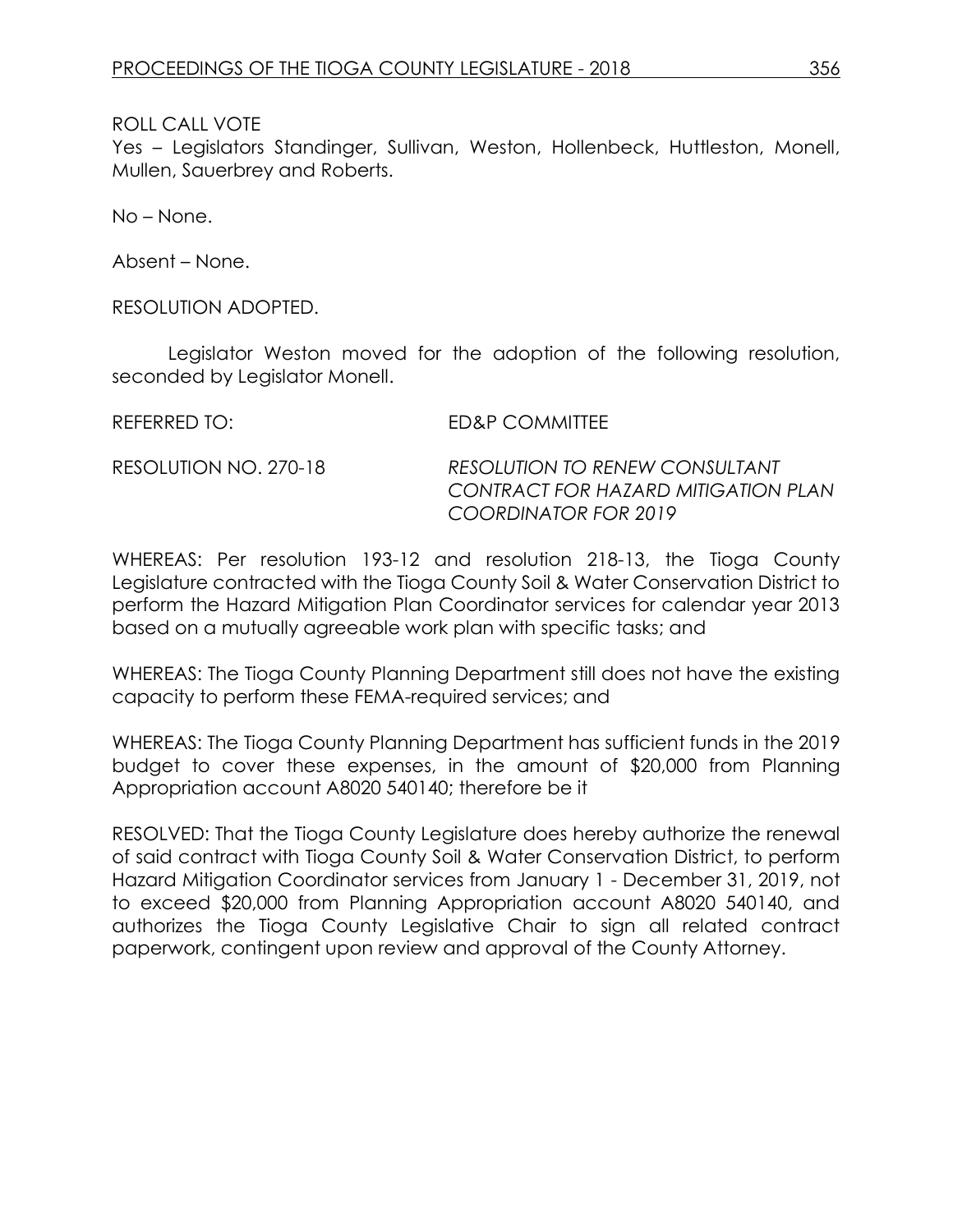Yes – Legislators Standinger, Sullivan, Weston, Hollenbeck, Huttleston, Monell, Mullen, Sauerbrey and Roberts.

No – None.

Absent – None.

### RESOLUTION ADOPTED.

Legislator Standinger moved for the adoption of the following resolution, seconded by Legislator Sullivan.

| RFFFRRFD TO:          | HEALTH & HUMAN SERVICES COMMITTEE                                                                                                                               |
|-----------------------|-----------------------------------------------------------------------------------------------------------------------------------------------------------------|
| RESOLUTION NO. 271-18 | AUTHORIZATION TO EXTEND AN INTERMUNICIPAL<br>AGREEMENT BETWEEN TIOGA AND CHEMUNG<br>COUNTIES FOR THE PROVISION OF MASS<br><i><b>TRANSPORTATION SERVICES</b></i> |

WHEREAS: Chemung County and Tioga County have a mutual interest in having mass transportation services provided between the two Counties; and

WHEREAS: Section 119-s of the General Municipal Law of the State of New York authorizes a municipality of the State of New York to act jointly with another municipality to provide a municipal bus system for the performance of mass transportation operations; and

WHEREAS: An Intermunicipal Agreement between Tioga and Chemung Counties for the provision of said mass transportation operations between the two parties was approved by the Tioga County Legislature on December 15, 2015, via Resolution Number 302-15; therefore, be it

RESOLVED: That the Tioga County Legislature authorizes the Chair of the Legislature to extend said Intermunicipal Agreement through December 31, 2020.

# ROLL CALL VOTE

Yes – Legislators Standinger, Sullivan, Weston, Hollenbeck, Huttleston, Monell, Mullen, Sauerbrey and Roberts.

No – None.

Absent – None.

RESOLUTION ADOPTED.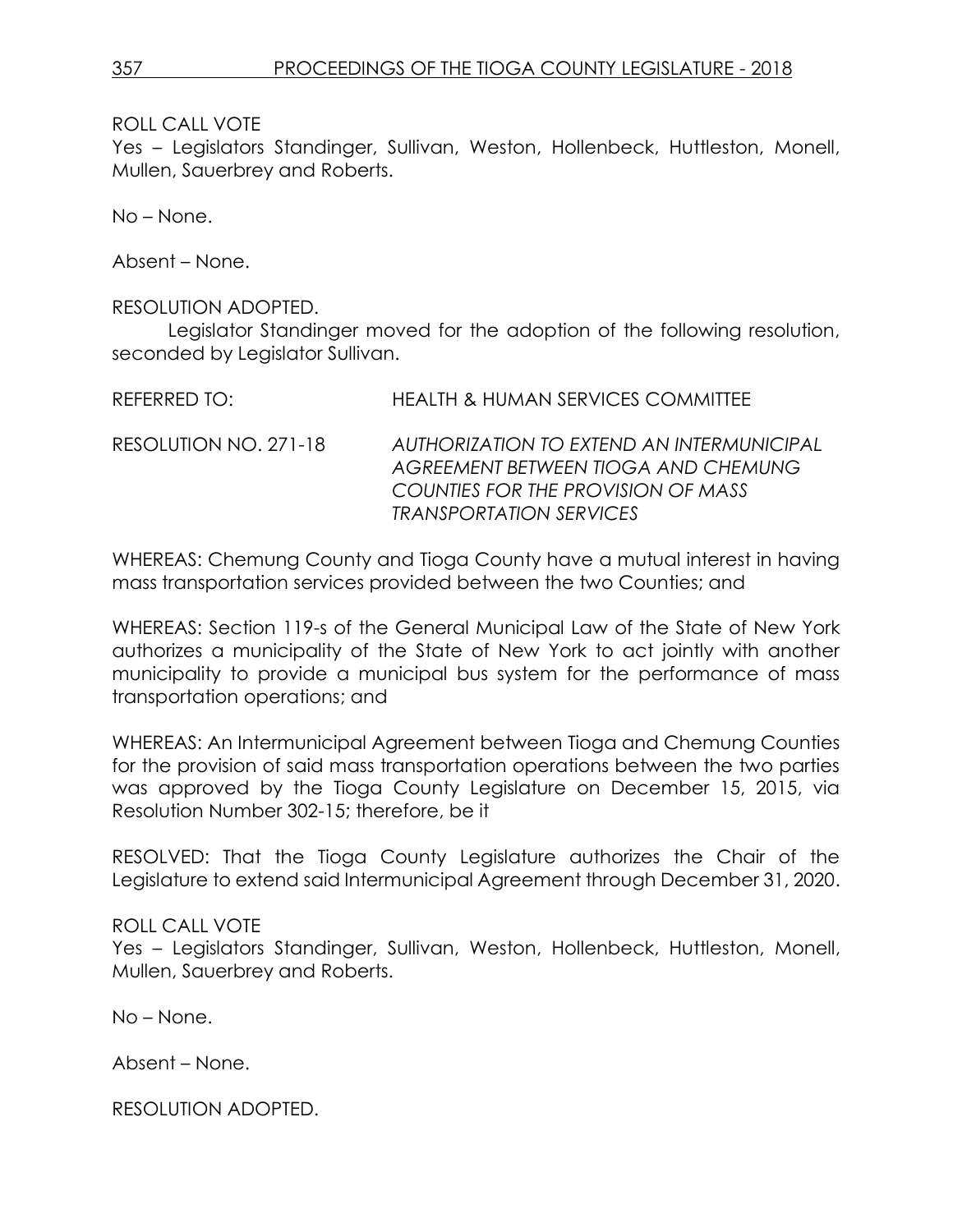REFERRED TO: ED&P COMMITTEE

Legislator Weston moved for the adoption of the following resolution, seconded by Legislator Hollenbeck.

| AUTHORIZATION FOR THE DIRECTOR OF                                                                                           |
|-----------------------------------------------------------------------------------------------------------------------------|
| ECONOMIC DEVELOPMENT AND PLANNING TO<br>SIGN A CONTRACT WITH MDB INSIGHT INC. TO<br>CREATE A WORKFORCE DEVELOPMENT PIPELINE |
| STRATEGY FOR TIOGA COUNTY.                                                                                                  |
|                                                                                                                             |

WHEREAS: Tioga County Economic Development and Planning issued a Request For Proposal on October 15 , 2018 to hire a consultant to complete a Workforce Development Pipeline Strategy for Tioga County; and

WHEREAS: MDB Insight Inc. responded to the Request For Proposal on October 29, 2018 to complete a Workforce Development Pipeline Strategy for Tioga County in the contracted amount of \$17,225; therefore be it

RESOLVED: That the Tioga County Legislature hereby authorizes LeeAnn Tinney, Director of Economic Development and Planning, to sign the contract in the amount of \$17,225 with MDB Insight Inc. to create a Workforce Development Pipeline Strategy for Tioga County.

# ROLL CALL VOTE

Yes - Legislators Standinger, Sullivan, Weston, Hollenbeck, Huttleston, Monell, Mullen, Sauerbrey and Roberts.

No – None.

Absent – None.

RESOLUTION ADOPTED.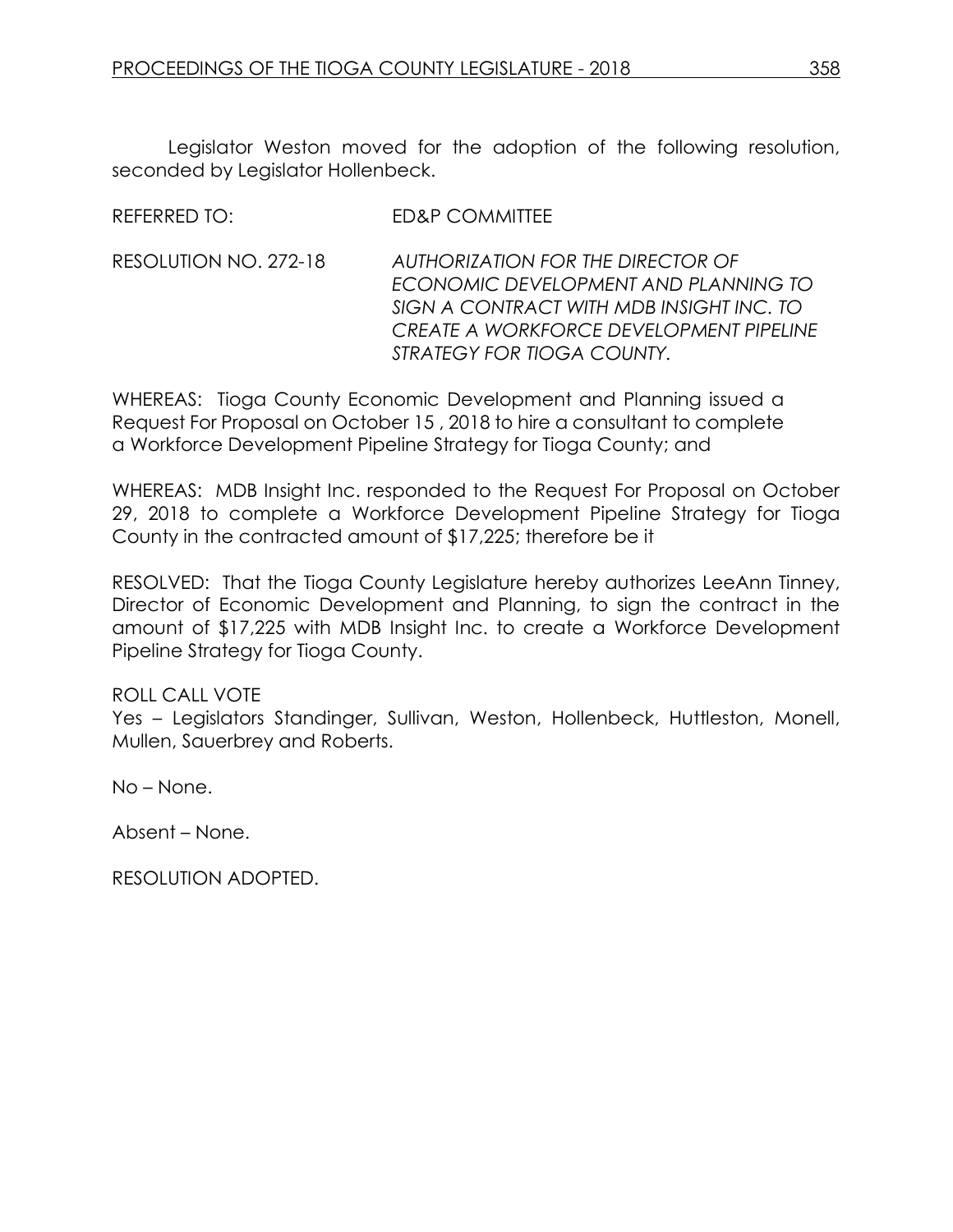Legislator Weston moved for the adoption of the following resolution, seconded by Leaislator Roberts.

REFERRED: ED&P COMMITTEE

RESOLUTION NO. 273-18 RESOLUTION AUTHORIZING ACCEPTANCE OF THE 2019/2020 LAND BANK COMMUNITY REVITALIZATION INITIATIVE (CRI) PROGRAM GRANT OF \$500,000.00 FOR THE OFFICE OF THE TIOGA COUNTY ECONOMIC DEVELOPMENT AND PLANNING (TCED&P) AND AUTHORIZING AN AGREEMENT WITH THE TIOGA COUNTY PROPERTY DEVELOPMENT CORPORATION (TCPDC) FOR 2019-2020

WHEREAS: The Director of TCED&P requests authorization to accept a CRI Program Grant in the amount of \$500,000.00 and enter into an agreement with TCPDC for the period January 1, 2019 through December 31, 2020; and

WHEREAS: Said program grant will provide funding towards the cost of administration, office space and equipment for use by Tioga County Economic Development staff to perform the duties of the Executive Director of the TCPDC; therefore be it

RESOLVED: That the Tioga County Legislature hereby authorizes and approves acceptance of \$65,065.00 from the TCPDC, 56 Main Street, Owego, New York 13827 to provide funding towards the cost of administration, office space and equipment for use by Tioga County Economic Development to perform the duties of the Executive Director of the TCPDC for the period of January 1, 2019 through December 31, 2020; and be it further

RESOLVED: That in 2019 and 2020, Tioga County Economic Development will provide the administrative duties of the Executive Director of the TCPDC and shall be paid annually \$32,532.50 towards cost of administration, office space and equipment; and be it further

RESOLVED: That the Chair of the Legislature or her duly authorized representative (including County Treasurer and/or Budget Director), is hereby authorized to make any transfers of funds required within this grant budget.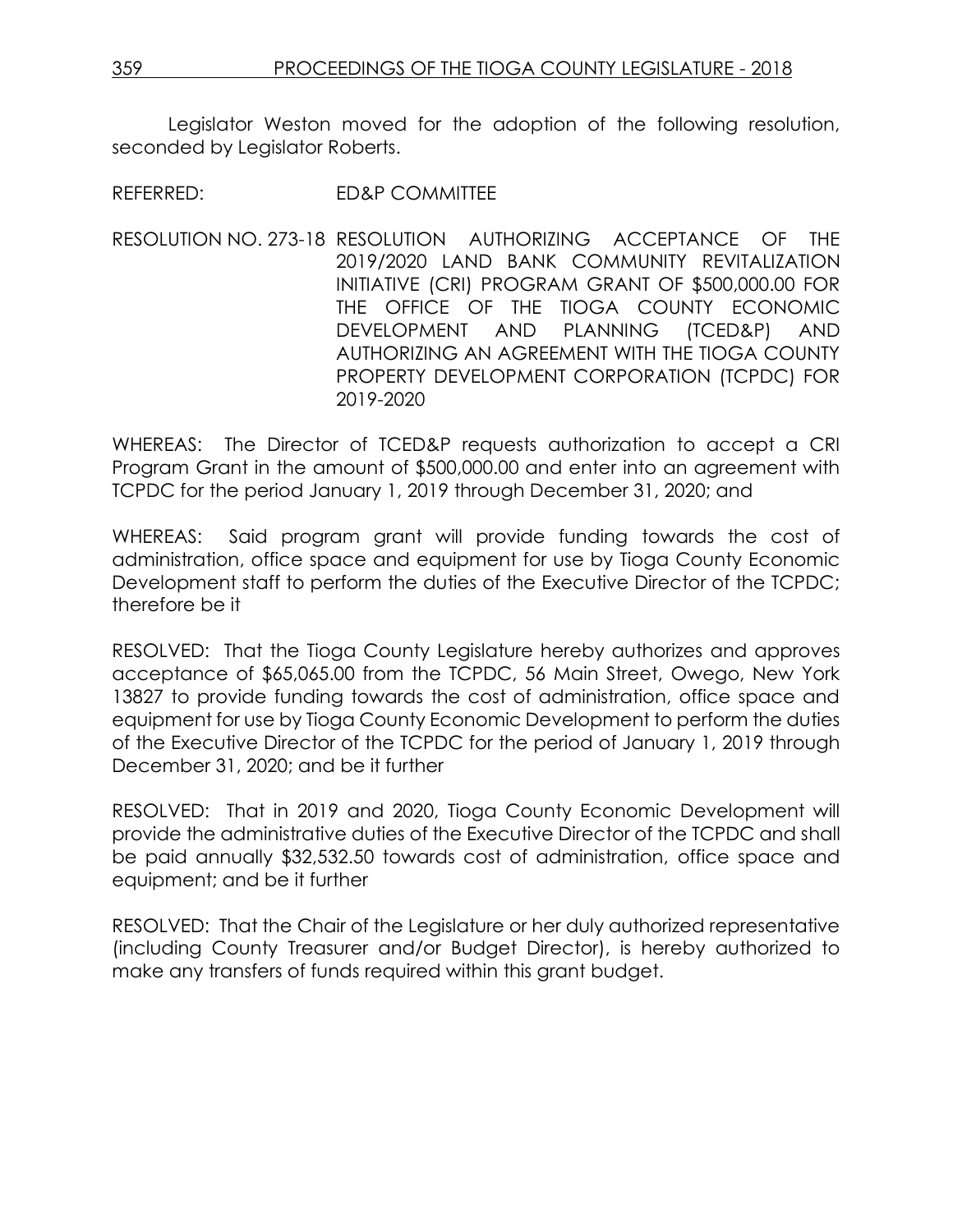Legislator Mullen spoke. "I would like to just say that this thing came to us from Economic Development and Planning about a year and a half ago to two years ago and it has been a long process and I truly believe it is one of the better things that we have accomplished, and it is going to help all the communities with some of the properties that are in rough shape. I just wanted to thank Leeann and especially Teresa Saraceno for all their hard work on this project and Peter."

### ROLL CALL VOTE

Yes – Legislators Standinger, Sullivan, Weston, Hollenbeck, Huttleston, Monell, Mullen, Sauerbrey and Roberts.

No – None.

Absent – None.

RESOLUTION ADOPTED.

Legislator Weston moved for the adoption of the following resolution, seconded by Legislator Hollenbeck.

REFERRED: ED&P COMMITTEE

RESOLUTION NO. 274-18 RESOLUTION AUTHORIZING THE SALE AND TRANSFER OF PROPERTIES FROM TIOGA COUNTY TO THE TIOGA COUNTY PROPERTY DEVELOPMENT **CORPORATION** 

WHEREAS: Per Resolution No. 265-16, the Tioga County Legislature authorized application to the NYS Urban Development Corporation to establish the Tioga County Property Development Corporation (TCPDC), A New York Land Bank; and

WHEREAS: Said application was approved for the mission to foster economic and community development by acquiring, holding, managing, developing and marketing distressed, vacant, abandoned and underutilized residential and commercial properties; and

WHEREAS: The TCPDC's authority to acquire properties through a variety of means including the conveyance of property directly by the foreclosing government unit as part of a tax foreclosure, purchase of the property or purchase the tax lien on a property; and

WHEREAS: Tioga County has set aside twelve properties, as listed below, from the 2018 tax foreclosure process for the specific purpose of acquisition by the TCPDC to meet their mission once funding for such purpose was awarded; and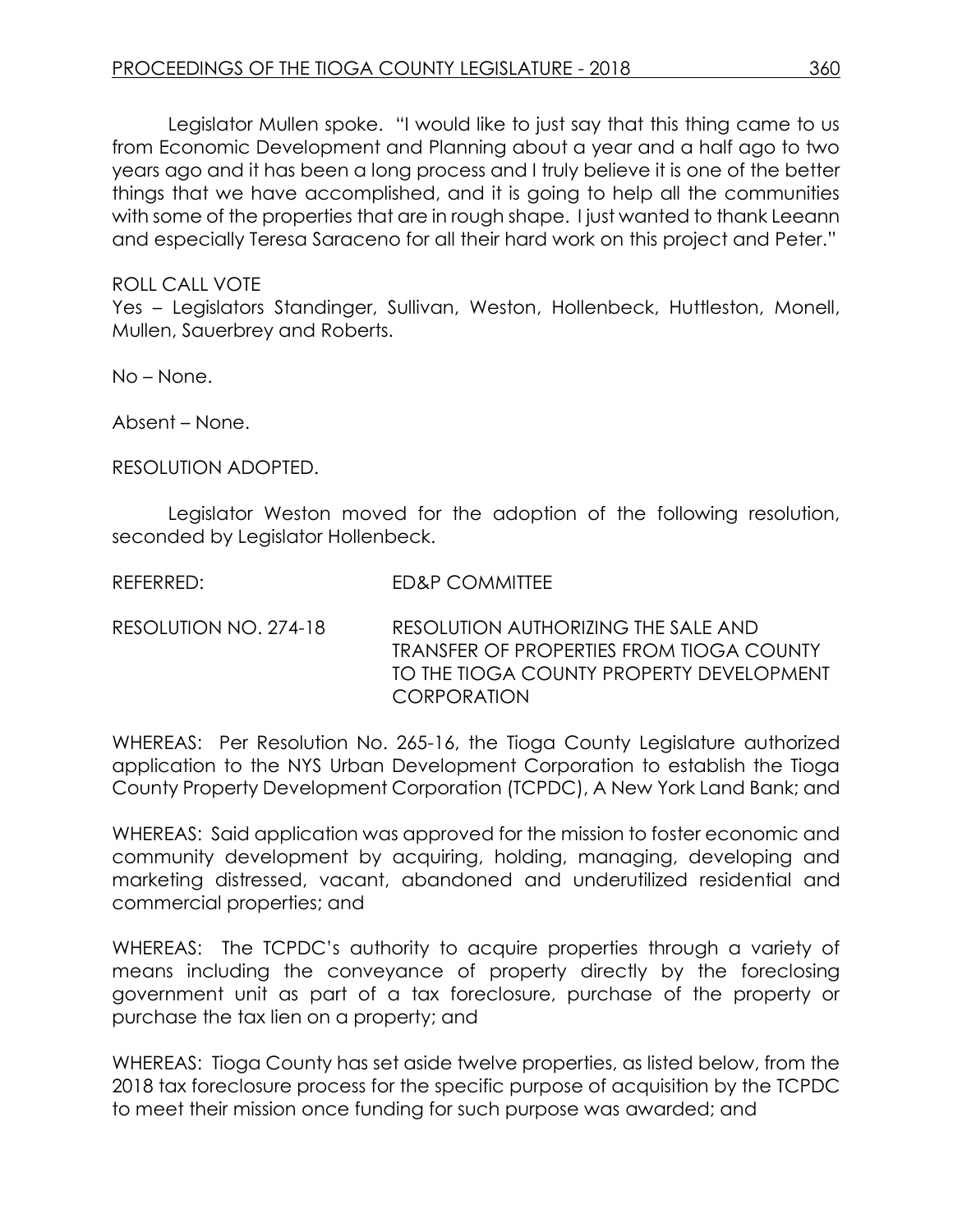WHEREAS: The TCPDC has been awarded \$500,000.00 for the period of 2019/2020; and

WHEREAS: These funds will allow for administration and the necessary anticipated environmental assessment/remediation and the subsequent demolition and rehabilitation of these properties; and

WHEREAS: Tioga County has agreed to sell and transfer the following properties in Waverly and Owego, NY within the County of Tioga to the TCPDC for One Dollar (\$1.00) each; and

WHEREAS: These acquisitions include the following properties;

| 108 Park Place, Waverly, NY        | #166.19-4-4  |
|------------------------------------|--------------|
| 112 Park Place, Waverly, NY        | #166.19-4-6  |
| 452 Cayuta Avenue, Waverly, NY     | #167.17-1-19 |
| 35 Lincoln Street, Waverly, NY     | #166.15-2-7  |
| 530 E. Chemung Street, Waverly, NY | #167.09-4-14 |
| 429 Chemung Street, Waverly, NY    | #166.16-1-27 |
| 127 Providence Street, Waverly, NY | #166.19-4-72 |
| 457 Fulton Street, Waverly, NY     | #166.19-2-57 |
| 207 Howard Street, Waverly, NY     | #166.20-1-40 |
| 117 Liberty Street, Owego, NY      | #128.08-1-7  |
| 39-41 Temple Street, Owego, NY     | #128.08-7-76 |
| 115-117 Chestnut Street, Owego, NY | #128.08-3-82 |
|                                    |              |

Therefore be it

RESOLVED: That these properties will be transferred from Tioga County to the TCPDC for One Dollar (\$1.00) each.

# ROLL CALL VOTE

Yes – Legislators Standinger, Sullivan, Weston, Hollenbeck, Huttleston, Monell, Mullen, Sauerbrey and Roberts.

No – None.

Absent – None.

RESOLUTION ADOPTED.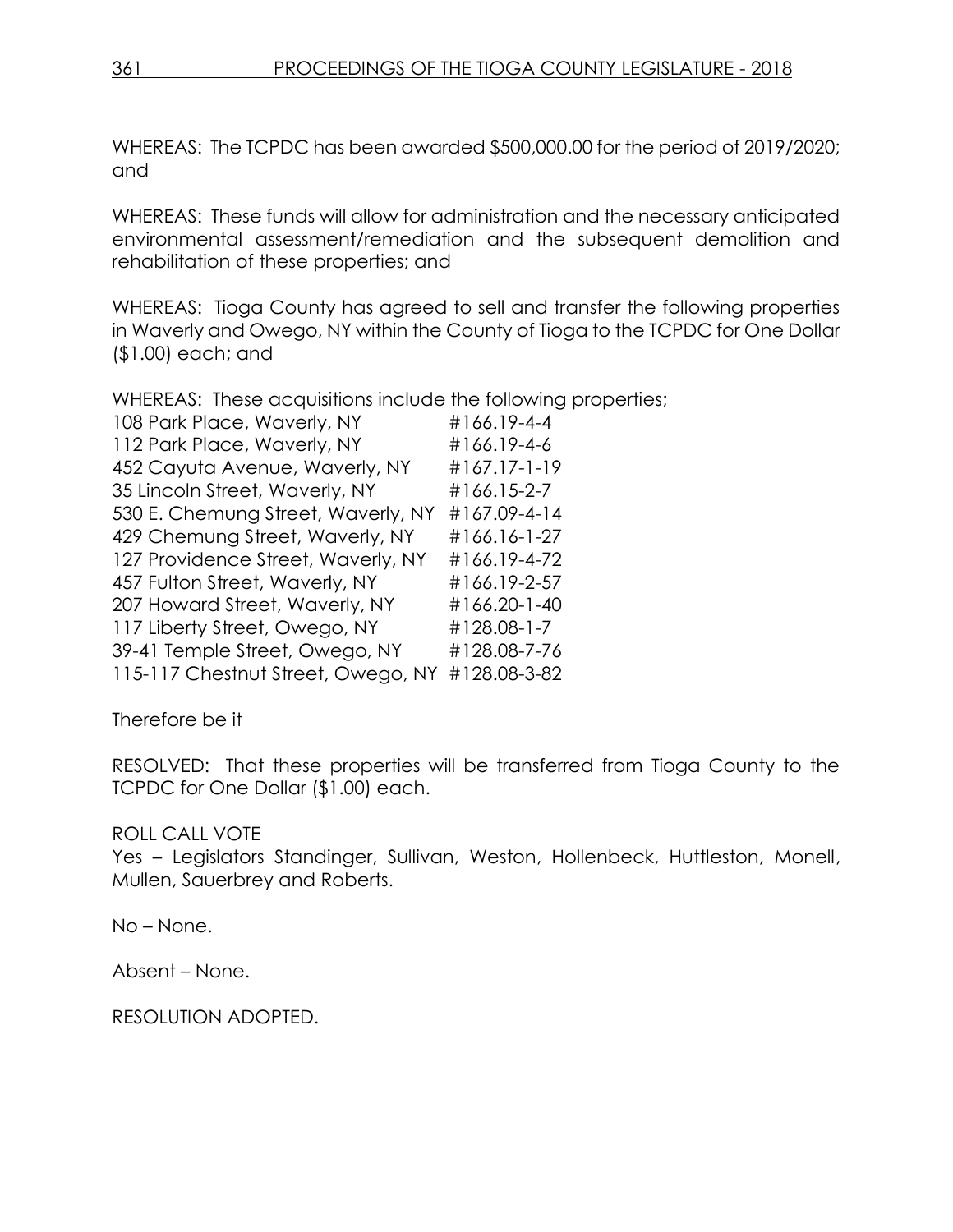Legislator Mullen moved for the adoption of the following resolution, seconded by Legislator Monell.

| REFERRED TO:          | <b>PUBLIC SAFETY COMMITTEE</b>                                                                           |
|-----------------------|----------------------------------------------------------------------------------------------------------|
| RESOLUTION NO. 275-18 | AWARD BID – NYS FENCE INC.<br><b>FENCING FOR CARMICHAEL TOWER</b><br><b>OFFICE OF EMERGENCY SERVICES</b> |

WHEREAS: The Office of Emergency Services held a sealed bid opening on Friday, November 30<sup>th</sup>, 2018 for construction of a fence for the Carmichael Tower; and

WHEREAS: The bids were as follows:

1. NYS Fence Inc. 858 Manitou Road Hilton, NY 14468 \$51,600

Therefore be it

RESOLVED: That the Tioga County Legislature award the bid to the only bidder, NYS Fence Inc., Hilton, NY in the amount of \$51,600 to be paid out of State Interoperable 17 grant account A3415.520230.

#### ROLL CALL VOTE

Yes – Legislators Standinger, Sullivan, Weston, Hollenbeck, Huttleston, Monell, Mullen, Sauerbrey and Roberts.

No – None.

Absent – None.

RESOLUTION ADOPTED.

Legislator Sullivan moved for the adoption of the following resolution, seconded by Legislator Hollenbeck.

REFERRED TO: LEGISLATIVE WORKSESSION

RESOLUTION NO. 276-18 *FIX TIME OF ORGANIZATIONAL MEETING*

RESOLVED: That the Organizational Meeting of this Legislature be held at 9:00 A.M., Wednesday, January 2, 2019.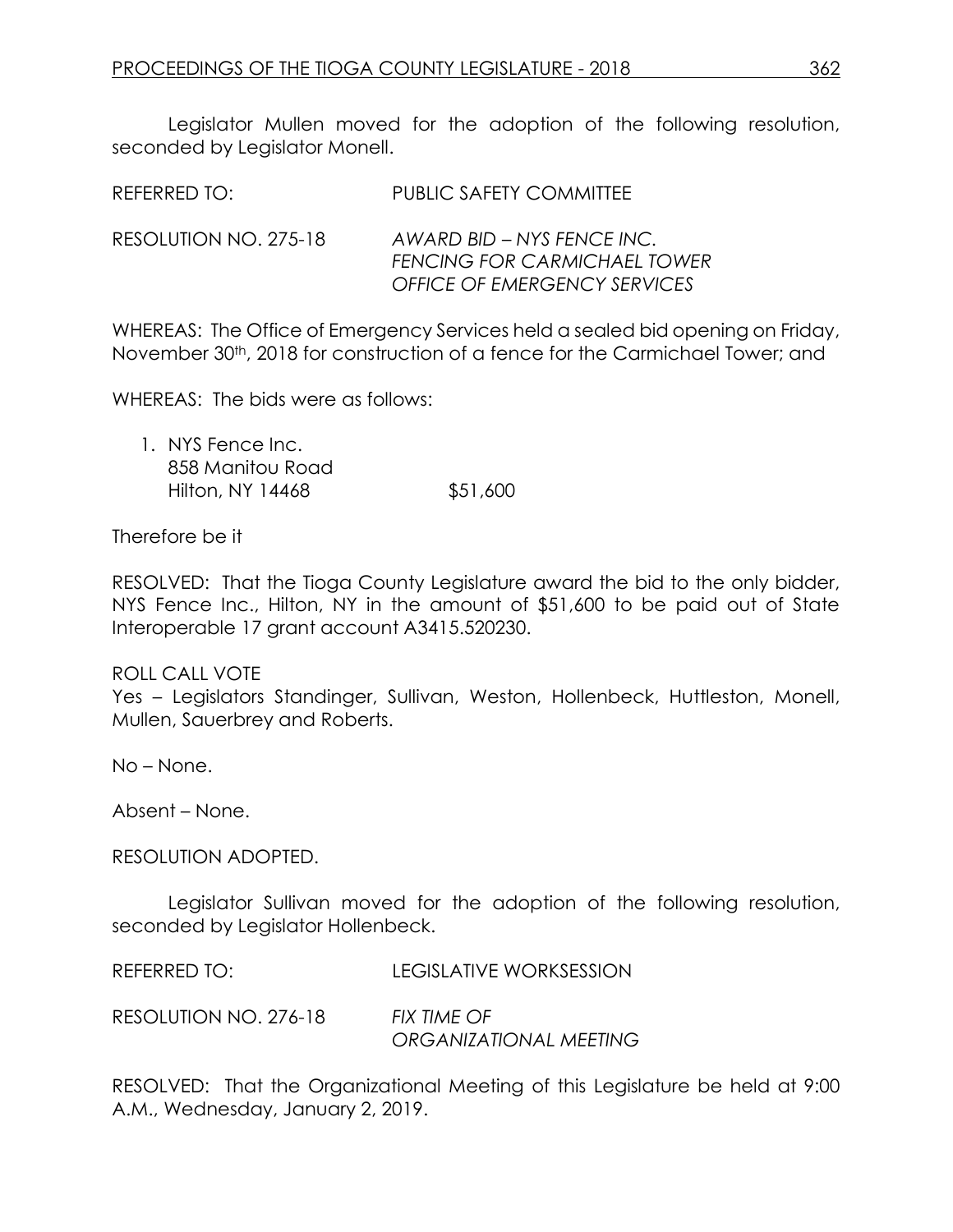Yes – Legislators Standinger, Sullivan, Weston, Hollenbeck, Huttleston, Monell, Mullen, Sauerbrey and Roberts.

No – None.

Absent – None.

RESOLUTION ADOPTED.

Legislator Monell moved for the adoption of the following resolution, seconded by Legislator Sullivan.

REFERRED TO: FINANCE COMMITTEE

RESOLUTION NO. 277-18 *YEAR END TRANSFERS*

RESOLVED: That unencumbered balances of appropriation accounts, unanticipated revenue fund balances in the amount equal to the sum of overdrawn appropriation accounts in all funds be, and hereby are appropriated to overdrawn accounts; and be it further

RESOLVED: That the County Treasurer is hereby authorized and directed to effect this resolution.

ROLL CALL VOTE Yes – Legislators Standinger, Sullivan, Weston, Hollenbeck, Huttleston, Monell, Mullen, Sauerbrey and Roberts.

No – None.

Absent – None.

RESOLUTION ADOPTED.

Legislator Monell moved for the adoption of the following resolution, seconded by Legislator Sullivan.

REFERRED TO: FINANCE COMMITTEE

RESOLUTION NO. 278-18 *AUTHORIZE TREASURER TO ENCUMBER FUNDS*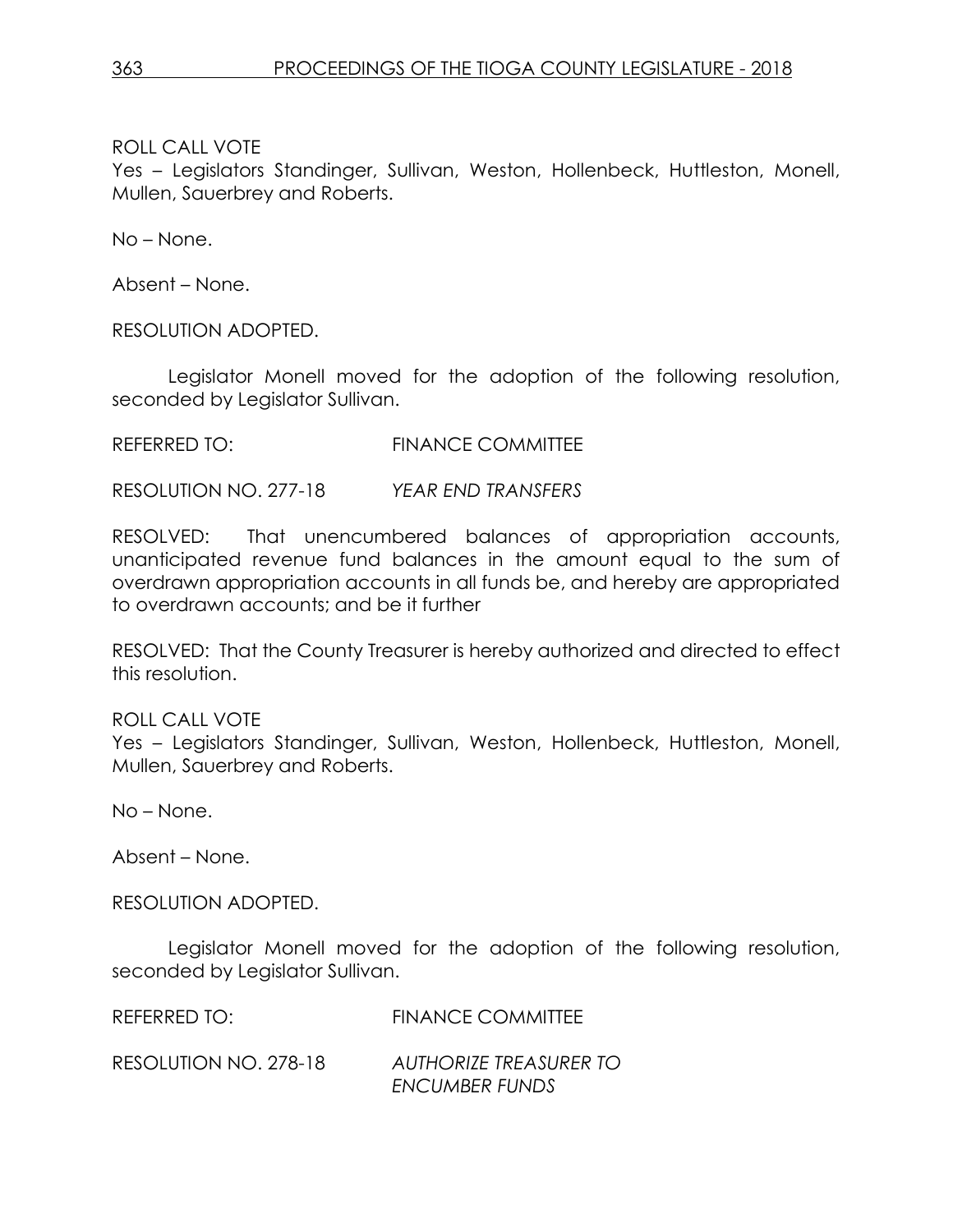RESOLVED: That the County Treasurer be and hereby is authorized to encumber whatever funds he deems necessary, subject to the approval of the Finance Committee; and be it further

RESOLVED: That said funds be encumbered before December 31, 2018 to allow proper coding of bills for payment through February 28, 2019.

ROLL CALL VOTE

Yes - Legislators Standinger, Sullivan, Weston, Hollenbeck, Huttleston, Monell, Mullen, Sauerbrey and Roberts.

No – None.

Absent – None.

RESOLUTION ADOPTED.

Legislator Mullen moved for the adoption of the following resolution, seconded by Legislator Sullivan.

REFERRED TO: FINANCE COMMITTEE

RESOLUTION NO. 279-18 *ADOPT COUNTY BUDGET FOR 2019, APPROPRIATIONS AND SALARY SCHEDULE*

RESOLVED: That the tentative budget for Tioga County for the year 2019 submitted by the Budget Officer on November 15, 2018 and approved by the Finance Committee be, and the same hereby is adopted as the official Budget for the year 2019; and be it further

RESOLVED: That the several amounts specified in such budget as to the total for the several objects as set forth in Schedule 1 therein be appropriated for such objects, effective January 1, 2019; and be it further

RESOLVED: That the full time Salary Schedule 5 set forth in the budget be adopted effective January 1, 2019.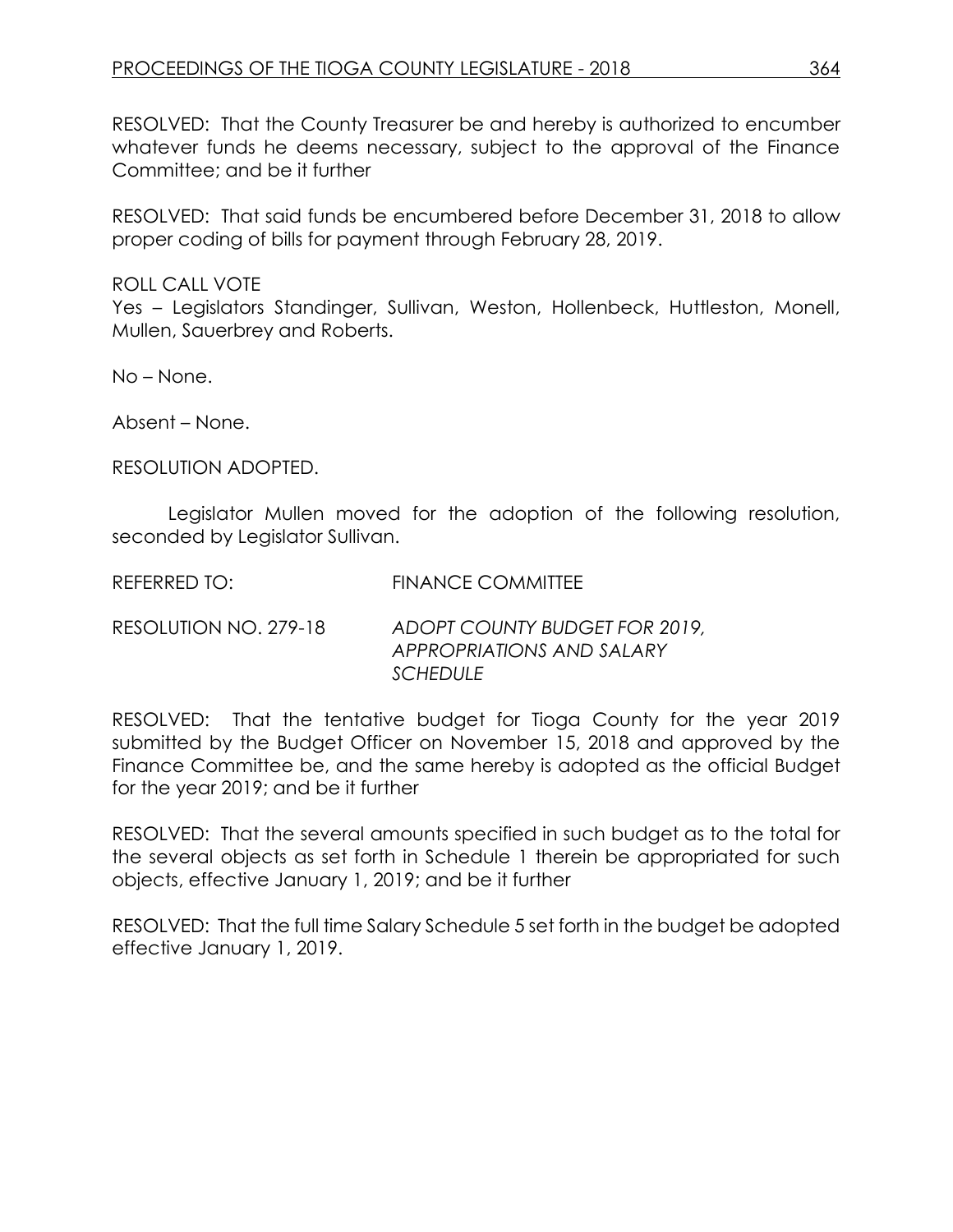Yes – Legislators Standinger, Sullivan, Weston, Hollenbeck, Huttleston, Monell, Mullen, Sauerbrey and Roberts.

No – None.

Absent – None.

RESOLUTION ADOPTED.

Legislator Mullen moved for the adoption of the following resolution, seconded by Legislator Sullivan.

REFERRED TO: FINANCE COMMITTEE

RESOLUTION NO. 280-18 *TOWN TAX LEVY*

WHEREAS: There has been presented to this Legislature a duly certified copy of the annual Budgets of each of the several Towns of the County of Tioga for the fiscal year beginning January 1, 2019; be it

RESOLVED: That there shall be, and there is, assessed against and levied upon and collected from the taxable property situate in the following Towns outside the incorporated Villages or partially located therein, the amounts indicated for Town purposes as specified in the Budgets of the respective Towns as follows:

| Part Town      | General Outside | Highway Outside |
|----------------|-----------------|-----------------|
| <b>Barton</b>  |                 |                 |
| Candor         | 5,700           | 243,096         |
| Newark Valley  | 1,740           | 6,650           |
| <b>Nichols</b> |                 | 77,975          |
| Owego          |                 | 2,131,967       |
| Spencer        | 38,099          | 361,399         |

**Further** 

RESOLVED: That there shall be and there hereby is, assessed against and levied upon and collected from the taxable property liable therefore within the respective Fire and Fire protection Districts in the Towns, the following amounts for the purposes of such Districts as specified on their annual Budgets: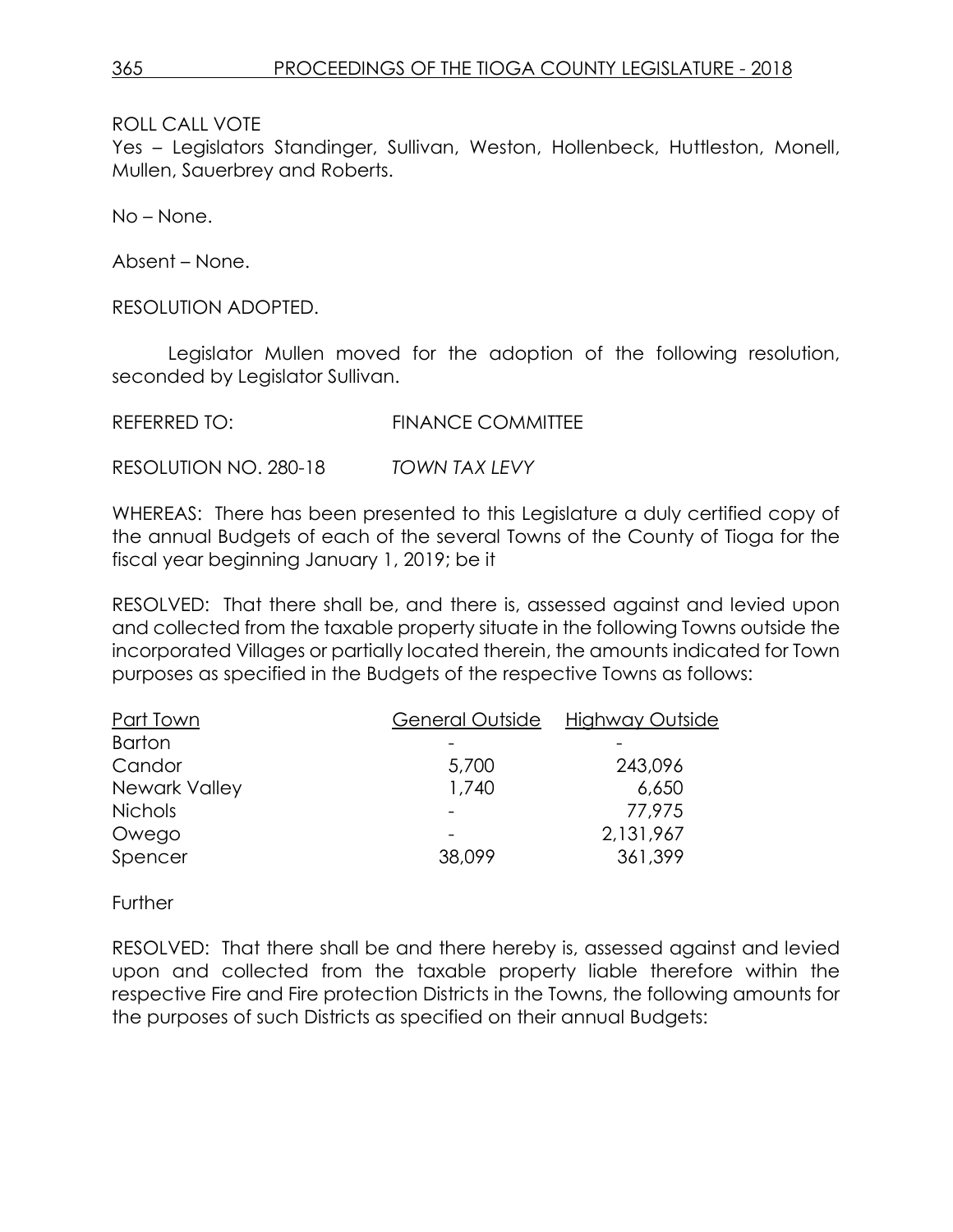| Town of Barton<br><b>Halsey Valley Fire Protection</b><br>Lockwood Fire Protection<br><b>Waverly Joint Fire Protection</b> | 19,384.76<br>42,794.17<br>277,395.00      |
|----------------------------------------------------------------------------------------------------------------------------|-------------------------------------------|
| <b>Town of Berkshire</b><br><b>Berkshire Fire District</b>                                                                 | 143,308.00                                |
| Town of Candor<br><b>Candor Fire District</b>                                                                              | 447,795.00                                |
| <b>Town of Newark Valley</b><br><b>Newark Valley Fire District</b>                                                         | 303,611.07                                |
| Town of Nichols<br>Nichols Joint Fire Protection                                                                           | 357,730.00                                |
| Town of Owego<br><b>Apalachin Fire District</b><br>Owego Fire District<br><b>Newark Valley Fire District</b>               | 1,016,652.00<br>1,589,502.00<br>42,796.00 |
| <b>Town of Richford</b><br><b>Richford Fire District</b>                                                                   | 106,650.00                                |
| Town of Spencer<br><b>Spencer Fire Protection District</b>                                                                 | 78,000.00                                 |
| Town of Tioga<br>Tioga Fire District                                                                                       | 297,555.00                                |

**Further** 

RESOLVED: That there shall be, and there hereby is, assessed against and levied upon and collected from the taxable property liable therefore within certain sewer, water and lighting Districts in the Town of Owego and the amounts specified in their annual budgets as follows:

| Water District No. 4/Ext. 13 | 12,358 |
|------------------------------|--------|
| Water District No. 4/Ext. 15 | 10.094 |
| Water District No. 4/Ext. 17 | 20,800 |
| Water District No. 4/Ext. 20 | 19,000 |
| Sewer District No. 2/Ext. 14 | 12,200 |
| Sewer District No. 2/Ext. 15 | 12,088 |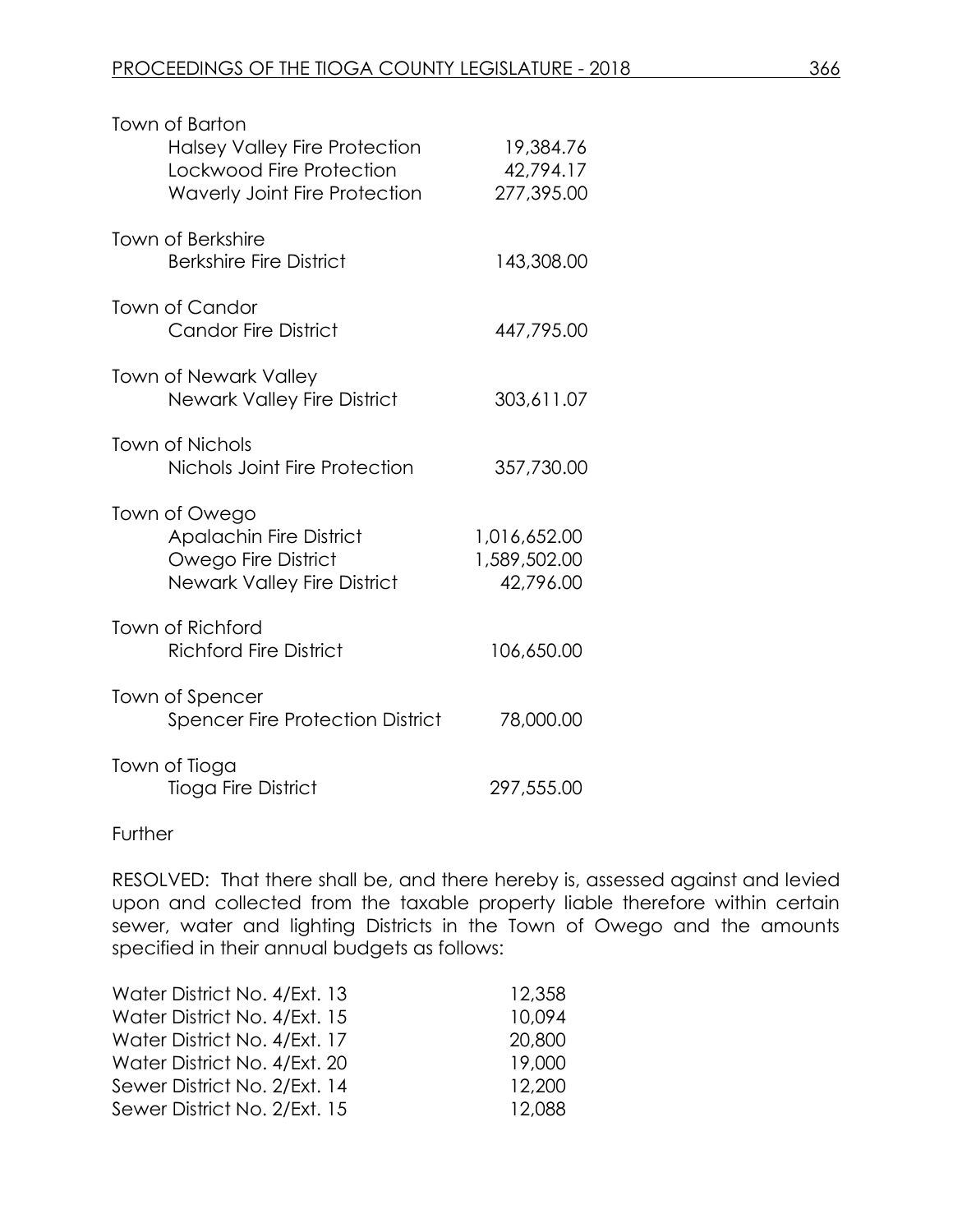| Lighting District No. 1  | 11,630 |
|--------------------------|--------|
| Lighting District No. 2  | 22,175 |
| Lighting District No. 3  | 22,898 |
| Lighting District No. 4A | 1,563  |
| Lighting District No. 4B | 3,944  |
| Lighting District No. 5  | 14,586 |
| Lighting District No. 6  | 27,109 |
| Lighting District No. 7  | 4,147  |
| Lighting District No. 8  | 2,634  |
| Lighting District No. 9  | 1,269  |
| Lighting District No. 10 | 1,773  |

Further

RESOLVED: That there shall be and there hereby is, assessed against and levied upon and collected from the taxable property liable therefore in the Town of Owego returned sewer and water rents in the amount of \$329,285.04; be it further

RESOLVED: That there shall be and there hereby is, assessed against and levied upon and collected from the taxable property liable therefore in the Town of Barton returned sewer and water rents in the amount of \$6,457.78; be it further

RESOLVED: That the amounts to be raised by tax for all other purposes as specified in the several annual Budgets shall be, and they hereby are, assessed against and levied upon and collected from the taxable properties in the Towns except as otherwise provided by law as follows:

| General | Highway |
|---------|---------|
| 210,900 | 531,600 |
| 83,605  | 338,100 |
| 786,866 | 487,400 |
| 286,308 | 370,454 |
|         | 145,450 |
| 888,197 |         |
| 241,523 | 452,303 |
| 346,095 | 292,611 |
| 253,439 | 574,619 |
|         |         |

**Further** 

RESOLVED: That such taxes and assessments, when collected, shall be paid to the Supervisors of the several Towns in the amounts as shown by this resolution for distribution by them in the manner provided by law.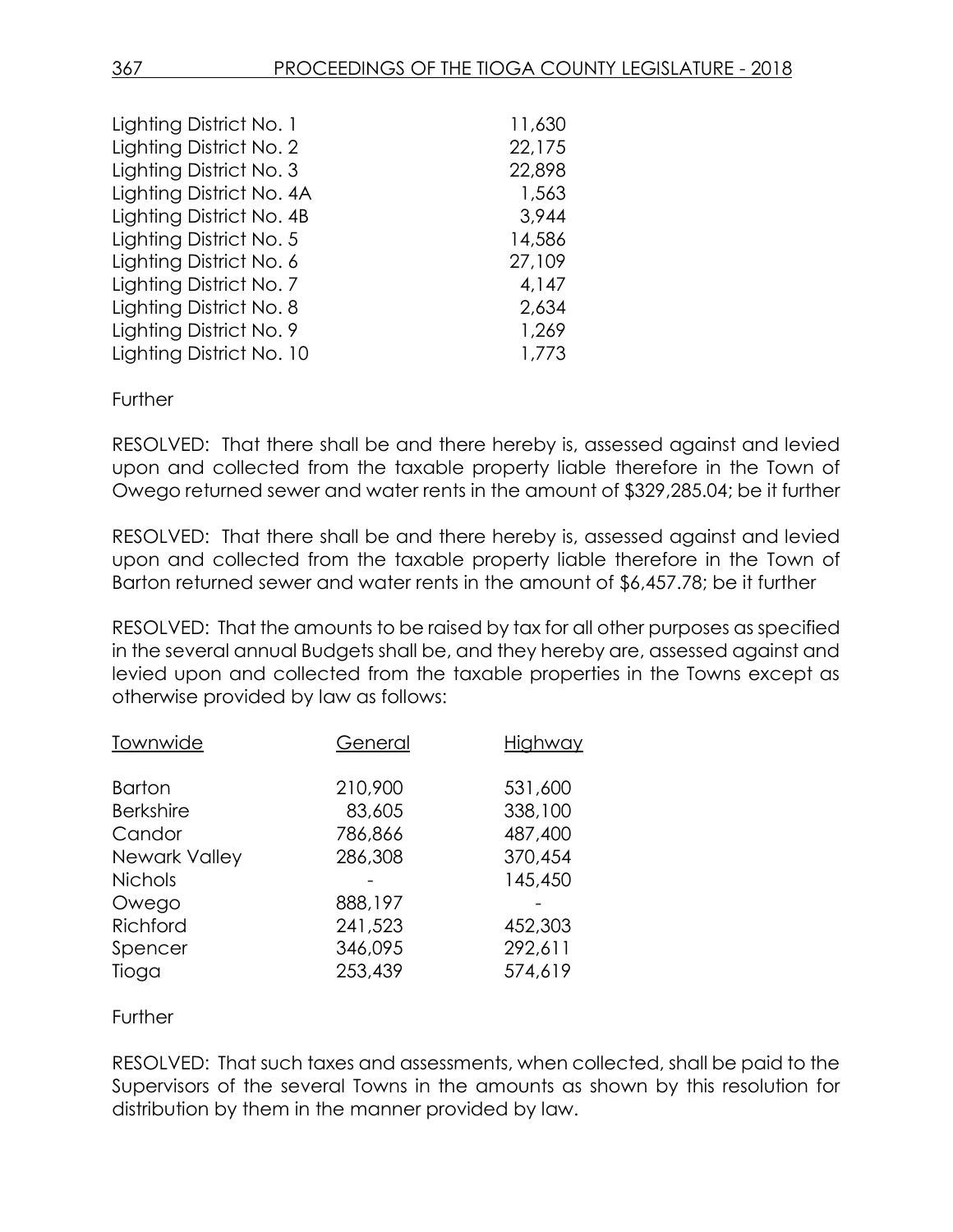Yes – Legislators Standinger, Sullivan, Weston, Hollenbeck, Huttleston, Monell, Mullen, Sauerbrey and Roberts.

No – None.

Absent – None.

RESOLUTION ADOPTED.

Legislator Mullen moved for the adoption of the following resolution, seconded by Legislator Hollenbeck.

REFERRED TO: FINANCE COMMITTEE

RESOLUTION NO. 281-18 *COUNTY TAX LEVY*

WHEREAS: This Legislature by Resolution No. 279-18 dated December 11, 2018 adopted a Budget for the fiscal year 2019 and by Resolution No. 279-18 dated December 11, 2018 has made appropriations for the conduct of the County Government during said fiscal year and has by Resolution No. 280-18 dated December 11, 2018 levied the taxes required for the support of the Government of the several Towns; therefore be it

RESOLVED: That this Legislature hereby levies the following for recycling purposes, upon the taxable real property liable therefore, in the County upon valuation as heretofore equalized by it.

| Barton               | 202,875.57 |
|----------------------|------------|
| <b>Berkshire</b>     | 34,937.66  |
| Candor               | 135,991.57 |
| <b>Newark Valley</b> | 86,218.21  |
| <b>Nichols</b>       | 73,059.75  |
| Owego                | 574,721.40 |
| Richford             | 32,104.03  |
| Spencer              | 87,077.24  |
| Tioga                | 122,506.57 |
|                      |            |

Total 1,349,492.00

And be it further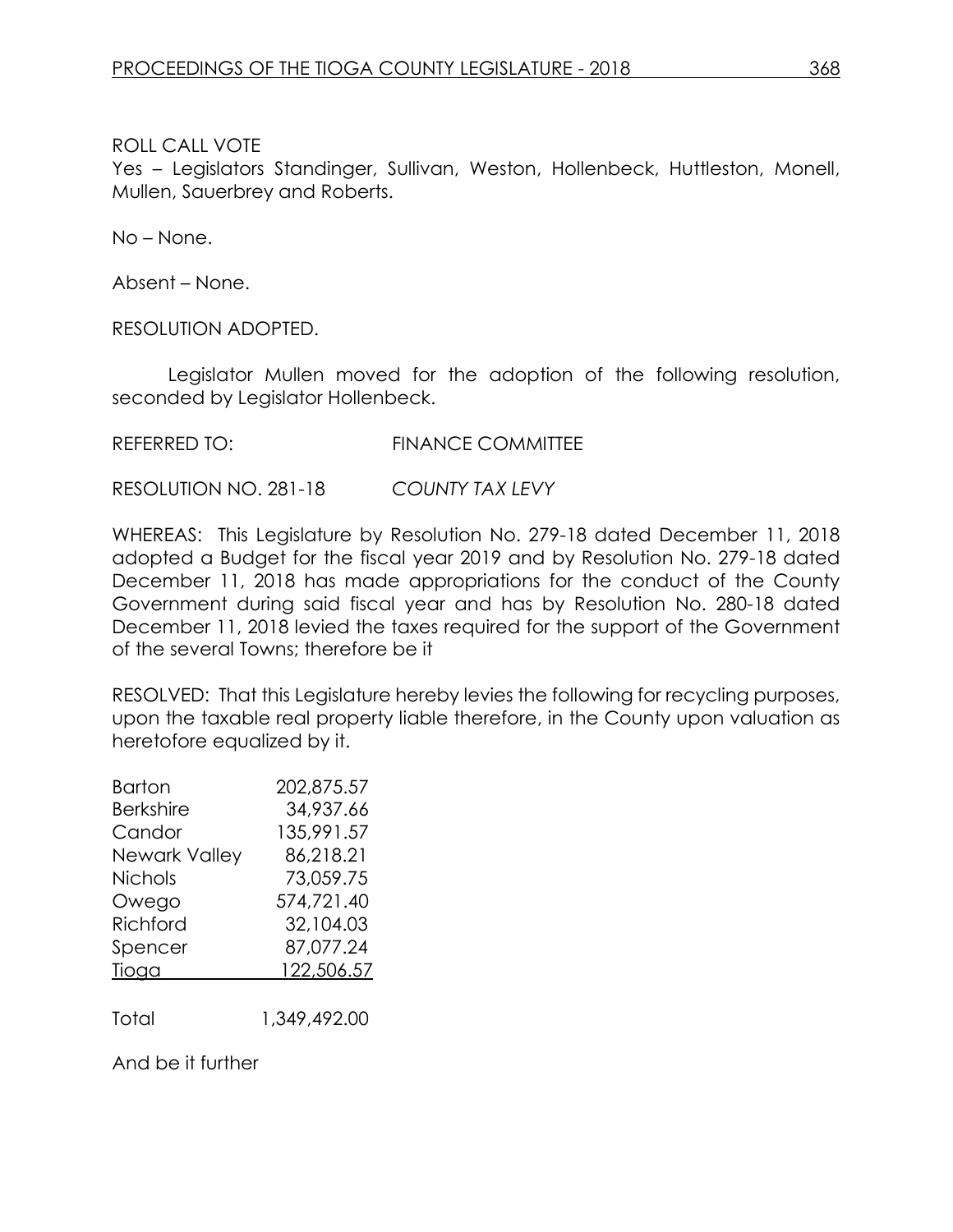RESOLVED: That pursuant to Section 360 of the County Law and Section 900 of the Real Property Tax Law, this Legislature hereby levied the following for County purposes, excluding Solid Waste set forth above, upon the taxable real property in the County upon valuation as heretofore equalized by it.

Upon all the taxable property liable for the support of County Government, the sum of \$22,785,755.00 and in addition thereto upon the real property liable therefore, and following taxes:

| For Returned Village Taxes                     | \$455,219.91   |
|------------------------------------------------|----------------|
| For School Tax Returned                        | \$3,594,961.51 |
| For Deficits from prior years' taxes           | \$7.27         |
| For Reimbursement of Erroneous taxes, etc.     | \$3,471,34     |
| All of the forgoing being subject to           |                |
| credit for excess collection the prior year of | \$9.32         |

**Further** 

RESOLVED: That the County Treasurer's Department be directed to extend the taxes as aforesaid and also the taxes for Town purposes set forth in Resolution No. 280-18 on the rolls of the several Towns against each parcel of property set forth in said rolls, and that the Chair and the Clerk of the County Legislature be directed and empowered to execute under the seal of this Legislature the several Tax warrants for the collection of said taxes, and to cause the several tax rolls with said warrants annexed to be delivered to the Collectors of the several Tax Districts of the County on or before December 31, 2018; and be it further

RESOLVED: That the tax rates for each of the Towns, excluding Solid Waste, are as follows:

| <b>Barton</b>    | Out | 10.331428 |
|------------------|-----|-----------|
|                  | In  | 10.331428 |
| <b>Berkshire</b> |     | 8.668824  |
| Candor           | Out | 9.023925  |
|                  | In  | 9.023925  |
| Newark Valley    | Out | 12.751183 |
|                  | In  | 12.751183 |
| <b>Nichols</b>   | Out | 35.287235 |
|                  | In  | 35.287235 |
| Owego            | Out | 11.545016 |
|                  | In  | 11.545016 |
| Richford         |     | 6.938843  |
| Spencer          | Out | 9.050550  |
|                  | In  | 9.050550  |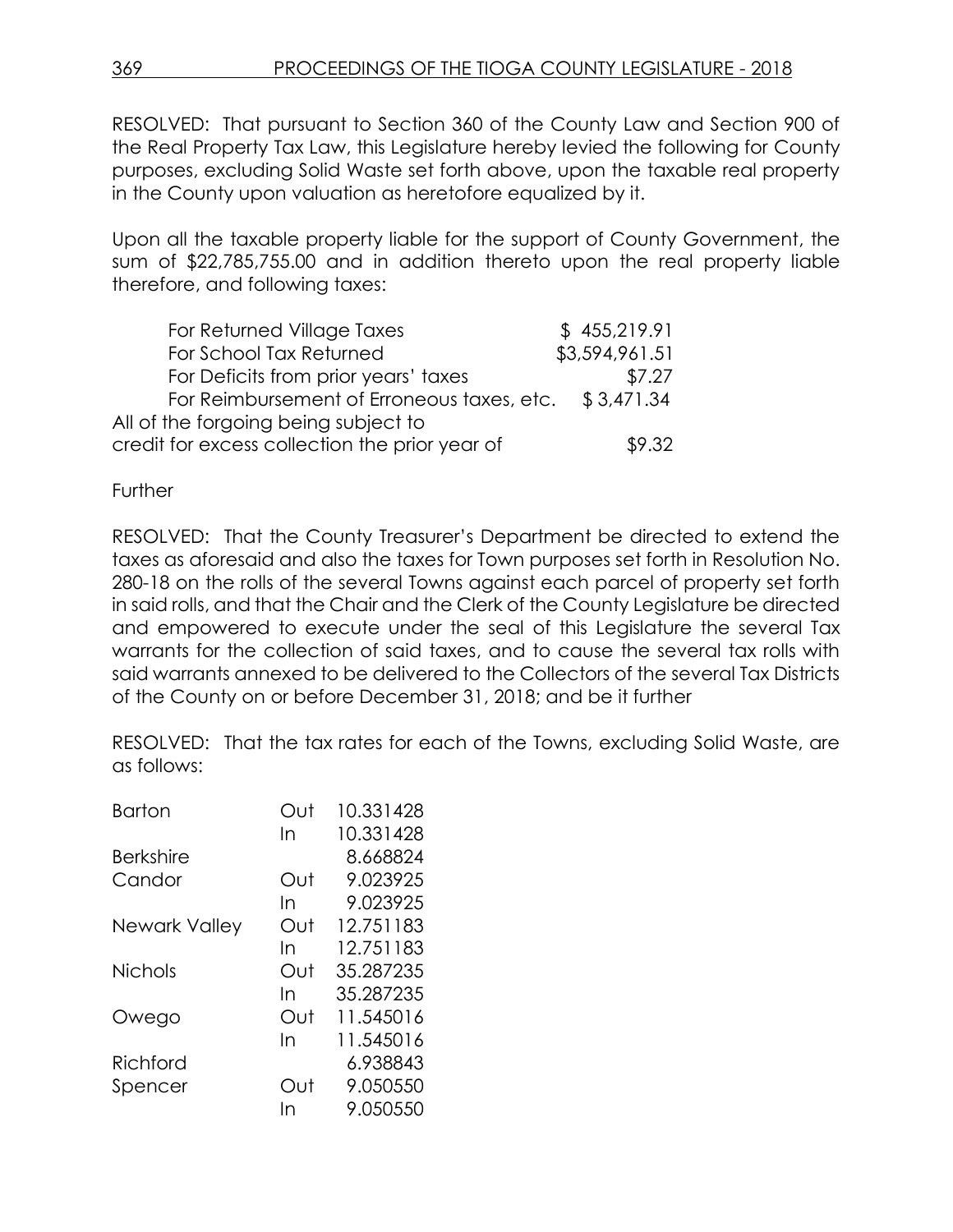Tioga 131.199650

ROLL CALL VOTE

Yes – Legislators Standinger, Sullivan, Weston, Hollenbeck, Huttleston, Monell, Mullen, Sauerbrey and Roberts.

No – None.

Absent – None.

RESOLUTION ADOPTED.

Legislator Monell moved for the adoption of the following resolution, seconded by Legislator Sullivan.

REFERRED TO: FINANCE COMMITTEE

RESOLUTION NO. 282-18 *ERRONEOUS ASSESSMENT TOWN OF OWEGO*

WHEREAS: An application for Corrected Tax Roll for the year 2018 indicates that parcel #118.18-1-13 Account #1549 in the Village of Owego assessed to Katzenstein Family NY, LLC on the 2018 tax roll of the Town of Owego is erroneous in that on October 25, 2018 Hon. Ferris D. Lebous ordered a corrected assessed taxable value of \$15,180; be it therefore

RESOLVED: That a refund be issued to: Hinman, Howard & Kattell, LLP as attorneys," and mailed to 80 Exchange Street, P.O. Box 5250, Binghamton NY 13902-5250, by the Tioga County Treasurer as follows:

|                 | Original Bill #663 | Corrected Bill #663 |
|-----------------|--------------------|---------------------|
| County          | 418.03             | 172.44              |
| Recycle         | 22.54              | 9.30                |
| Town Wide       | 39.09              | 16.12               |
| Returned School | 1,105.53           | 456.03              |
| <b>Total</b>    | 1,585.19           | 653.89              |

And be it further

RESOLVED: That the erroneous county tax of \$ 245.59 be charged to the proper account in the records of the County Treasurer; and be it further

RESOLVED: That the erroneous solid waste tax of \$ 13.24 be charged back to the Solid Waste Fund; and be it further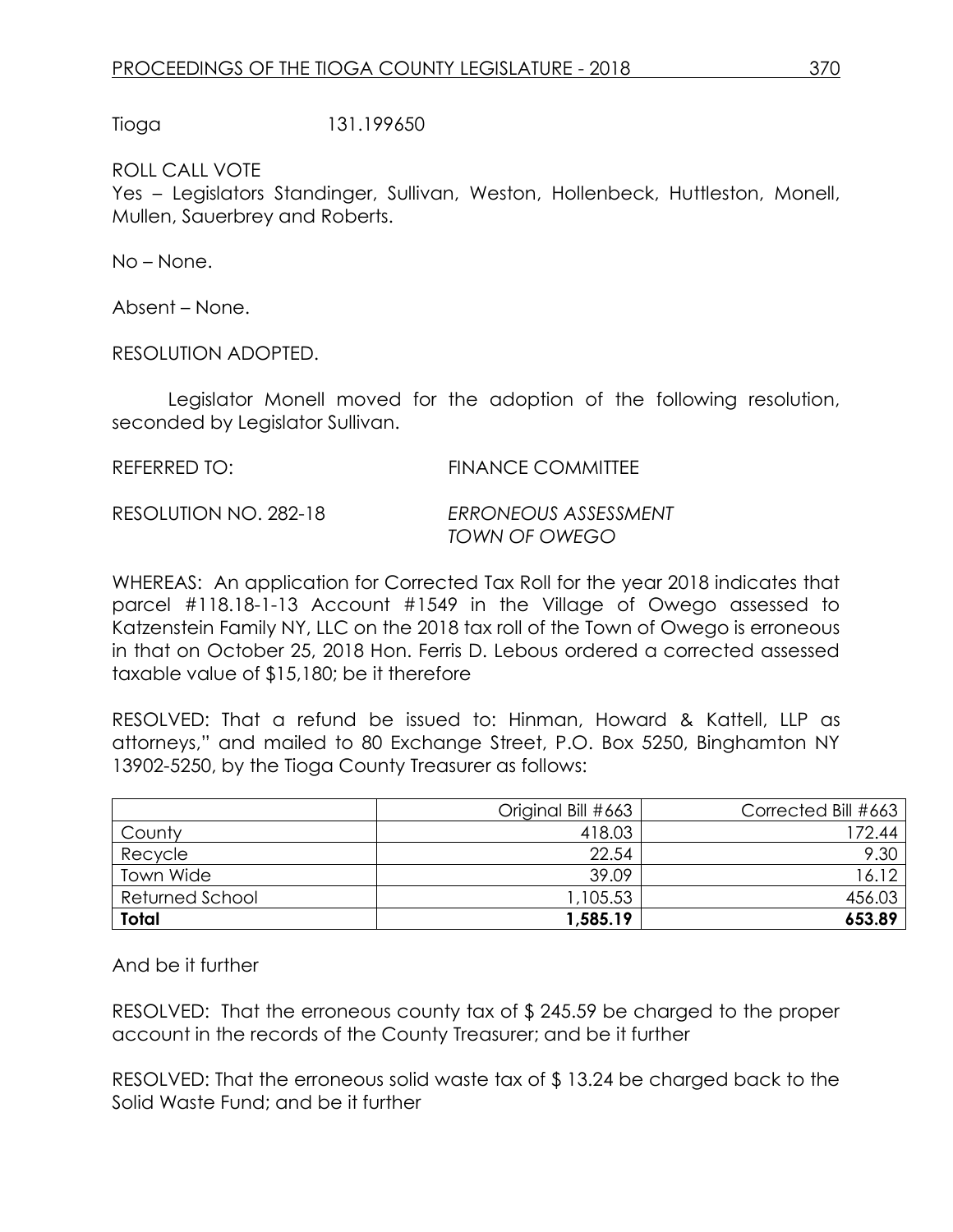RESOLVED: That the erroneous town tax of \$22.97 be charged back to the Town of Owego; and be it further

RESOLVED: That the erroneous returned School Tax of \$649.50 be charged back to the Owego Apalachin CSD.

ROLL CALL VOTE

Yes – Legislators Standinger, Sullivan, Weston, Hollenbeck, Huttleston, Monell, Mullen, Sauerbrey and Roberts.

No – None.

Absent – None.

RESOLUTION ADOPTED.

Legislator Monell moved for the adoption of the following resolution, seconded by Legislator Sullivan.

REFERRED TO: FINANCE COMMITTEE

RESOLUTION NO. 283-18 *ERRONEOUS ASSESSMENT TOWN OF OWEGO*

WHEREAS: An application for Corrected Tax Roll for the year 2018 indicates that parcel #129.11-1-30 Account #12785 in the Town of Owego assessed to Katzenstein Family NY, LLC on the 2018 tax roll of the Town of Owego is erroneous in that on October 25, 2018 Hon. Ferris D. Lebous ordered a corrected assessed taxable value of \$18,975; be it therefore

RESOLVED: That a refund be issued to: Hinman, Howard & Kattell, LLP as attorneys," and mailed to 80 Exchange Street, P.O. Box 5250, Binghamton NY 13902-5250, by the Tioga County Treasurer as follows:

|                 | Original Bill #4927 | Corrected Bill #4927 |
|-----------------|---------------------|----------------------|
| County          | 850.83              | 215.55               |
| Recycle         | 45.87               | 11.62                |
| Town Wide       | 79.56               | 20.15                |
| Part Town       | 219.06              | 55.50                |
| Fire            | 200.24              | 50.73                |
| Returned School | 2,250.11            | 570.04               |
| <b>Total</b>    | 3,645.67            | 923.59               |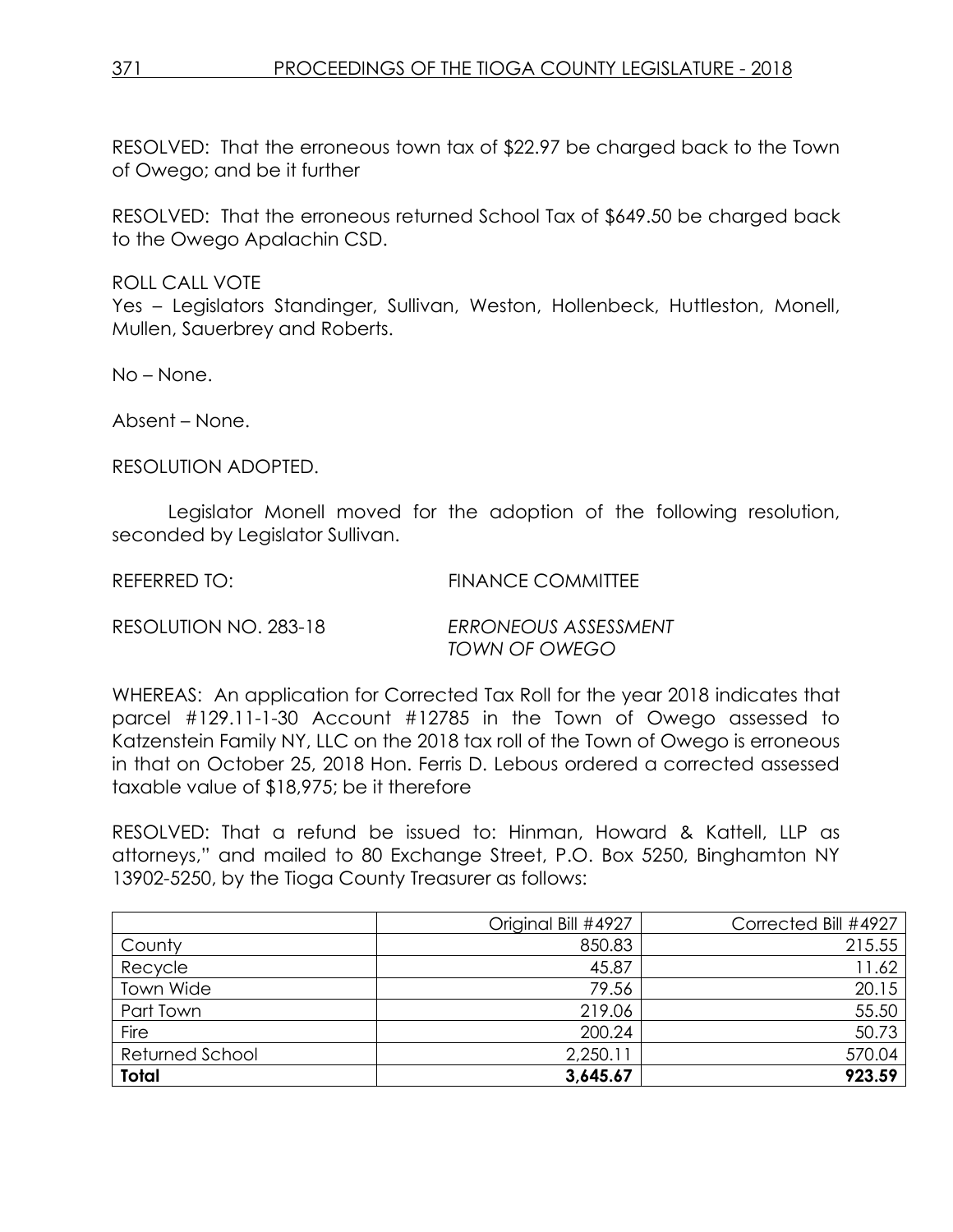And be it further

RESOLVED: That the erroneous county tax of \$635.28 be charged to the proper account in the records of the County Treasurer; and be it further

RESOLVED: That the erroneous solid waste tax of \$34.25 be charged back to the Solid Waste Fund; and be it further

RESOLVED: That the erroneous town tax of \$222.97 be charged back to the Town of Owego; and be it further

RESOLVED: That the erroneous Owego Fire tax of \$149.51 be charged back to the Owego Fire District; and be it further

RESOLVED: That the erroneous returned School Tax of \$1,680.07 be charged back to the Owego Apalachin CSD.

ROLL CALL VOTE Yes – Legislators Standinger, Sullivan, Weston, Hollenbeck, Huttleston, Monell, Mullen, Sauerbrey and Roberts.

No – None.

Absent – None.

RESOLUTION ADOPTED.

Legislator Monell moved for the adoption of the following resolution, seconded by Legislator Hollenbeck.

REFERRED TO: FINANCE COMMITTEE

RESOLUTION NO. 284-18 *ERRONEOUS ASSESSMENT*

*TOWN OF OWEGO*

WHEREAS: An application for Corrected Tax Roll for the year 2018 indicates that parcel #129.07-1-11 Account #12433 in the Town of Owego assessed to Katzenstein Family NY, LLC on the 2018 tax roll of the Town of Owego is erroneous in that on October 25, 2018 Hon. Ferris D. Lebous ordered a corrected assessed taxable value of \$75,600; be it therefore

RESOLVED: That a refund be issued to: Hinman, Howard & Kattell, LLP as attorneys," and mailed to 80 Exchange Street, P.O. Box 5250, Binghamton NY 13902-5250, by the Tioga County Treasurer as follows: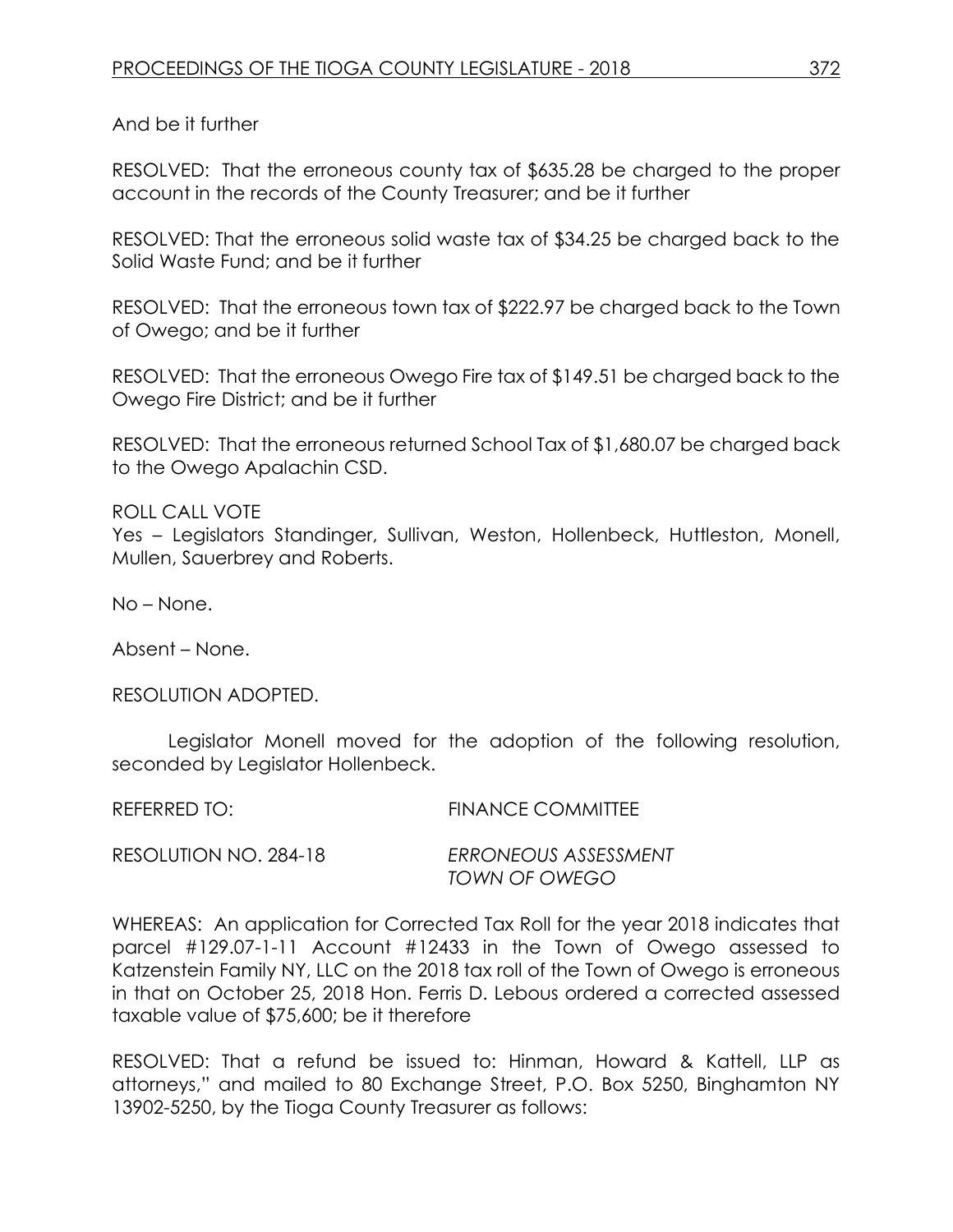|                 | Original Bill #4926 | Corrected Bill #4926 |
|-----------------|---------------------|----------------------|
| County          | 1,179.13            | 858.79               |
| Recycle         | 63.57               | 46.30                |
| Town Wide       | 110.25              | 80.30                |
| Part Town       | 303.58              | 221.1                |
| Fire            | 277.50              | 202.11               |
| Returned School | 3,118.32            | 2,271.15             |
| <b>Total</b>    | 5,052.35            | 3,679.76             |

And be it further

RESOLVED: That the erroneous county tax of \$ 320.34 be charged to the proper account in the records of the County Treasurer; and be it further

RESOLVED: That the erroneous solid waste tax of \$ 17.27 be charged back to the Solid Waste Fund; and be it further

RESOLVED: That the erroneous town tax of \$ 112.42 be charged back to the Town of Owego; and be it further

RESOLVED: That the erroneous Owego Fire tax of \$ 75.39 be charged back to the Owego Fire District; and be it further

RESOLVED: That the erroneous returned School Tax of \$ 847.17 be charged back to the Owego Apalachin CSD.

ROLL CALL VOTE

Yes – Legislators Standinger, Sullivan, Weston, Hollenbeck, Huttleston, Monell, Mullen, Sauerbrey and Roberts.

No – None.

Absent – None.

RESOLUTION ADOPTED.

Legislator Monell moved for the adoption of the following resolution, seconded by Legislator Sullivan.

REFERRED TO: FINANCE COMMITTEE

RESOLUTION NO. 285-18 *ERRONEOUS ASSESSMENT TOWN OF OWEGO*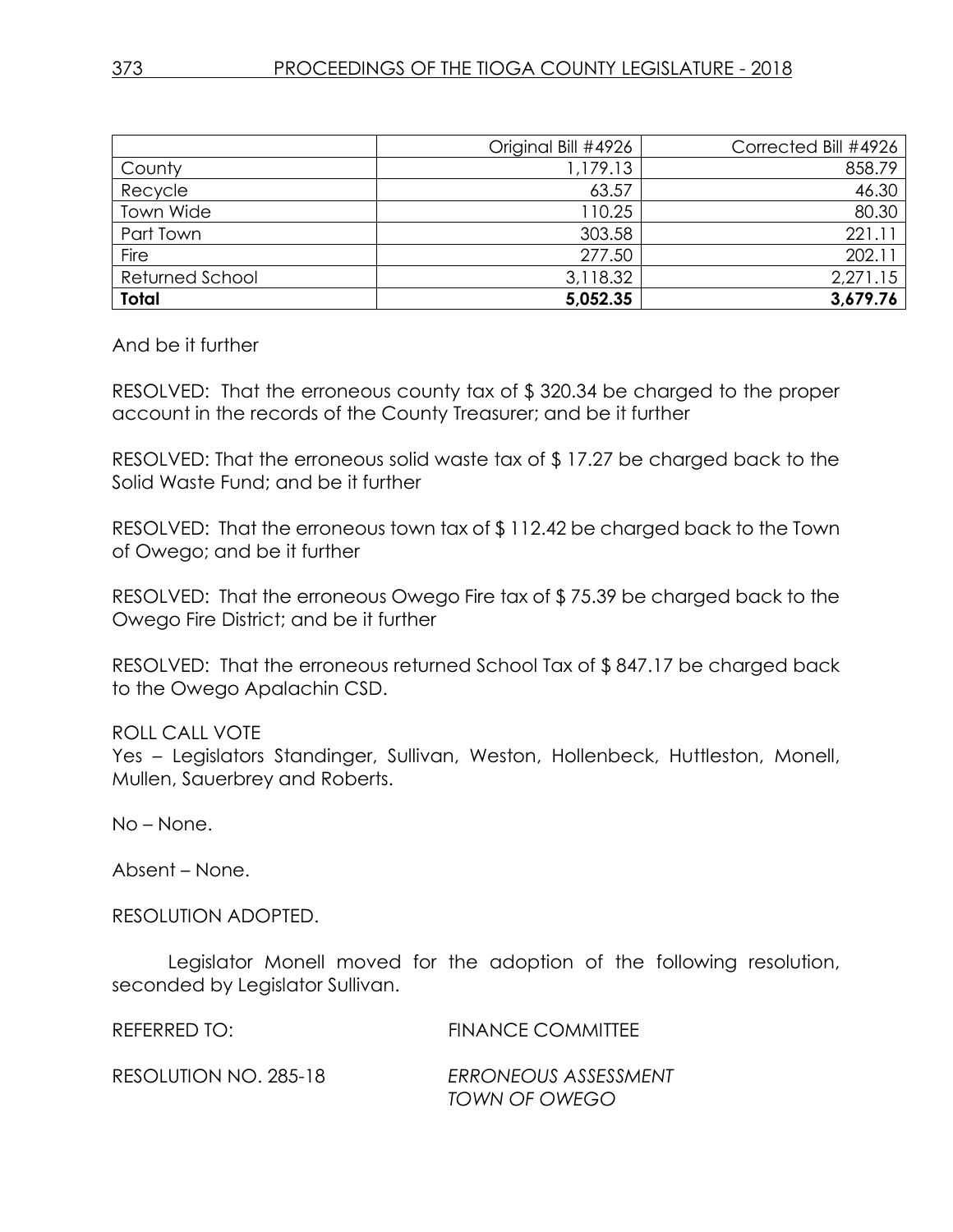WHEREAS: An application for Corrected Tax Roll for the year 2018 indicates that parcel #129.07-1-1 Account #12431 in the Town of Owego assessed to Katzenstein Family NY, LLC on the 2018 tax roll of the Town of Owego is erroneous in that on October 25, 2018 Hon. Ferris D. Lebous ordered a corrected assessed taxable value of \$134,000; be it therefore

RESOLVED: That a refund be issued to: Hinman, Howard & Kattell, LLP as attorneys," and mailed to 80 Exchange Street, P.O. Box 5250, Binghamton NY 13902-5250, by the Tioga County Treasurer as follows:

|                 | Original Bill #4925 | Corrected Bill #4925 |
|-----------------|---------------------|----------------------|
| County          | 2,198.08            | 1,522.19             |
| Recycle         | 118.51              | 82.07                |
| Town Wide       | 205.53              | 142.33               |
| Part Town       | 565.93              | 391.91               |
| Fire            | 517.30              | 358.23               |
| Returned School | 5,813.04            | 4,025.58             |
| Total           | 9,418.39            | 6,522.31             |

And be it further

RESOLVED: That the erroneous county tax of \$ 675.89 be charged to the proper account in the records of the County Treasurer; and be it further

RESOLVED: That the erroneous solid waste tax of \$ 36.44 be charged back to the Solid Waste Fund; and be it further

RESOLVED: That the erroneous town tax of \$ 237.22 be charged back to the Town of Owego; and be it further

RESOLVED: That the erroneous Owego Fire tax of \$ 159.07 be charged back to the Owego Fire District; and be it further

RESOLVED: That the erroneous returned School Tax of \$ 1,787.46 be charged back to the Owego Apalachin CSD.

# ROLL CALL VOTE

Yes – Legislators Standinger, Sullivan, Weston, Hollenbeck, Huttleston, Monell, Mullen, Sauerbrey and Roberts.

No – None.

Absent – None.

RESOLUTION ADOPTED.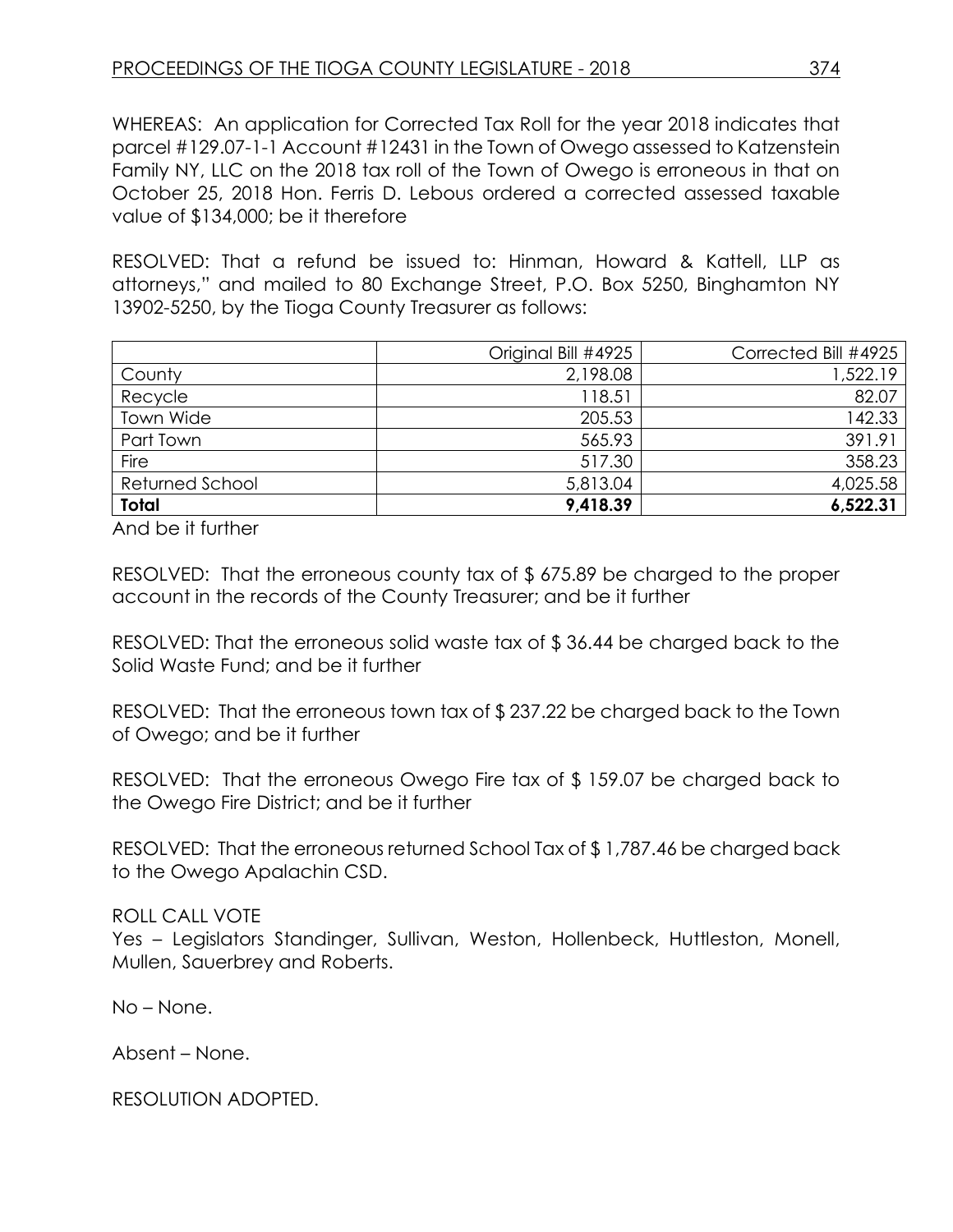Legislator Standinger moved for the adoption of the following resolution, seconded by Legislator Sullivan.

| REFERRED TO:          | <b>HEALTH &amp; HUMAN SERVICES COMMITTEE</b> |
|-----------------------|----------------------------------------------|
| RESOLUTION NO. 286-18 | REAPPOINT MEMBER TO THE TIOGA COUNTY         |
|                       | <b>BOARD OF HEALTH</b>                       |

WHEREAS: Section 344 of the Public Health Law requires that members of the Board of Health shall serve six (6) year staggered terms; and

WHEREAS: The appointed term for James R. Raftis, Jr., D.O., FACEP, on the Board of Health expires 12/31/18; and

WHEREAS: The Board of Health recommends re-appointment and Dr. Raftis has agreed to serve for another term; therefore be it

RESOLVED: That James R. Raftis, Jr., D.O., FACEP, be re-appointed to the Board of Health for a term of 1/1/19-12/31/24.

ROLL CALL VOTE

Yes – Legislators Standinger, Sullivan, Weston, Hollenbeck, Huttleston, Monell, Mullen, Sauerbrey and Roberts.

No – None.

Absent – None.

RESOLUTION ADOPTED.

Legislator Roberts moved for the adoption of the following resolution, seconded by Legislator Sullivan.

| REFERRED TO:          | <b>PUBLIC WORKS COMMITTEE</b><br><b>FINANCE/LEGAL COMMITTEE</b>        |
|-----------------------|------------------------------------------------------------------------|
| RESOLUTION NO. 287-18 | CLOSE SOLID WASTE RESERVE<br>AND TRANSFER FUNDS TO<br>SOLID WASTE FUND |

WHEREAS: The Solid Waste Reserve was previously established and funded per Resolution 433-94 for \$38,364.00; and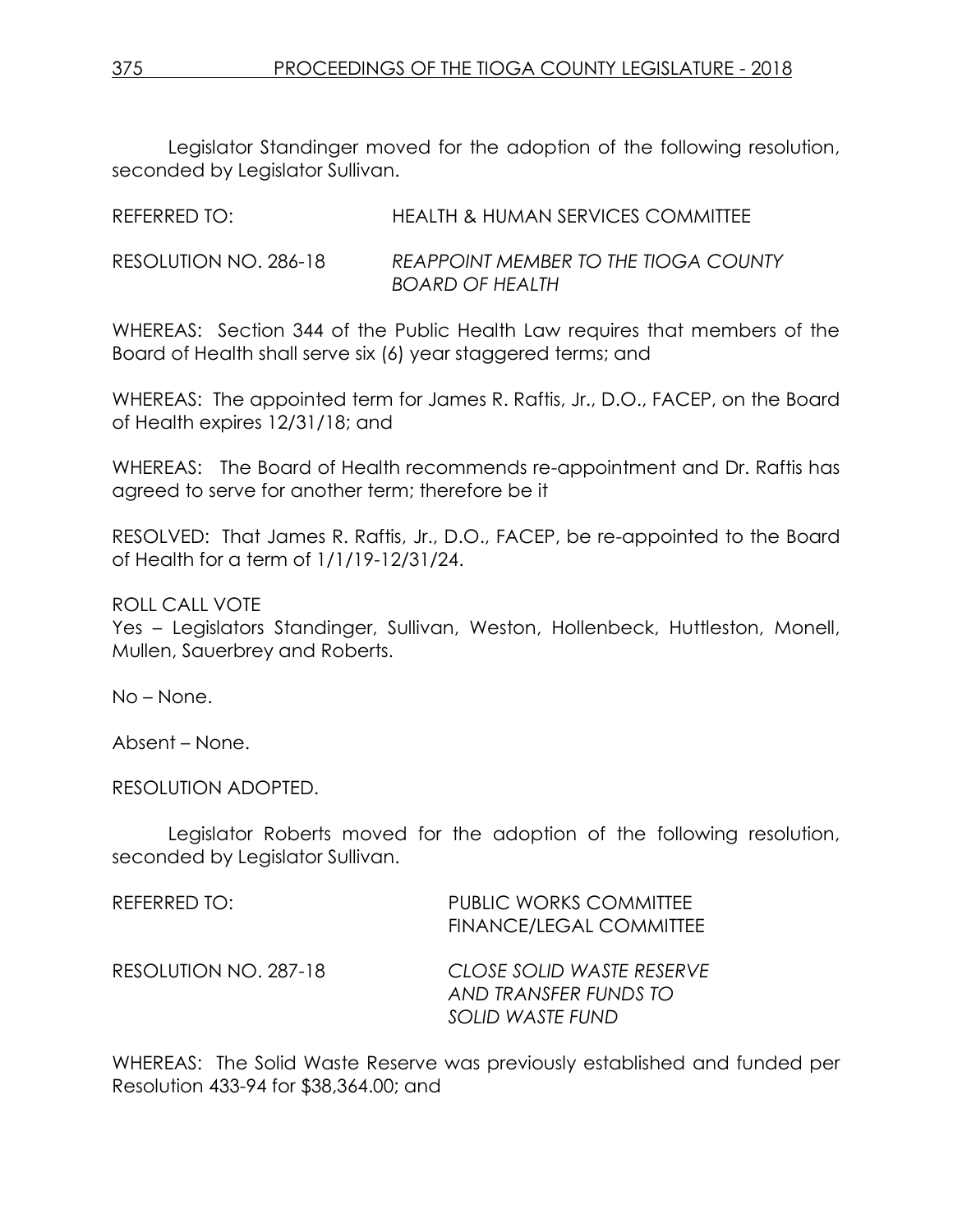WHEREAS: The intent of Reso 433-94 was to designate funds for Capital Projects related to the Solid Waste Transfer Station; and

WHEREAS: The restricted funds in the Solid Waste Reserve are no longer needed for capital projects and the Solid Waste Transfer Station was closed; and

WHEREAS: The Solid Waste Fund will be nearly depleted by 12/31/2018; and

WHEREAS: Legislative approval is needed to close a reserve and transfer funds; therefore be it:

RESOLVED: That funds in the restricted reserve be transferred as follows:

| From: | B 388900 | Solid Waste Reserve      | \$38,364.00 |
|-------|----------|--------------------------|-------------|
| To:   | B 390900 | Solid Waste Fund Balance | \$38,364.00 |

And be it further

RESOLVED: That the Solid Waste Reserve be closed.

ROLL CALL VOTE

Yes – Legislators Standinger, Sullivan, Weston, Hollenbeck, Huttleston, Monell, Mullen, Sauerbrey and Roberts.

No – None.

Absent – None.

RESOLUTION ADOPTED.

Legislator Roberts moved for the adoption of the following resolution, seconded by Legislator Sullivan.

| REFERRED TO:          | <b>PUBLIC WORKS COMMITTEE</b><br><b>FINANCE/LEGAL COMMITTEE</b>                     |
|-----------------------|-------------------------------------------------------------------------------------|
| RESOLUTION NO. 288-18 | APPROPRIATE GENERAL OPERATING<br>FUND AND INTERFUND TRANSFER TO<br>SOLID WASTE FUND |

WHEREAS: The Solid Waste Fund balance will be depleted by 12/31/2018; and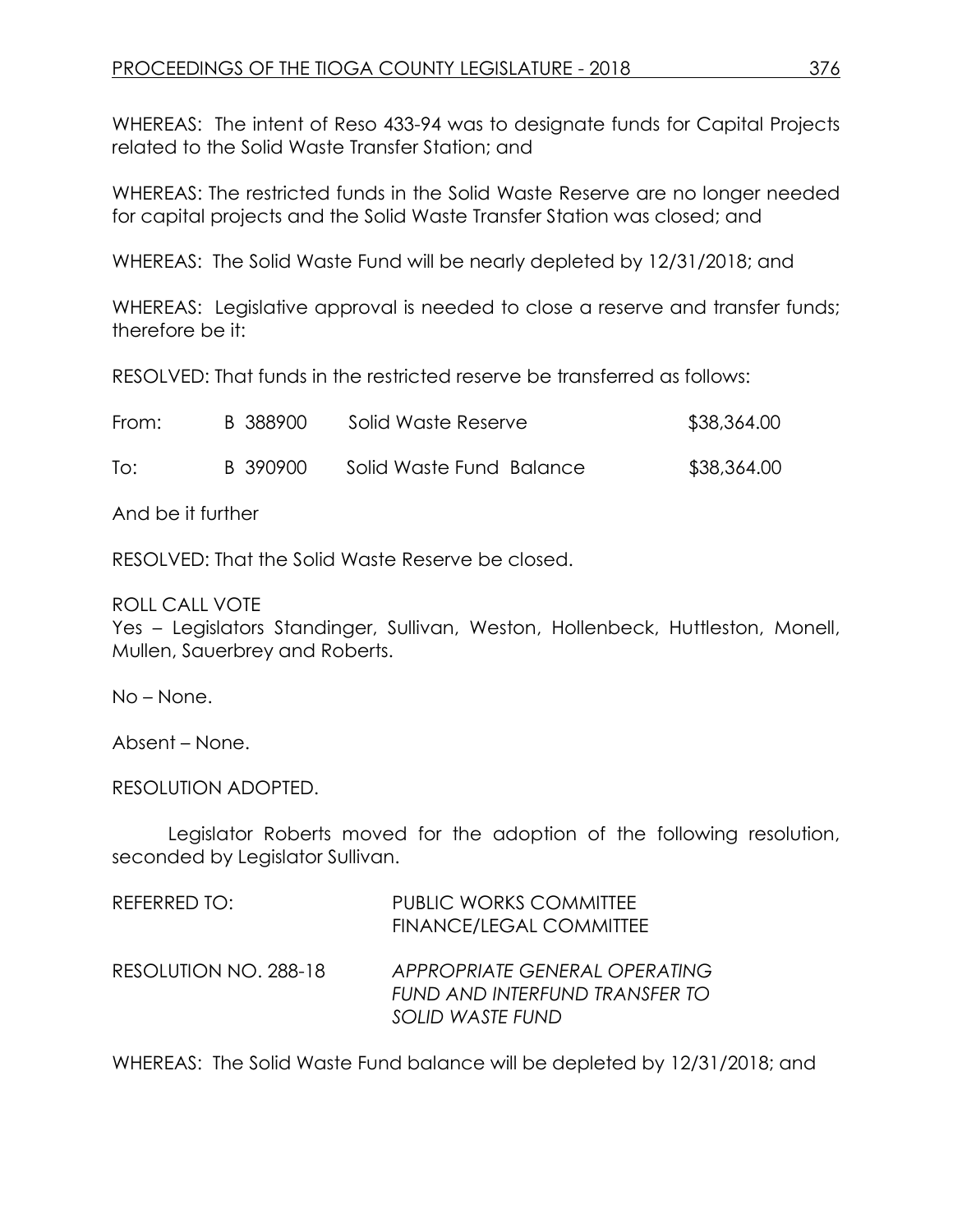WHEREAS: The Solid Waste Revenue for Recycling Fees was significantly less than budgeted both in 2017 and 2018. Expenses for Household Hazardous Waste will be over budget in 2018; and

WHEREAS: The Tax Levy for Recycling, Pilot payments and state revenue will not offset the additional local share in the Solid Waste Budget; and

WHEREAS: Additional Sales Tax collections have enhanced revenue in the General Operating Fund during the current year; and

WHEREAS: Legislative approval is needed to transfer funds and an interfund transfer will be needed from the General Operating Fund to the Solid Waste Fund; therefore be it

RESOLVED: That funds be appropriated and transferred as follows:

| From: | A9901 590715 | Inter Fund Transfer<br><b>General Operating</b> | \$100,000.00 |
|-------|--------------|-------------------------------------------------|--------------|
| To:   | B8160450310  | Inter Fund Transfer<br>Solid Waste              | \$100,000.00 |

ROLL CALL VOTE

Yes – Legislators Standinger, Sullivan, Weston, Hollenbeck, Huttleston, Monell, Mullen, Sauerbrey and Roberts.

No – None.

Absent – None.

RESOLUTION ADOPTED.

Legislator Roberts moved for the adoption of the following resolution, seconded by Legislator Monell.

| REFERRED TO:          | <b>PUBLIC WORKS COMMITTEE</b><br>FINANCE/LEGAL COMMITTEE                                                             |
|-----------------------|----------------------------------------------------------------------------------------------------------------------|
| RESOLUTION NO. 289-18 | APPROPRIATE FUNDS TO HOUSEHOLD<br>HAZARDOUS WASTE ACCOUNT FROM<br>SOLID WASTE FUND BALANCE AND MODIFY<br>2018 BUDGET |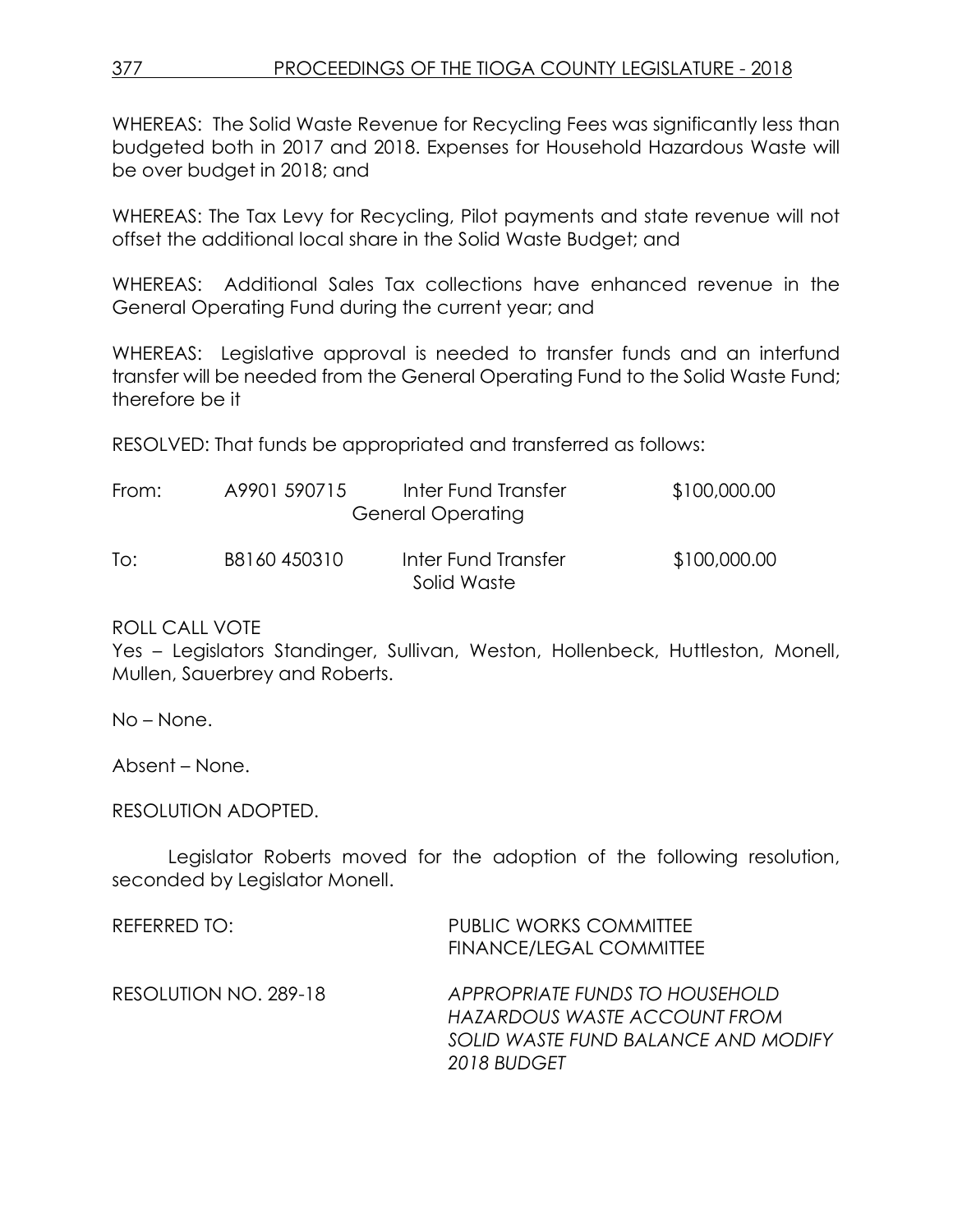WHEREAS: There is a significant increase in the amount of electronic waste and household hazardous waste being brought by Tioga County residents; and

WHEREAS: Contingency funds have already been exhausted; and

WHEREAS: This increase has caused the budgeted amount to be exceeded for the 2018 Hazardous Waste Program; therefore be it

RESOLVED: That the Tioga County Legislature authorize and appropriate funds from fund balance to Household Hazardous Waste Program as follows:

| From: | - B - | - 390900     | Solid Waste Fund Balance  | \$10,000 |
|-------|-------|--------------|---------------------------|----------|
| To:   |       | B8160 542261 | Household Hazardous Waste | \$10,000 |

And be it further

RESOLVED: That the 2018 Solid Waste budget be modified to reflect the above changes.

ROLL CALL VOTE

Yes – Legislators Standinger, Sullivan, Weston, Hollenbeck, Huttleston, Monell, Mullen, Sauerbrey and Roberts.

No – None.

Absent – None.

RESOLUTION ADOPTED.

Legislator Standinger moved for the adoption of the following resolution, seconded by Legislator Monell.

| REFERRED TO:          | <b>HEALTH &amp; HUMAN SERVICES</b><br><b>FINANCE COMMITTEE</b> |
|-----------------------|----------------------------------------------------------------|
| RESOLUTION NO. 290-18 | APPROPRIATION OF FUNDS<br>SOCIAL SERVICES                      |

WHEREAS: SNAP Bonus Award funds have been awarded to Tioga County Department of Social Services from the Office of Temporary and Disability Assistance; and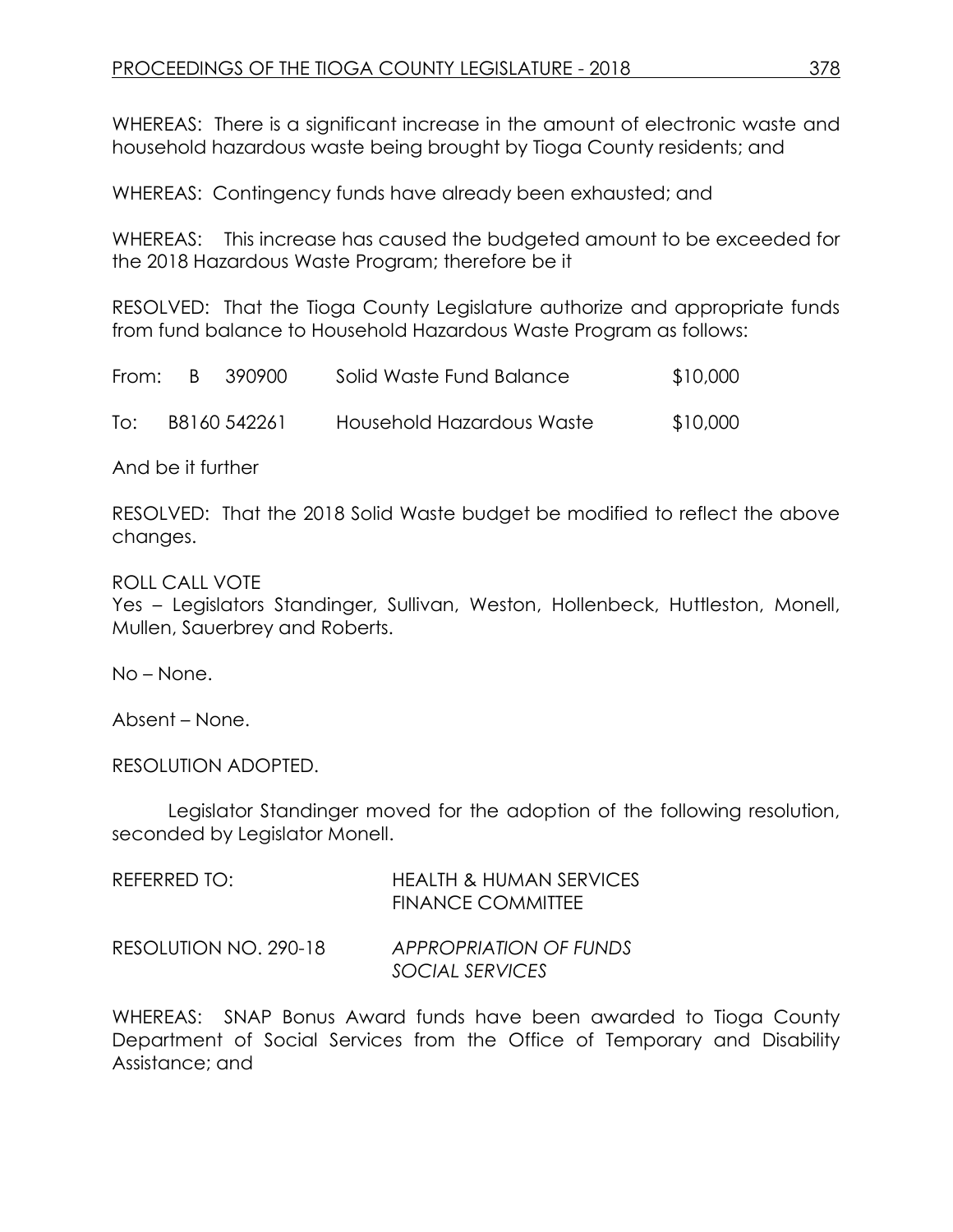WHEREAS: Tioga County's plan for the use of these funds has been approved by the Office of Temporary and Disability Assistance; and

WHEREAS: Appropriation of funds requires legislative approval: therefore be it

RESOLVED: That funding be appropriated as follows:

| A 6010.446110 Federal Aid-Food Stamp Program  | \$12,300 |
|-----------------------------------------------|----------|
| A 6010.436100 State Aid-Social Services Admin | \$12,300 |

A 6010.520090 Computers \$ 24,600

ROLL CALL VOTE

Yes – Legislators Standinger, Sullivan, Weston, Hollenbeck, Huttleston, Monell, Mullen, Sauerbrey and Roberts.

No – None.

Absent – None.

RESOLUTION ADOPTED.

Legislator Mullen moved for the adoption of the following resolution, seconded by Legislator Monell.

| REFERRED TO:          | <b>PUBLIC SAFETY COMMITTEE</b><br><b>FINANCE COMMITTEE</b>                             |
|-----------------------|----------------------------------------------------------------------------------------|
| RESOLUTION NO. 291-18 | MODIFY 2018 BUDGET AND<br><b>TRANSFER FUNDS</b><br><b>OFFICE OF EMERGENCY SERVICES</b> |

WHEREAS: Funds need to be transferred from various accounts to pay for obligatory 2018 expenses for EMS Instructors;

WHEREAS: Legislative Approval is needed to modify the 2018 Budget and Transfer funds between object of expenses; therefore be it

RESOLVED: That the 2018 budget be modified and transfer of funds be made as follows: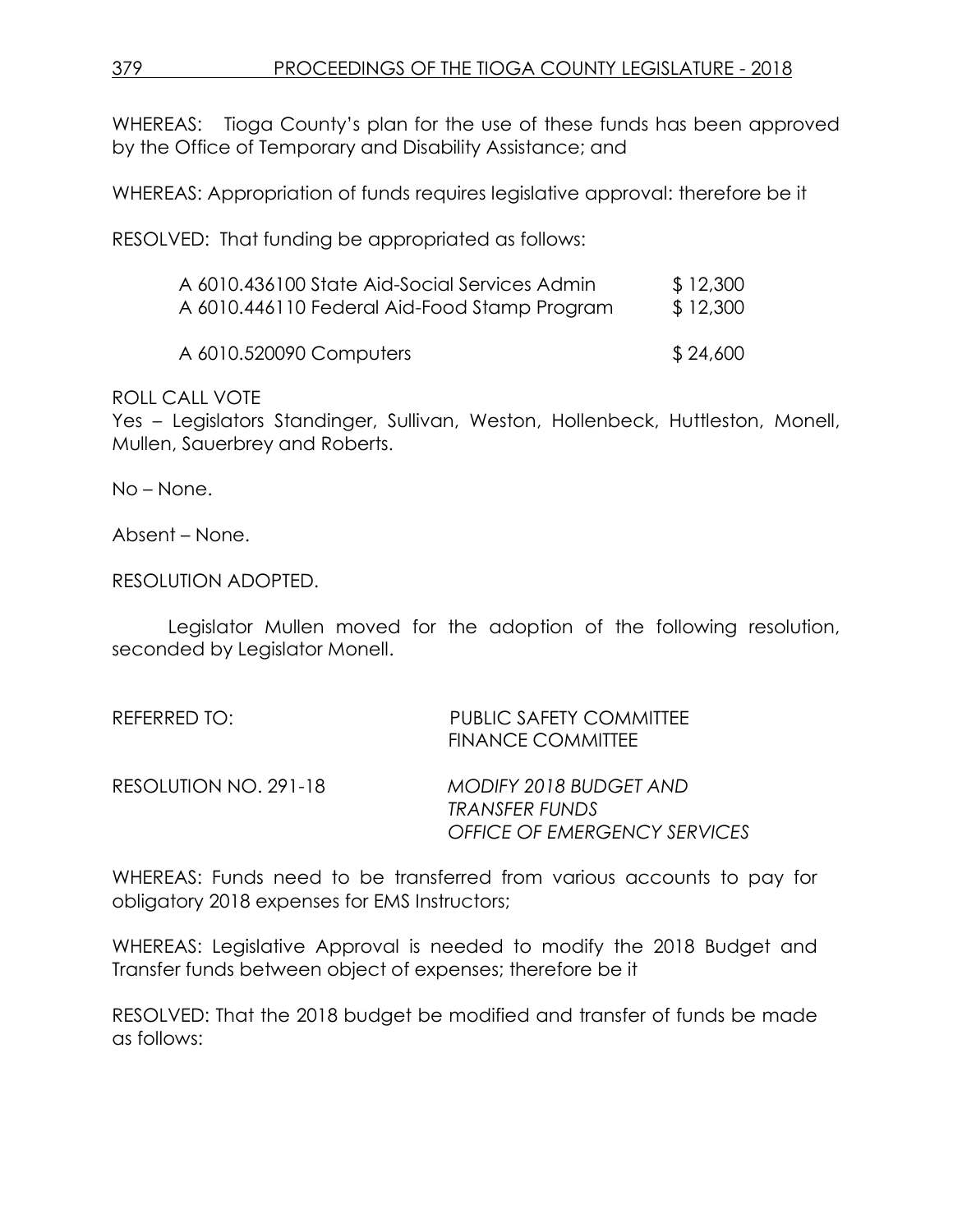FROM:

| A3410.510050 | Salaries All Other      |    | \$2,600.00 |
|--------------|-------------------------|----|------------|
| A3410.520080 | Clothing                | S  | 28.00      |
| A3410.520130 | Equipment (not car)     | S. | 176.45     |
| A3410.520160 | Fire & Alarms Equipment | S  | 38.00      |
| A3410.520190 | Nursing Equipment       |    | 84.80      |
| <u> TO:</u>  |                         |    |            |

| A3410.540144 | <b>EMS Instructors</b> | \$2,927.25 |
|--------------|------------------------|------------|
|              |                        |            |

### ROLL CALL VOTE

Yes – Legislators Standinger, Sullivan, Weston, Hollenbeck, Huttleston, Monell, Mullen, Sauerbrey and Roberts.

No – None.

Absent – None.

RESOLUTION ADOPTED.

Legislator Hollenbeck moved for the adoption of the following resolution, seconded by Legislator Monell.

REFERRED TO: PERSONNEL COMMITTEE

RESOLUTION NO. 292-18 *AMEND RESOLUTION 216-18 AUTHORIZE PURCHASE OF SPECIFIC EXCESS AND EMPLOYERS' LIABILITY INSURANCE FOR WORKERS' COMPENSATION PROGRAM*

WHEREAS: Resolution 216-18 authorizes the purchase of specific excess insurance and employers' liability insurance for the period of January 1, 2019 through December 31, 2019; and

WHEREAS: Midwest Employers Casualty Company, the company which provides the specific excess policy, is offering a two-year policy term option; and

WHEREAS: This two-year policy term option will lock in the premium rate for a twoyear period along with the specific retention levels; and

WHEREAS: The premium would continue to be payable in annual installments; therefore be it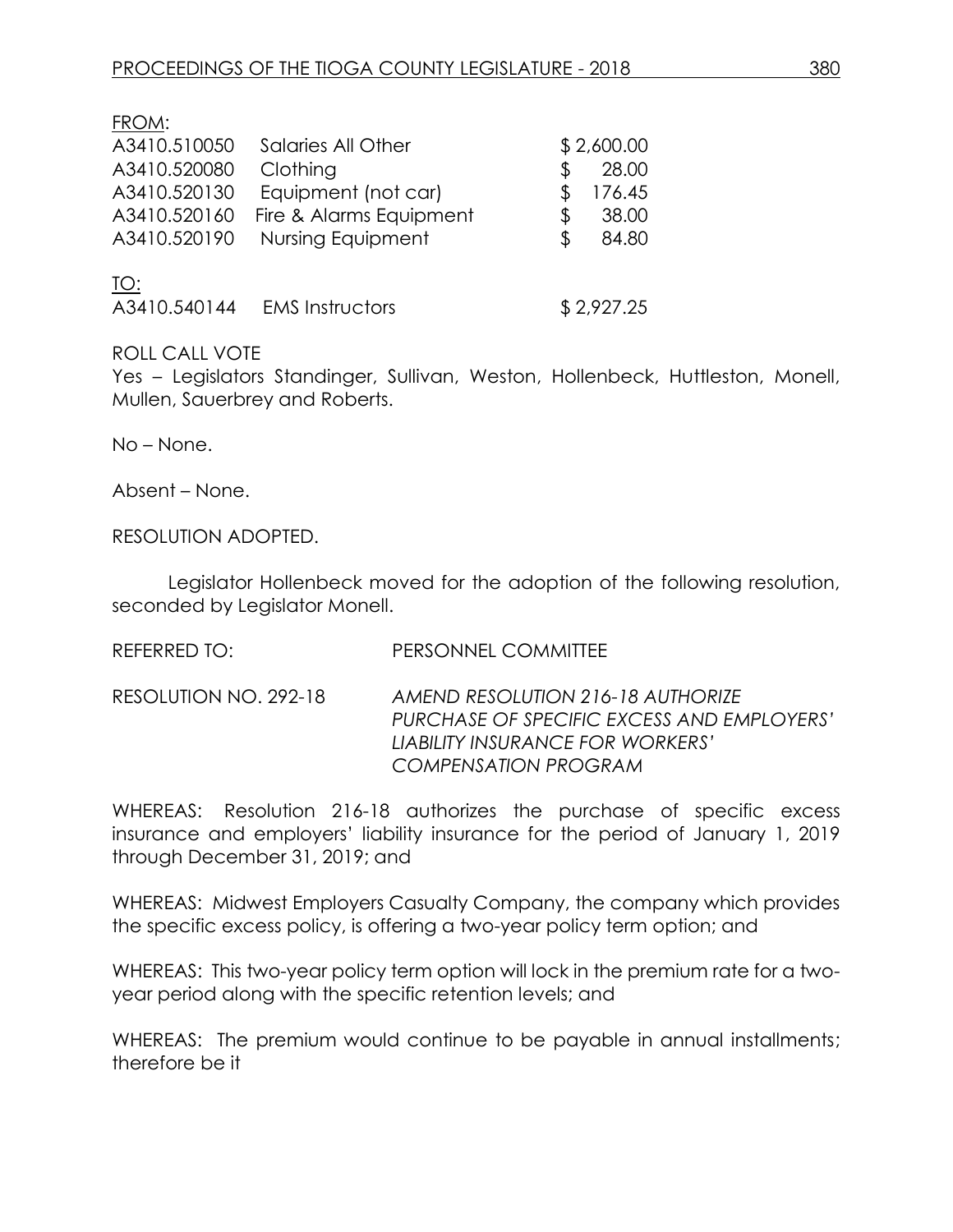RESOLVED: That Resolution 216-18 be amended to authorize the Tioga County Legislature to accept the 2019 and 2020 policy term option for the specific excess insurance through Midwest Employers Casualty Company, upon approval by the County Attorney.

# ROLL CALL VOTE

Yes – Legislators Standinger, Sullivan, Weston, Hollenbeck, Huttleston, Monell, Mullen, Sauerbrey and Roberts.

No – None.

Absent – None.

RESOLUTION ADOPTED.

Legislator Sullivan moved for the adoption of the following resolution, seconded by Legislator Standinger.

| REFERRED TO:          | LEGISLATIVE WORKSESSION<br>PERSONNEL COMMITTEE                                        |
|-----------------------|---------------------------------------------------------------------------------------|
| RESOLUTION NO. 293–18 | APPOINTMENT OF<br><b>PART-TIME INFORMATION SECURITY OFFICER</b><br>LEGISLATIVE OFFICE |

WHEREAS: Tioga County Policy 43 requires the Legislature to appoint annually, a part-time Information Security Officer who will be responsible for implementing and monitoring a consistent data security program; therefore be it

RESOLVED: That Susan Haskett shall be appointed to the part-time Information Security Officer position for 2019 and will be compensated at an annual rate of \$5,330 per year.

# ROLL CALL VOTE

Yes – Legislators Standinger, Sullivan, Weston, Hollenbeck, Huttleston, Monell, Mullen, Sauerbrey and Roberts.

No – None.

Absent – None.

RESOLUTION ADOPTED.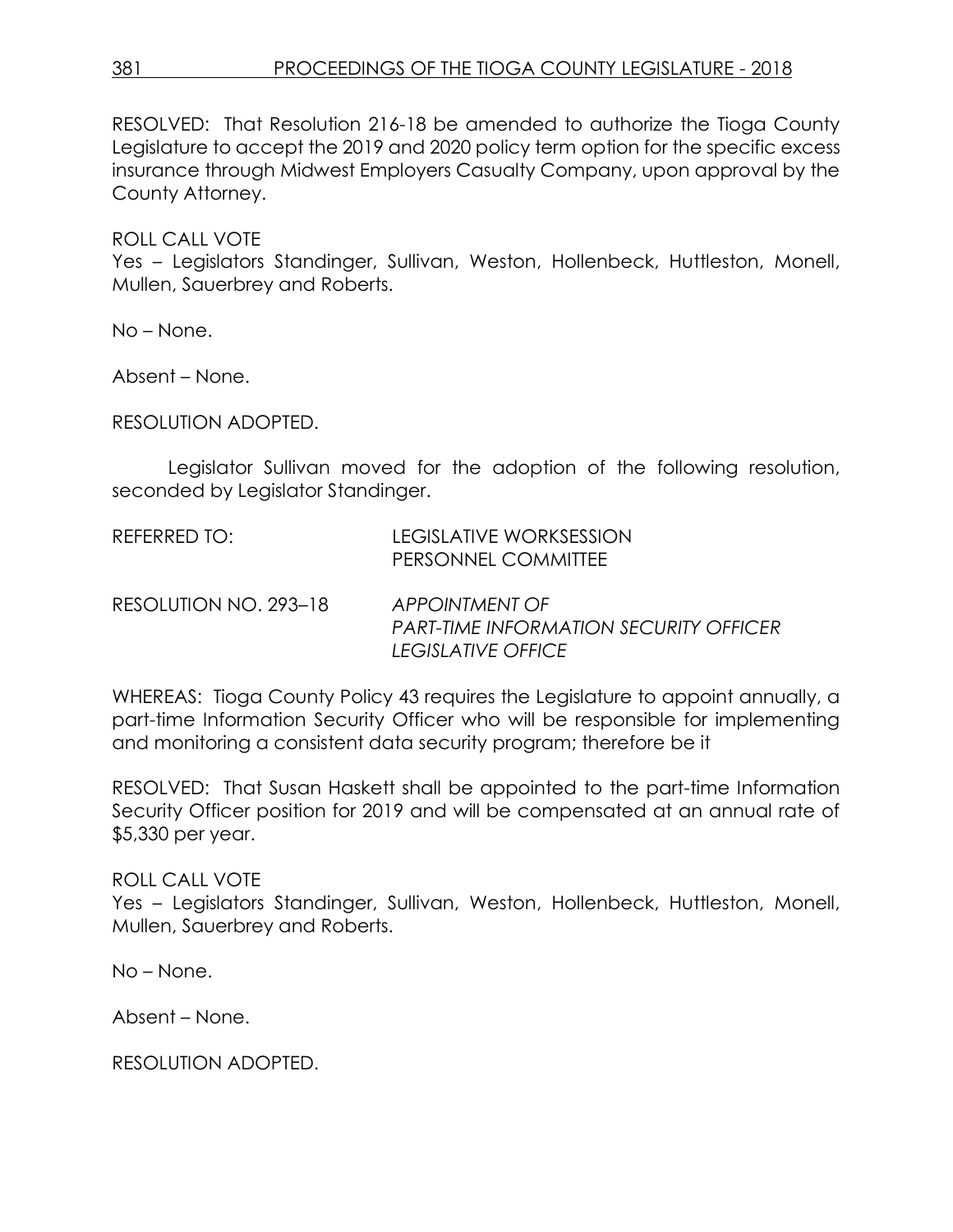Legislator Weston moved for the adoption of the following resolution, seconded by Legislator Hollenbeck.

| REFERRED TO:          | ADMINISTRATIVE SERVICES COMMITTEE<br>PERSONNEL COMMITTEE |
|-----------------------|----------------------------------------------------------|
| RESOLUTION NO. 294-18 | APPOINTMENT OF DEMOCRATIC<br>ELECTION COMMISSIONER       |

WHEREAS: The Chairman of the Democratic Party has submitted their recommendation to the Clerk of the Legislature; therefore be it

RESOLVED: That James Wahls be and hereby is appointed Election Commissioner for the Democratic Party from January 1, 2019 through December 31, 2020.

ROLL CALL VOTE

Yes – Legislators Standinger, Sullivan, Weston, Hollenbeck, Huttleston, Monell, Mullen, Sauerbrey and Roberts.

No – None.

Absent – None.

RESOLUTION ADOPTED.

Legislator Mullen moved for the adoption of the following resolution, seconded by Legislator Monell.

| REFERRED TO:          | PUBLIC SAFETY COMMITTEE<br><b>PERSONNEL COMMITTEE</b>   |
|-----------------------|---------------------------------------------------------|
| RESOLUTION NO. 295-18 | AUTHORIZE 2019 CONTRACTS WITH SADD<br>SCHOOL ASSOCIATES |

WHEREAS: It is the desire of the STOP DWI Program to arrange five contracts with SADD School Associates which are defined as Independent contractors not entitled to County Employee benefits; and

WHEREAS: It is the desire to contract with the following five SADD School Associates for the calendar year 2019; Aria French to serve the Candor School District; Matthew Cicchetti to serve the Newark Valley School District; Joan Beck to serve the Owego Apalachin School District; Britney Elsey to serve the Spencer Van Etten School District, and; Janice Barto to serve the Tioga Central School District; and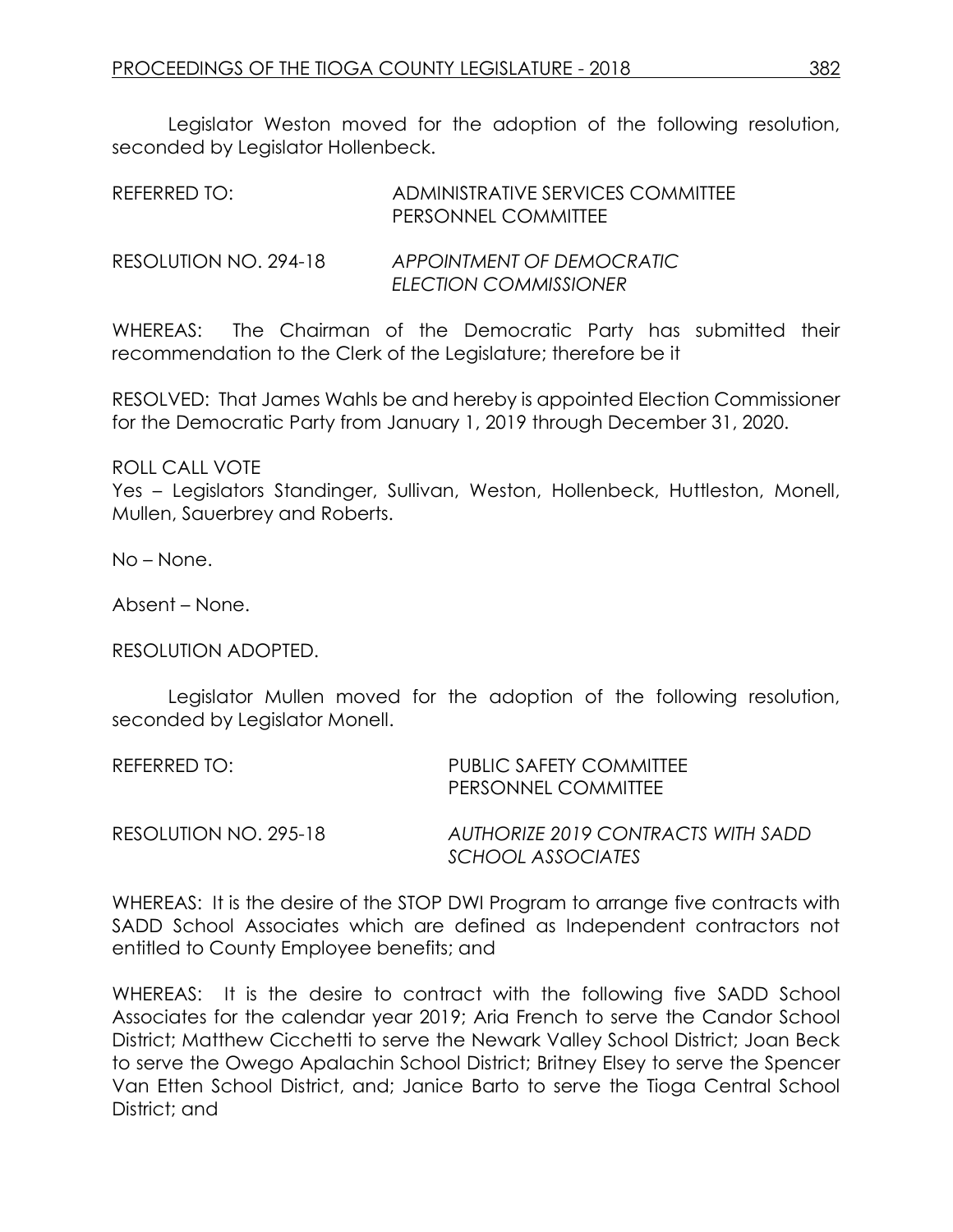WHEREAS: Each SADD School Associate will be compensated \$100 each month for the ten months of the school year, but will not exceed \$1,000 for the year; and

WHEREAS: The Tioga County Attorney has approved the agreement that defines the rights and responsibilities of all the parties involved and outlines the compensation to be paid to the STOP DWI School Associates; therefore be it

RESOLVED: That these contracts for SADD School Associates be authorized for the 2019 calendar year.

ROLL CALL VOTE

Yes – Legislators Standinger, Sullivan, Weston, Hollenbeck, Huttleston, Monell, Mullen, Sauerbrey and Roberts.

No – None.

Absent – None.

RESOLUTION ADOPTED.

Legislator Sullivan moved for the adoption of the following resolution, seconded by Legislator Weston.

REFERRED TO: ADMINISTRATIVE SERVICES COMMITTEE PERSONNEL COMMITTEE

RESOLUTION NO. 296-18 *AUTHORIZE 2019 SALARIES (BOARD OF ELECTIONS)*

WHEREAS: The salaries for employees of the Board of Elections are set by resolution; and

WHEREAS: Non-Union staff have been authorized a salary increase for 2019; therefore be it

RESOLVED: That the 2019 rates of pay for the Board of Elections staff shall be as follows:

# 2019 pay:

| <b>Commissioners</b>        |               | $$43,658.00$ /yr. |
|-----------------------------|---------------|-------------------|
| <b>Deputy Commissioners</b> |               | \$35,351.00/yr.   |
| Voting Machine Technicians  | $\mathcal{S}$ | 16.93/hr.         |
| Election Workers            | $\mathcal{S}$ | 12.96/hr.         |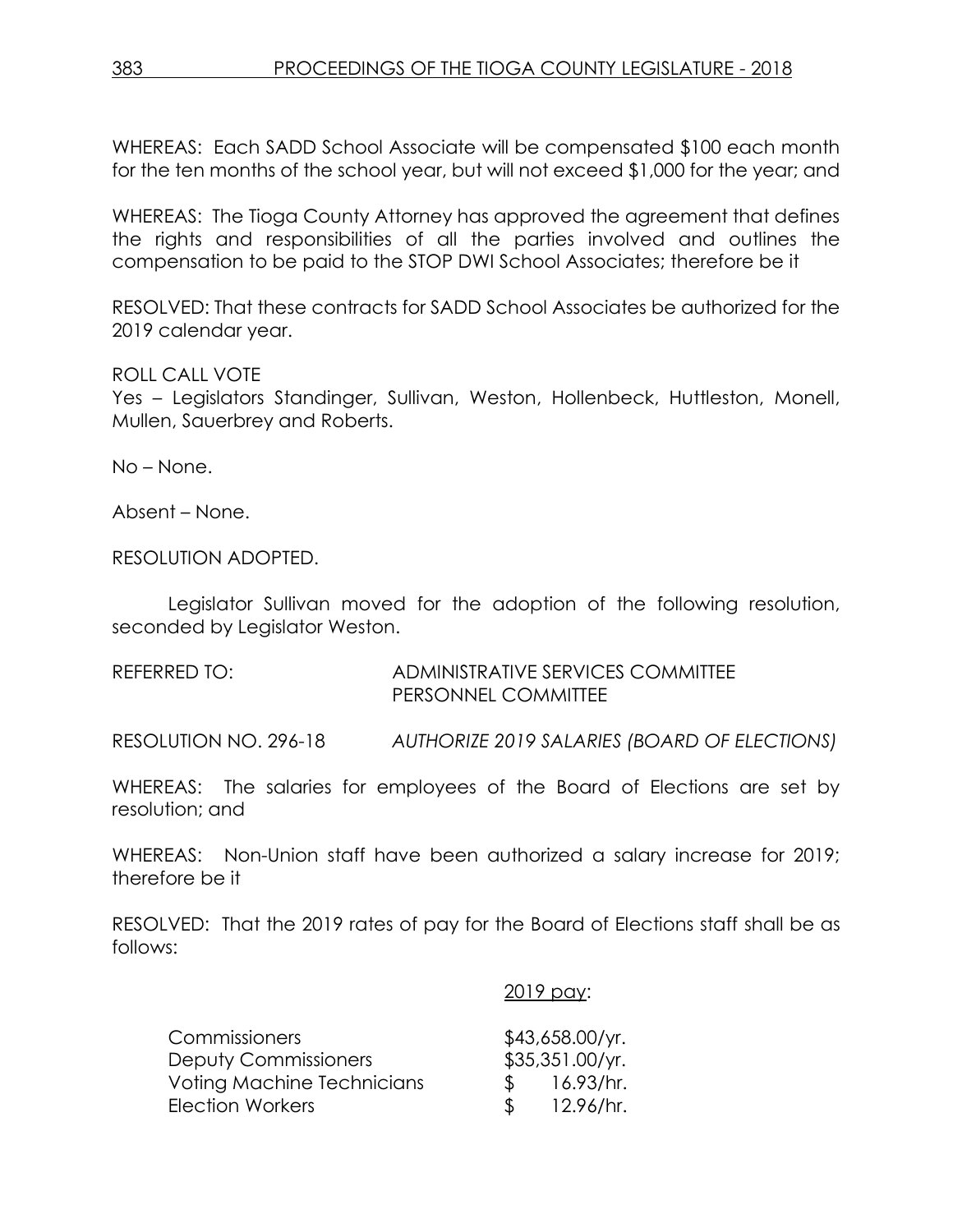Yes – Legislators Standinger, Sullivan, Weston, Hollenbeck, Huttleston, Monell, Mullen, Sauerbrey and Roberts.

No – None.

Absent – None.

RESOLUTION ADOPTED.

Legislator Weston moved for the adoption of the following resolution, seconded by Legislator Hollenbeck.

| REFERRED TO:          | ECONOMIC DEVELOPMENT & PLANNING<br>PERSONNEL COMMITTEE |
|-----------------------|--------------------------------------------------------|
| RESOLUTION NO. 297-18 | 2019 STAFF CHANGES<br>ECONOMIC DEVELOPMENT & PLANNING  |

WHEREAS: The Economic Development and Planning Department requested staffing changes as part of the 2019 Budget process; and

WHEREAS: Those changes were approved by the County Legislature; therefore be it

RESOLVED: That the following staffing changes are effective January 1, 2019:

| Name      | Current Title/<br><b>Salary Grade</b> | New Title/<br>Salary Grade | Budget Impact |
|-----------|---------------------------------------|----------------------------|---------------|
| L. Tinney | Director ED&P                         | Salary Increase            | \$7,000       |

and be it further

RESOLVED: That the non-union 3.5% salary increase effective January 1, 2019, is not applicable to said increased amount.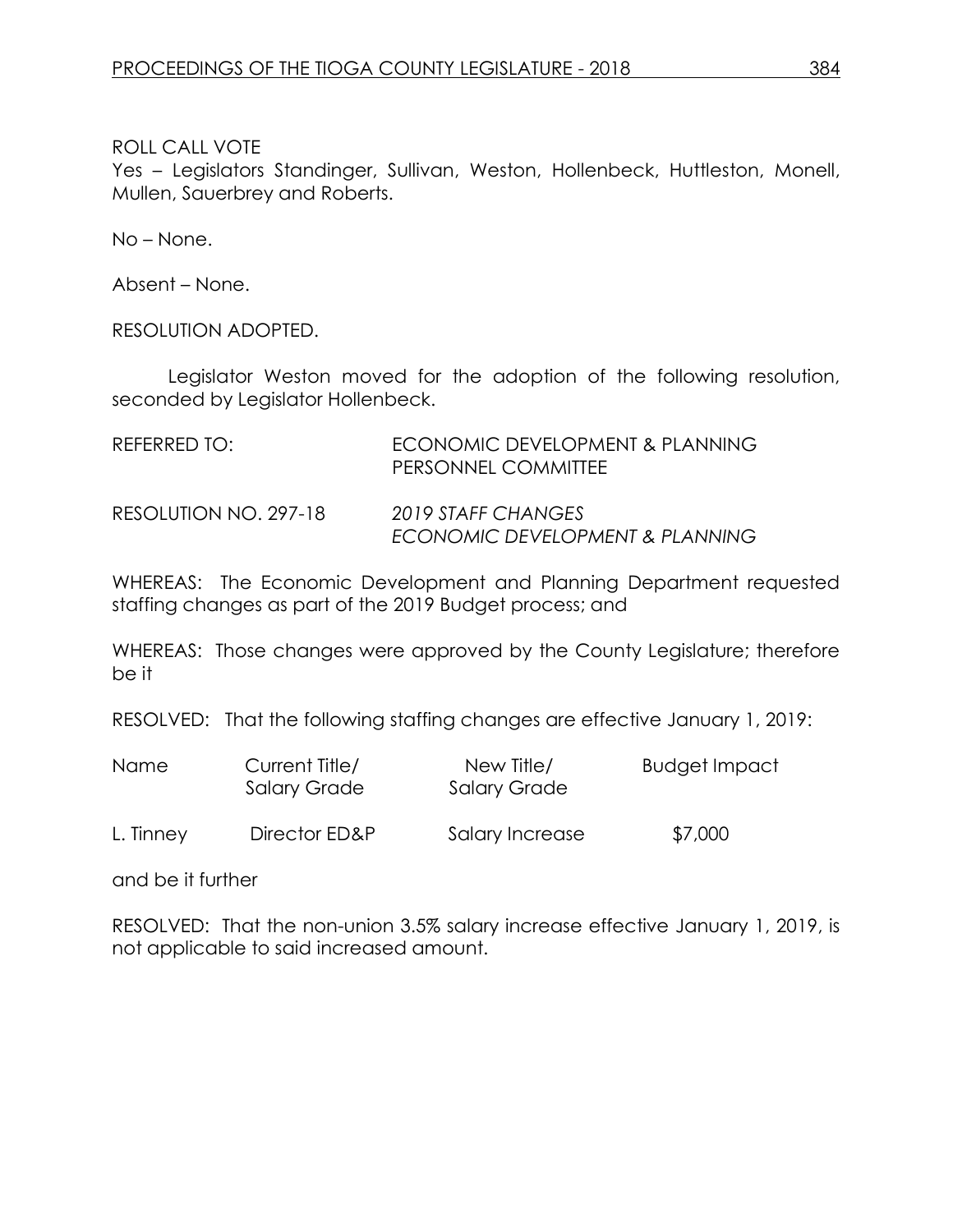Yes – Legislators Standinger, Sullivan, Weston, Hollenbeck, Huttleston, Monell, Mullen, Sauerbrey and Roberts.

No – None.

Absent – None.

RESOLUTION ADOPTED.

Legislator Sullivan moved for the adoption of the following resolution, seconded by Legislator Weston.

| REFERRED TO:          | <b>INFORMATION TECHNOLOGY COMMITTEE</b><br>PERSONNEL COMMITTEE |
|-----------------------|----------------------------------------------------------------|
| RESOLUTION NO. 298-18 | 2019 STAFF CHANGES<br><b>IT&amp;CS DEPARTMENT</b>              |

WHEREAS: The IT&CS Department requested staffing changes as part of the 2019 Budget process; and

WHEREAS: Those changes were approved by the County Legislature; therefore be it

RESOLVED: That the following staffing changes are effective January 1, 2019:

| Name | Current Title/ | New Title/   | <b>Budget Impact</b> |
|------|----------------|--------------|----------------------|
|      | Salary Grade   | Salary Grade |                      |
|      |                |              |                      |

D. Camin Director IT&CS Chief Information Officer \$6,000

and be it further

RESOLVED: That the non-union 3.5% salary increase effective January 1, 2019, is not applicable to said increased amount.

Legislator Sullivan spoke. "Last year the Governor required all local governments to participate in a shared services program. Marte headed up a committee and our Attorney, Peter worked very closely with the State to figure out what the details of this requirement were. The committee included representatives from every other municipality, the Towns and the Villages and they worked together over many many months meeting and coming up with the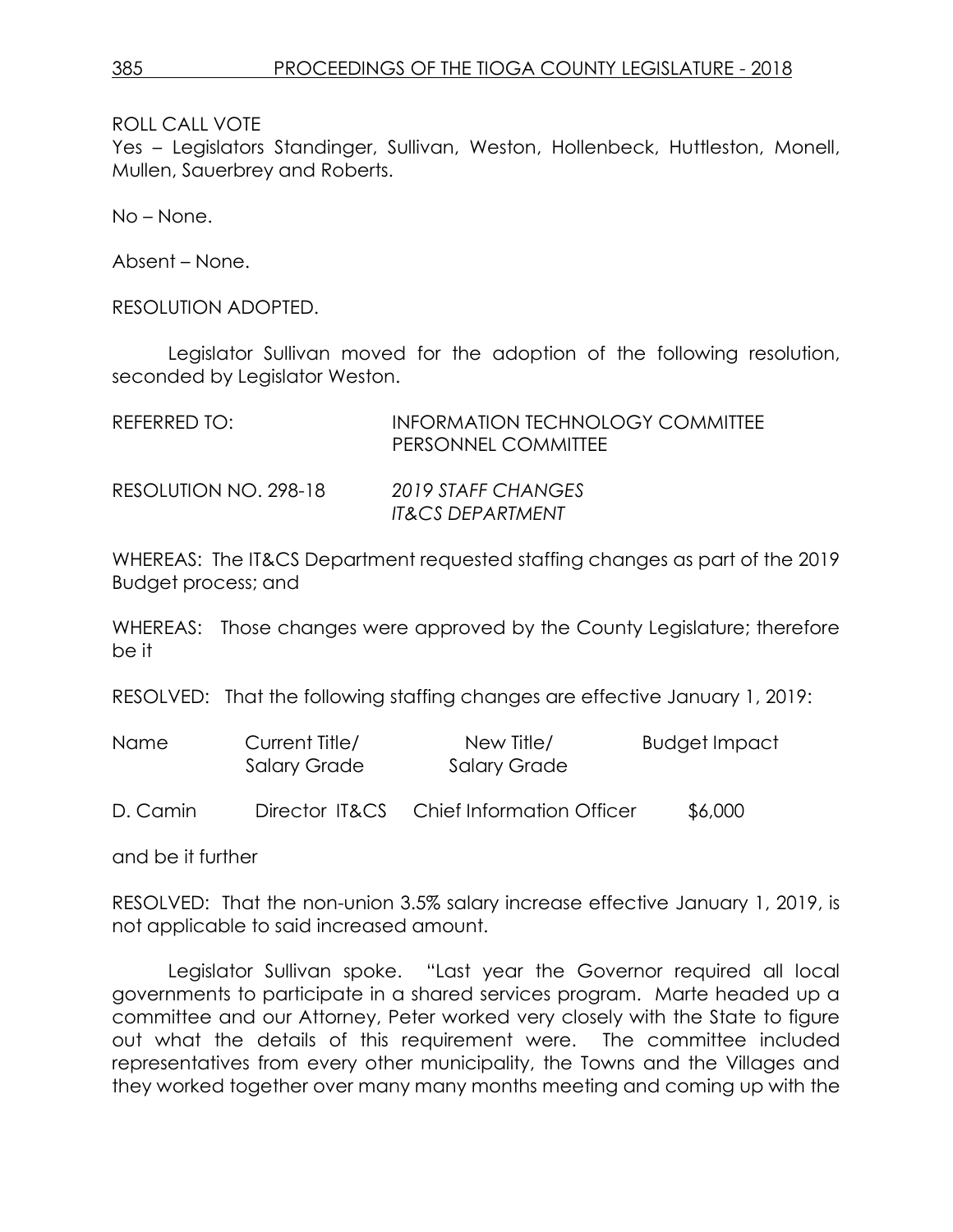ideas to help us to achieve a shared services program that would result in a net positive for the County's taxpayers.

"The project that was identified to proceed with first was an IT related project for communication services as well as information services, computers and what not. This has now increased and we are bringing a Town and a Village on board that our IT Department will provide those services. It is expanding the scope of the customer base for our IT Department and now our IT Department has to kind of answer to other bosses now as well as the Legislature, so it is a significant increase in scope. It will save those municipalities money and oh by the way we are the first County in the State to pursue this activity. Chemung County has done a limited amount of this in the past, but Tioga County is being watched throughout the State on this project, so I think that is a big kudos to Tioga County and recognizing the increased scope and the work that that Department and that Department Head is doing on this."

### ROLL CALL VOTE

Yes – Legislators Standinger, Sullivan, Weston, Hollenbeck, Huttleston, Monell, Mullen, Sauerbrey and Roberts.

No – None.

Absent – None.

RESOLUTION ADOPTED.

Legislator Mullen moved for the adoption of the following resolution, seconded by Legislator Standinger.

REFERRED TO: PUBLIC SAFETY COMMITTEE PERSONNEL COMMITTEE RESOLUTION NO. 299-18 *2019 STAFF CHANGES PROBATION* 

WHEREAS: The Probation Department requested staffing changes as part of the 2019 Budget process; and

WHEREAS: Those changes were approved by the County Legislature; therefore be it

RESOLVED: That the following staffing changes are effective January 1, 2019: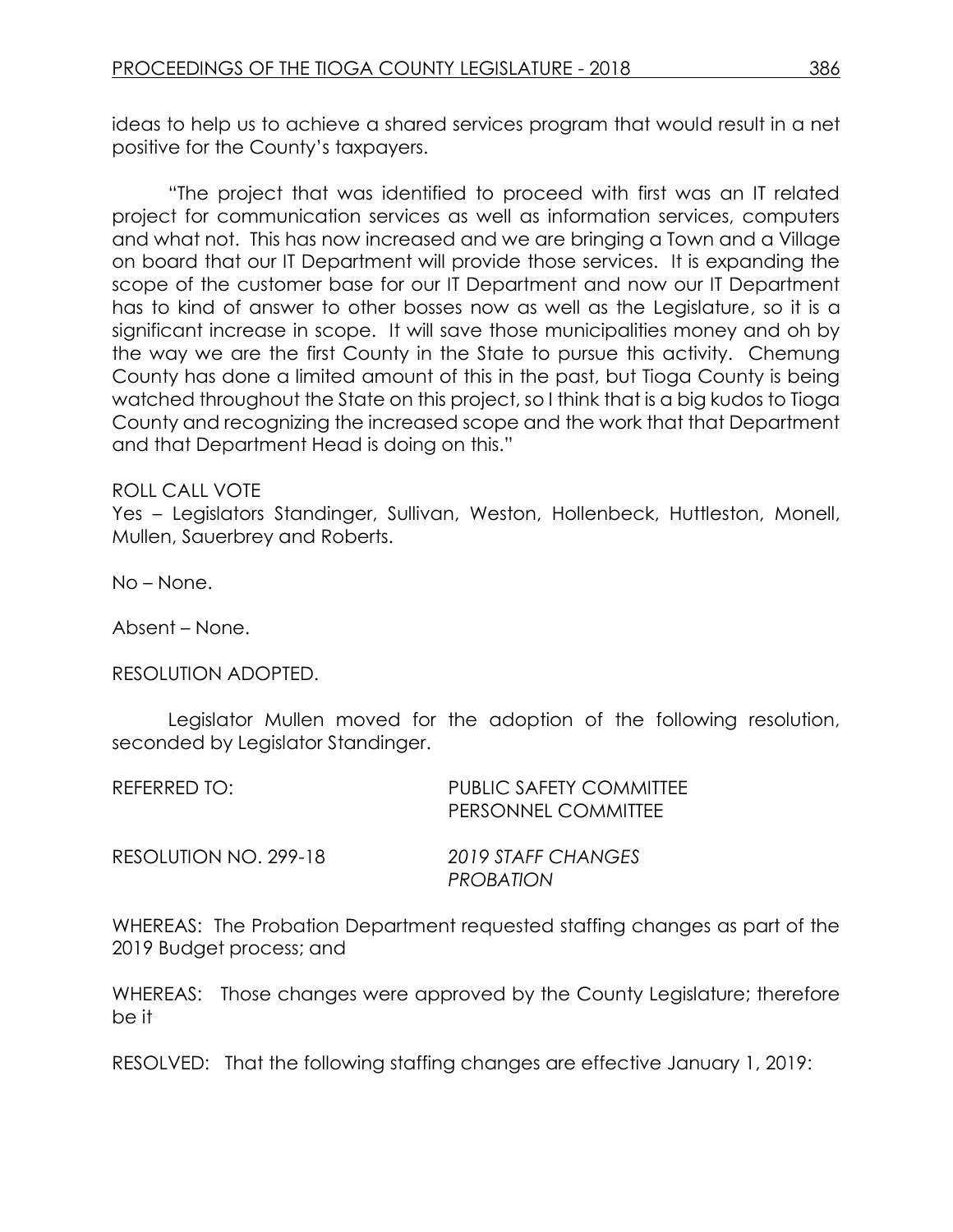| Name   | Current Title/<br><b>Salary Grade</b> | New Title/<br><b>Salary Grade</b>        | <b>Budget Impact</b> |
|--------|---------------------------------------|------------------------------------------|----------------------|
| Vacant | Typist PT<br>\$12.22/hour             | Office Specialist I FT<br>Salary Grade 3 | \$15,197             |

Yes – Legislators Standinger, Sullivan, Weston, Hollenbeck, Huttleston, Monell, Mullen, Sauerbrey and Roberts.

No – None.

Absent – None.

RESOLUTION ADOPTED.

Legislator Roberts moved for the adoption of the following resolution, seconded by Legislator Sullivan.

REFERRED TO: THE PUBLIC WORKS COMMITTEE PERSONNEL COMMITTEE

RESOLUTION NO. 300-18 *2019 STAFF CHANGES*

*PUBLIC WORKS*

WHEREAS: The Public Works Department requested staffing changes as part of the 2019 Budget process; and

WHEREAS: Those changes were approved by the County Legislature; therefore be it

RESOLVED: That the following staffing changes are effective January 1, 2019:

| Name       | Current Title/<br><b>Salary Grade</b> | New Title/<br><b>Salary Grade</b>        | <b>Budget Impact</b> |
|------------|---------------------------------------|------------------------------------------|----------------------|
| <b>NEW</b> |                                       | Engineering Technician<br>Salary Grade 7 | \$35,555             |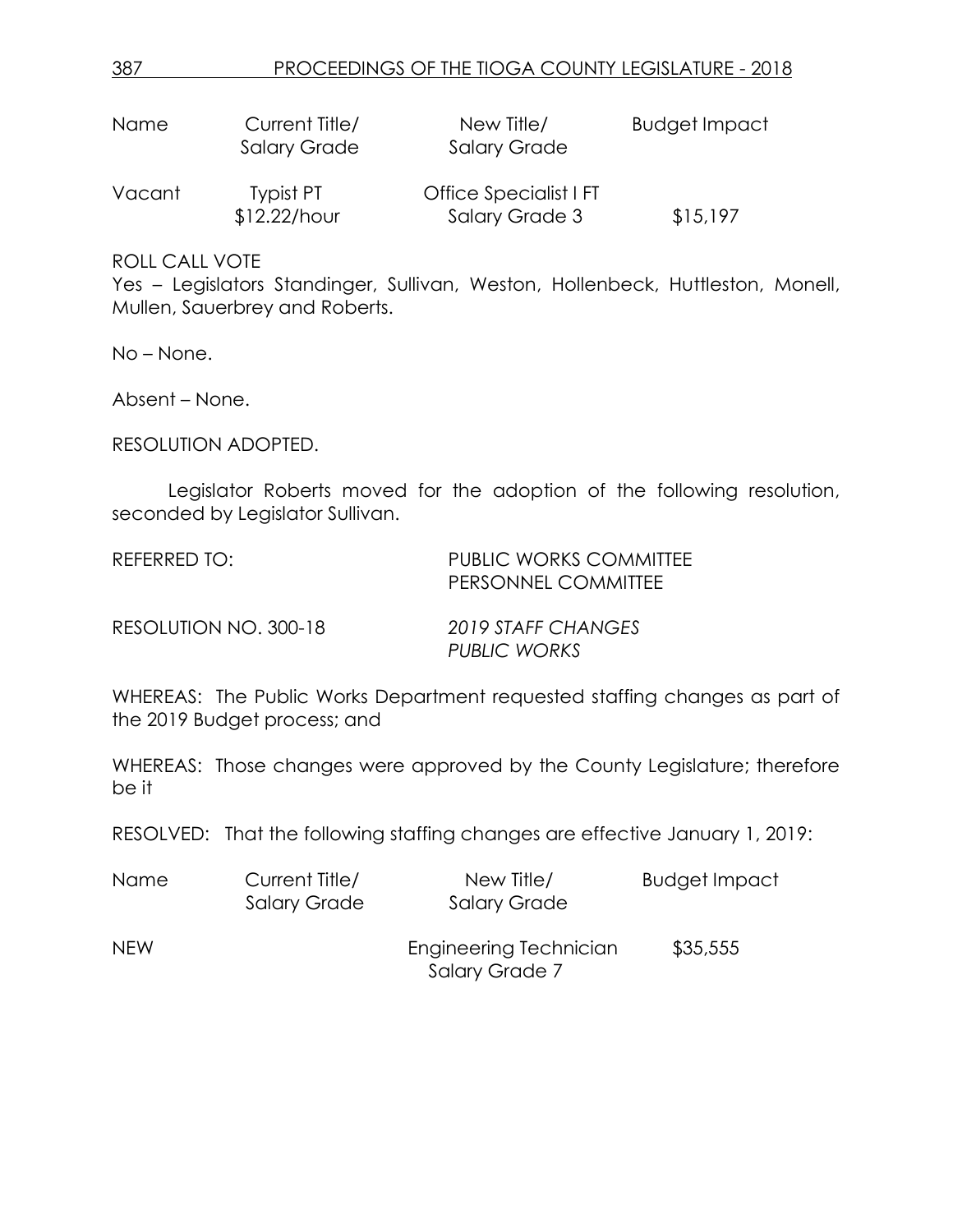Yes – Legislators Standinger, Sullivan, Weston, Hollenbeck, Huttleston, Monell, Mullen, Sauerbrey and Roberts.

No – None.

Absent – None.

RESOLUTION ADOPTED.

Legislator Mullen moved for the adoption of the following resolution, seconded by Legislator Hollenbeck.

| REFERRED TO:          | PUBLIC SAFETY COMMITTEE<br>PERSONNEL COMMITTEE |
|-----------------------|------------------------------------------------|
| RESOLUTION NO. 301-18 | 2019 STAFF CHANGES<br>SHERIFF'S OFFICE         |

WHEREAS: The Sheriff's Office requested staffing changes as part of the 2019 Budget process; and

WHEREAS: Those changes were approved by the County Legislature; therefore be it

RESOLVED: That the following staffing changes are effective January 1, 2019:

| Name   | Current Title/<br><b>Salary Grade</b>                                                      | New Title/<br><b>Salary Grade</b> | <b>Budget Impact</b> |
|--------|--------------------------------------------------------------------------------------------|-----------------------------------|----------------------|
| Vacant | Corrections Officer PT Corrections Officer FT<br>(12 positions)<br>$$14.75/hour - Abolish$ | (5 positions)<br>Base - \$37,208  | \$186,040            |

Legislator Mullen spoke. "I would just like to say on this we are eliminating the part-time positions and adding full-time positions. It has become almost impossible to fill part-time positions and it takes Corrections Officers 18 weeks of training in the first year for a part-time Corrections Officer. The budget impact is significant, but it will help with the labor situation. I would like to thank everyone for supporting that."

Legislator Sullivan spoke. "This will reboot a decrease in overtime and compensation costs. It is not as bad as it might look."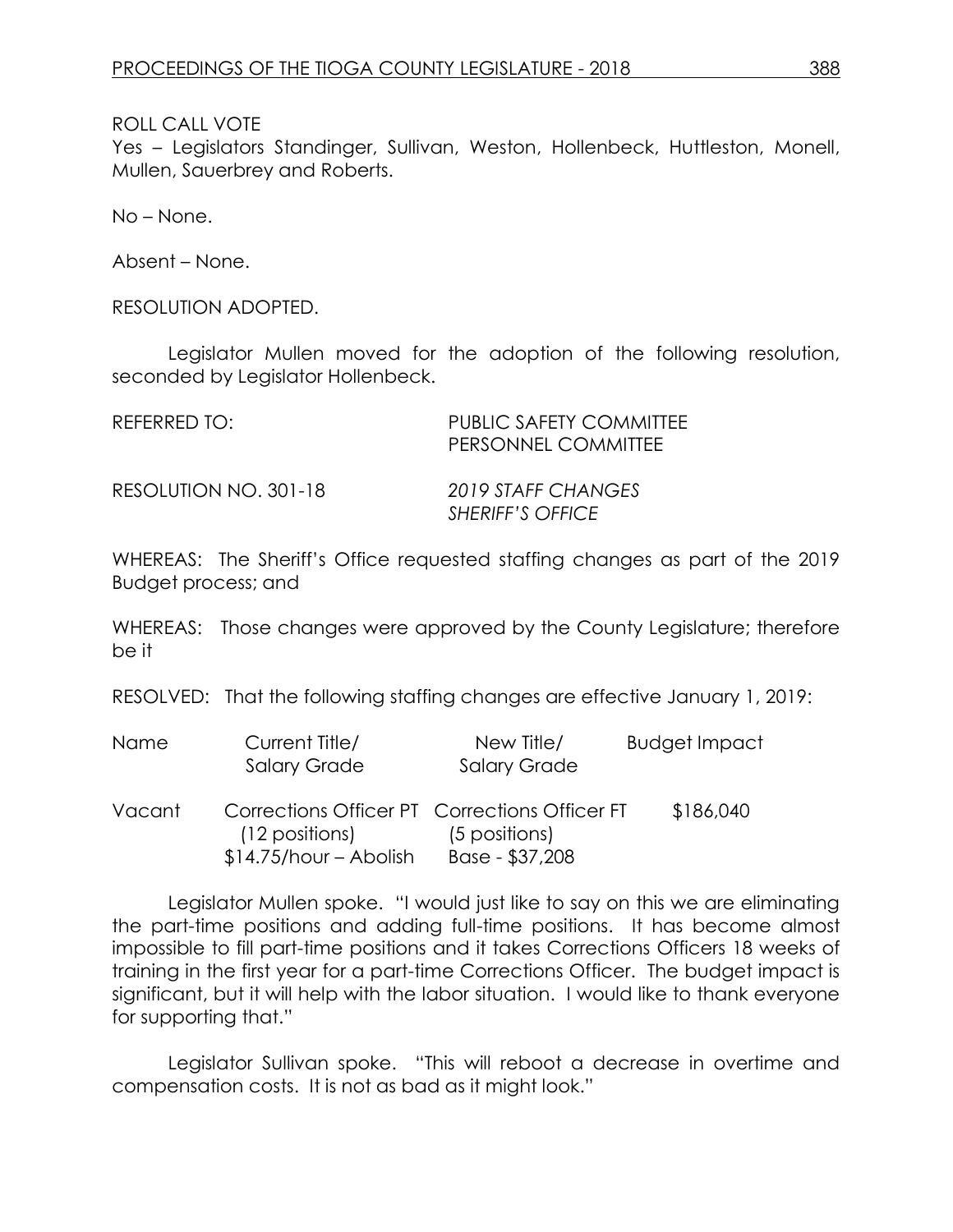Yes - Legislators Standinger, Sullivan, Weston, Hollenbeck, Huttleston, Monell, Mullen, Sauerbrey and Roberts.

No – None.

Absent – None.

RESOLUTION ADOPTED.

Legislator Monell moved for the adoption of the following resolution, seconded by Legislator Hollenbeck.

| REFERRED TO:          | LEGAL/FINANCE COMMITTEE<br>PERSONNEL COMMITTEE         |
|-----------------------|--------------------------------------------------------|
| RESOLUTION NO. 302-18 | 2019 STAFF CHANGES<br><i><b>TREASURER'S OFFICE</b></i> |

WHEREAS: The Treasurer's Office requested staffing changes as part of the 2019 Budget process; and

WHEREAS: Those changes were approved by the County Legislature; therefore be it

RESOLVED: That the following staffing changes are effective January 1, 2019:

| <b>Name</b> | Current Title/      | New Title/               | Budget Impact |
|-------------|---------------------|--------------------------|---------------|
|             | <b>Salary Grade</b> | <b>Salary Grade</b>      |               |
| Vacant      | Tax Roll Supervisor | Accounting Associate III | ደበ            |

Vacant Tax Roll Supervisor Accounting Associate III \$0 Salary Grade 7 Salary Grade 7

ROLL CALL VOTE

Yes - Legislators Standinger, Sullivan, Weston, Hollenbeck, Huttleston, Monell, Mullen, Sauerbrey and Roberts.

No – None.

Absent – None.

RESOLUTION ADOPTED.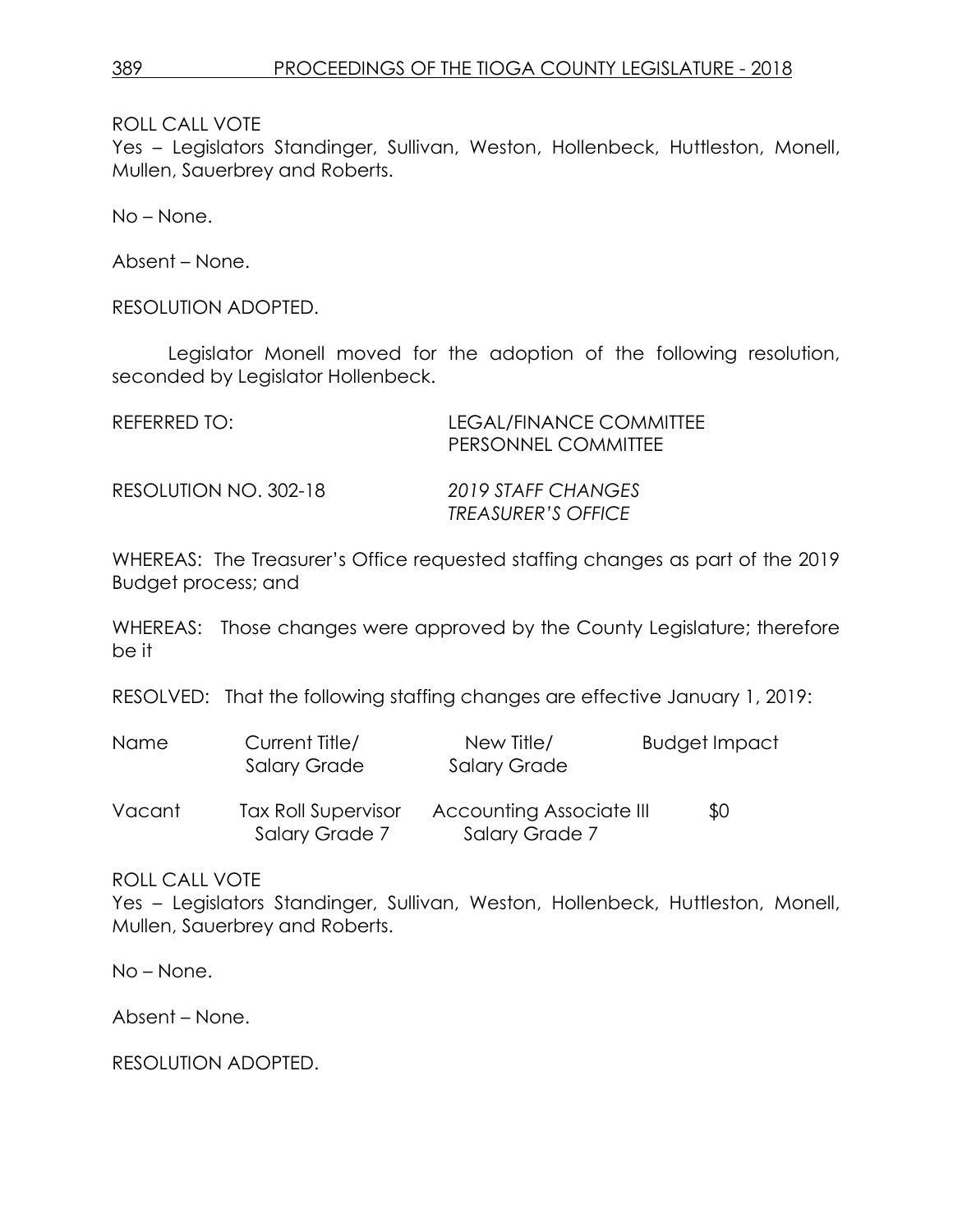Legislator Monell moved for the adoption of the following resolution, seconded by Legislator Hollenbeck.

| REFERRED TO:          | <b>FINANCE COMMITTEE</b><br>PERSONNEL COMMITTEE                                                                       |
|-----------------------|-----------------------------------------------------------------------------------------------------------------------|
| RESOLUTION NO. 303-18 | AUTHORIZE SECOND CONTINUANCE OF<br><b>FULL-TIME, TEMPORARY CLERK (SEASONAL)</b><br><b>POSITION TREASURER'S OFFICE</b> |

WHEREAS: Resolution 219-18 authorized the continuance of a full-time, temporary Clerk (Seasonal) position in the Tioga County Treasurer's Office beyond August 31, 2018 and through December 31, 2018; and

WHEREAS: Due to unplanned vacancies, the County Treasurer would like to extend the duration of said temporary position in order to adequately cover the front office; therefore be it

RESOLVED: That the Tioga County Legislature authorizes Marissa Potter's employment as a full-time, temporary Clerk (Seasonal) shall continue beyond December 31, 2018 and end no later than January 31, 2019.

ROLL CALL VOTE

Yes – Legislators Standinger, Sullivan, Weston, Hollenbeck, Huttleston, Monell, Mullen, Sauerbrey and Roberts.

No – None.

Absent – None.

#### RESOLUTION ADOPTED.

Legislator Standinger made a motion to have the following late-filed resolution considered, seconded by Legislator Monell and carried.

Legislator Standinger moved for the adoption of the following resolution, seconded by Legislator Sullivan.

| REFERRED TO:          | <b>HEALTH &amp; HUMAN SERVICES COMMITTEE</b>                                |
|-----------------------|-----------------------------------------------------------------------------|
| RESOLUTION NO. 304-18 | APPROPRIATION OF FUNDS<br><b>BUDGET MODIFICATION 2018</b><br>MENTAL HYGIENE |